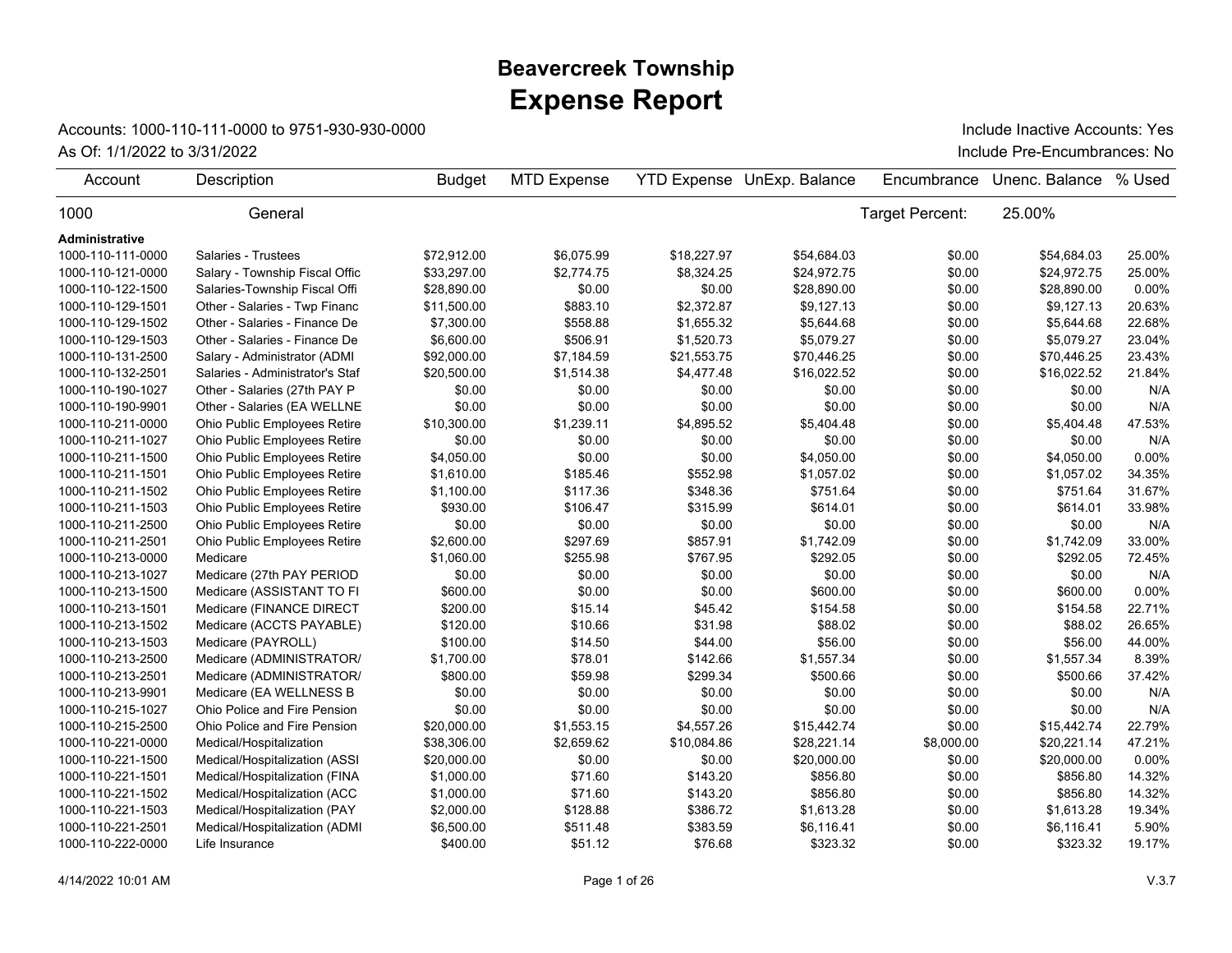| <b>Expense Report</b> |                                   |                          |                              |             |                            |              |                |          |  |  |
|-----------------------|-----------------------------------|--------------------------|------------------------------|-------------|----------------------------|--------------|----------------|----------|--|--|
|                       |                                   |                          | As Of: 1/1/2022 to 3/31/2022 |             |                            |              |                |          |  |  |
| Account               | Description                       | <b>Budget</b>            | <b>MTD Expense</b>           |             | YTD Expense UnExp. Balance | Encumbrance  | Unenc. Balance | % Used   |  |  |
| 1000-110-222-1500     | Life Insurance (ASSISTANT T       | \$100.00                 | \$0.00                       | \$0.00      | \$100.00                   | \$0.00       | \$100.00       | 0.00%    |  |  |
| 1000-110-222-1501     | Life Insurance (FINANCE DIR       | \$100.00                 | \$1.96                       | \$2.94      | \$97.06                    | \$0.00       | \$97.06        | 2.94%    |  |  |
| 1000-110-222-1502     | Life Insurance (ACCTS PAYA        | \$100.00                 | \$1.96                       | \$2.94      | \$97.06                    | \$0.00       | \$97.06        | 2.94%    |  |  |
| 1000-110-222-1503     | Life Insurance (PAYROLL)          | \$100.00                 | \$1.96                       | \$2.94      | \$97.06                    | \$0.00       | \$97.06        | 2.94%    |  |  |
| 1000-110-222-2500     | Life Insurance (ADMINISTRA        | \$200.00                 | \$14.00                      | \$21.00     | \$179.00                   | \$0.00       | \$179.00       | 10.50%   |  |  |
| 1000-110-222-2501     | Life Insurance (ADMINISTRA        | \$100.00                 | \$7.00                       | \$10.50     | \$89.50                    | \$0.00       | \$89.50        | 10.50%   |  |  |
| 1000-110-223-0000     | Dental Insurance                  | \$2,000.00               | \$0.00                       | \$0.00      | \$2,000.00                 | \$0.00       | \$2,000.00     | 0.00%    |  |  |
| 1000-110-223-1500     | Dental Insurance (ASSISTAN        | \$800.00                 | \$0.00                       | \$0.00      | \$800.00                   | \$0.00       | \$800.00       | 0.00%    |  |  |
| 1000-110-223-1501     | Dental Insurance (FINANCE         | \$300.00                 | \$0.00                       | \$0.00      | \$300.00                   | \$0.00       | \$300.00       | 0.00%    |  |  |
| 1000-110-223-1502     | Dental Insurance (ACCTS PA        | \$800.00                 | \$0.00                       | \$0.00      | \$800.00                   | \$0.00       | \$800.00       | 0.00%    |  |  |
| 1000-110-223-1503     | Dental Insurance (PAYROLL)        | \$800.00                 | \$0.00                       | \$0.00      | \$800.00                   | \$0.00       | \$800.00       | 0.00%    |  |  |
| 1000-110-223-2500     | Dental Insurance                  | \$0.00                   | \$0.00                       | \$0.00      | \$0.00                     | \$0.00       | \$0.00         | N/A      |  |  |
| 1000-110-223-2501     | Dental Insurance (ADMINIST        | \$400.00                 | \$0.00                       | \$0.00      | \$400.00                   | \$0.00       | \$400.00       | 0.00%    |  |  |
| 1000-110-230-0000     | <b>Workers' Compensation</b>      | \$10,398.50              | \$0.00                       | \$8,390.58  | \$2,007.92                 | \$0.00       | \$2,007.92     | 80.69%   |  |  |
| 1000-110-230-1503     | Workers' Compensation (FIN        | \$0.00                   | \$0.00                       | \$0.00      | \$0.00                     | \$0.00       | \$0.00         | N/A      |  |  |
| 1000-110-240-1500     | Unemployment Compensatio          | \$0.00                   | \$0.00                       | \$0.00      | \$0.00                     | \$0.00       | \$0.00         | N/A      |  |  |
| 1000-110-240-1501     | Unemployment Compensatio          | \$0.00                   | \$0.00                       | \$0.00      | \$0.00                     | \$0.00       | \$0.00         | N/A      |  |  |
| 1000-110-240-1502     | Unemployment Compensatio          | \$0.00                   | \$0.00                       | \$0.00      | \$0.00                     | \$0.00       | \$0.00         | N/A      |  |  |
| 1000-110-251-2500     | Uniform, Tool and Equipment       | \$21,000.00              | \$3,006.35                   | \$6,295.47  | \$14,704.53                | \$3,029.95   | \$11,674.58    | 44.41%   |  |  |
| 1000-110-290-1016     | Other - Employee Fringe Ben       | \$48,600.00              | \$10,143.55                  | \$23,674.51 | \$24,925.49                | \$1,519.00   | \$23,406.49    | 51.84%   |  |  |
| 1000-110-311-0000     | Accounting and Legal Fees         | \$70,000.00              | \$3,629.00                   | \$19,722.03 | \$50,277.97                | \$46,277.97  | \$4,000.00     | 94.29%   |  |  |
| 1000-110-311-1500     | Accounting and Legal Fees (F      | \$100.00                 | \$0.00                       | \$0.00      | \$100.00                   | \$0.00       | \$100.00       | 0.00%    |  |  |
| 1000-110-311-1503     | Accounting and Legal Fees (F      | \$7,800.00               | \$0.00                       | \$1,833.00  | \$5,967.00                 | \$5,967.00   | \$0.00         | 100.00%  |  |  |
| 1000-110-312-0000     | <b>Auditing Services</b>          | \$35,000.00              | \$0.00                       | \$0.00      | \$35,000.00                | \$30,000.00  | \$5,000.00     | 85.71%   |  |  |
| 1000-110-313-0000     | <b>Uniform Accounting Network</b> | \$0.00                   | \$0.00                       | \$0.00      | \$0.00                     | \$0.00       | \$0.00         | N/A      |  |  |
| 1000-110-314-0000     | <b>Tax Collection Fees</b>        | \$52,000.00              | \$25,573.09                  | \$25,573.09 | \$26,426.91                | \$0.00       | \$26,426.91    | 49.18%   |  |  |
| 1000-110-315-0000     | <b>Election Expenses</b>          | \$13,000.00              | \$0.00                       | \$0.00      | \$13,000.00                | \$0.00       | \$13,000.00    | 0.00%    |  |  |
| 1000-110-316-0000     | <b>Engineering Services</b>       | \$100,000.00             | \$0.00                       | \$0.00      | \$100,000.00               | \$100,000.00 | \$0.00         | 100.00%  |  |  |
| 1000-110-319-2500     | Other - Professional and Tech     | \$4,000.00               | \$0.00                       | \$0.00      | \$4,000.00                 | \$0.00       | \$4,000.00     | 0.00%    |  |  |
| 1000-110-321-0000     | <b>Rents and Leases</b>           | \$20,800.00              | \$1,707.89                   | \$5,100.83  | \$15,699.17                | \$15,699.17  | \$0.00         | 100.00%  |  |  |
| 1000-110-321-1500     | Rents and Leases (FISCAL O        | \$0.00                   | \$0.00                       | \$0.00      | \$0.00                     | \$0.00       | \$0.00         | N/A      |  |  |
| 1000-110-321-1503     | Rents and Leases (FINANCE         | \$300.00                 | \$0.00                       | \$0.00      | \$300.00                   | \$300.00     | \$0.00         | 100.00%  |  |  |
| 1000-110-322-0000     | Garbage and Trash Removal         | \$3,500.00               | \$377.13                     | \$822.88    | \$2,677.12                 | \$2,677.12   | \$0.00         | 100.00%  |  |  |
| 1000-110-323-1009     | Repairs and Maintenance (RE       | \$5,000.00               | \$329.53                     | \$507.85    | \$4,492.15                 | \$1,992.15   | \$2,500.00     | 50.00%   |  |  |
| 1000-110-330-0000     |                                   | \$1,000.00               | \$0.00                       | \$524.27    | \$475.73                   | \$0.00       | \$475.73       | 52.43%   |  |  |
| 1000-110-330-1500     | <b>Travel and Meeting Expense</b> |                          | \$0.00                       | \$85.00     | \$1,915.00                 | \$0.00       | \$1,915.00     | 4.25%    |  |  |
| 1000-110-330-1503     | Travel and Meeting Expense (      | \$2,000.00<br>\$4,500.00 | \$693.35                     | \$748.93    | \$3,751.07                 | \$3,751.07   | \$0.00         | 100.00%  |  |  |
|                       | Travel and Meeting Expense (      | \$5,000.00               |                              |             |                            |              |                |          |  |  |
| 1000-110-330-2500     | Travel and Meeting Expense (      |                          | \$248.00                     | \$333.00    | \$4,667.00                 | \$0.00       | \$4,667.00     | 6.66%    |  |  |
| 1000-110-341-0000     | Telephone                         | \$4,200.00               | \$0.00                       | \$0.00      | \$4,200.00                 | \$0.00       | \$4,200.00     | 0.00%    |  |  |
| 1000-110-341-2500     | Telephone (ADMINISTRATO           | \$400.00                 | \$0.00                       | \$0.00      | \$400.00                   | \$0.00       | \$400.00       | 0.00%    |  |  |
| 1000-110-342-0000     | Postage                           | \$1,500.00               | \$0.00                       | \$1,000.00  | \$500.00                   | \$500.00     | \$0.00         | 100.00%  |  |  |
| 1000-110-343-0000     | Postage Machine Rental            | \$742.35                 | \$175.98                     | \$318.33    | \$424.02                   | \$424.02     | \$0.00         | 100.00%  |  |  |
| 1000-110-344-0000     | Printing                          | \$2,000.00               | \$186.70                     | \$722.06    | \$1,277.94                 | \$777.94     | \$500.00       | 75.00%   |  |  |
| 1000-110-345-1005     | Advertising (TOWNSHIP LEG         | \$5,500.00               | \$0.00                       | \$0.00      | \$5,500.00                 | \$0.00       | \$5,500.00     | 0.00%    |  |  |
| 1000-110-345-1500     | Advertising (FISCAL OFFICE        | \$0.00                   | \$0.00                       | \$0.00      | \$0.00                     | \$0.00       | \$0.00         | N/A      |  |  |
| 1000-110-345-1503     | Advertising (FINANCE DEPA         | \$100.00                 | \$0.00                       | \$0.00      | \$100.00                   | \$0.00       | \$100.00       | $0.00\%$ |  |  |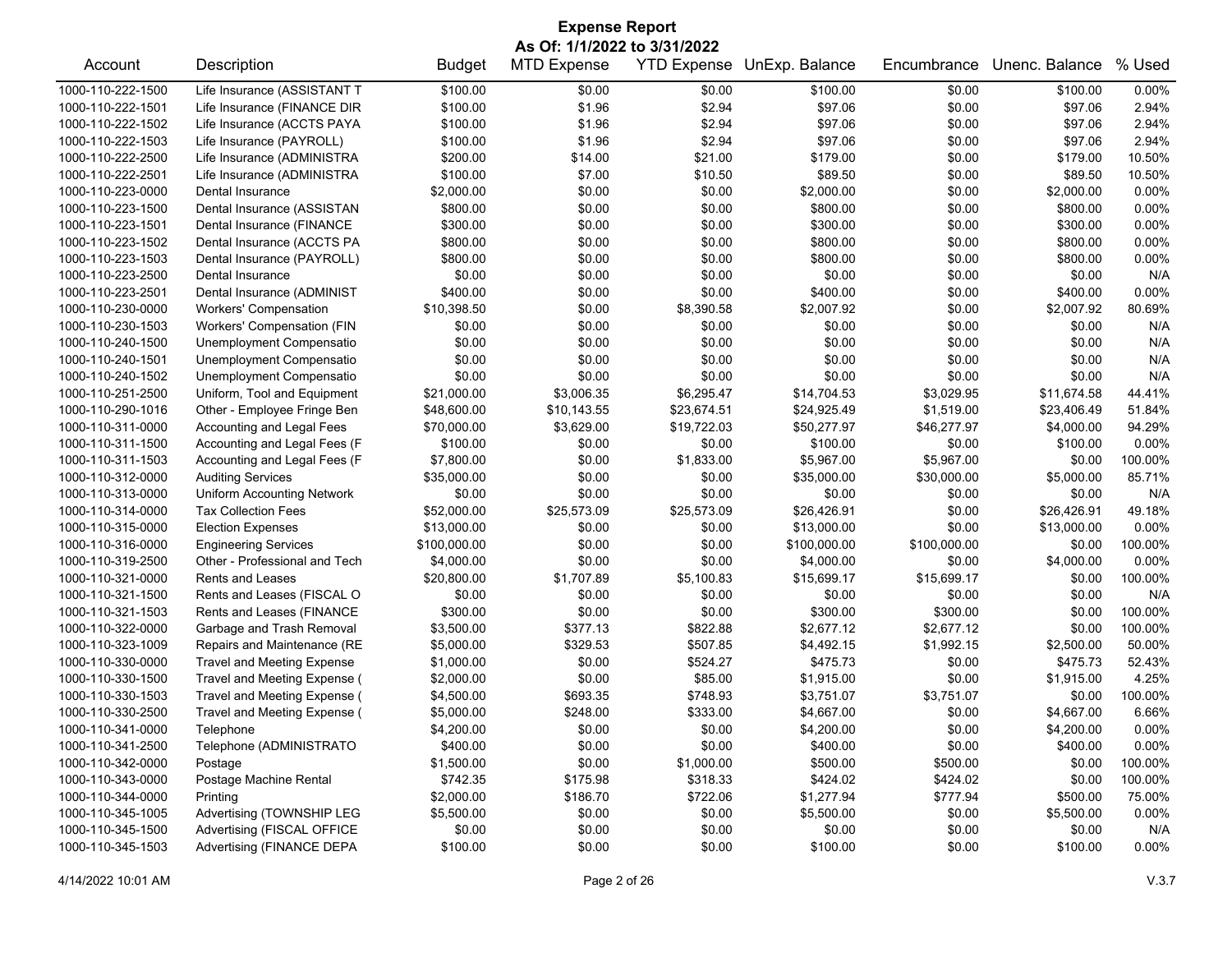| <b>Expense Report</b>                   |                                    |                |                              |                    |                |              |                |          |  |
|-----------------------------------------|------------------------------------|----------------|------------------------------|--------------------|----------------|--------------|----------------|----------|--|
|                                         |                                    |                | As Of: 1/1/2022 to 3/31/2022 |                    |                |              |                |          |  |
| Account                                 | Description                        | <b>Budget</b>  | <b>MTD Expense</b>           | <b>YTD Expense</b> | UnExp. Balance | Encumbrance  | Unenc. Balance | % Used   |  |
| 1000-110-349-2500                       | Community Outreach (ADMIN          | \$0.00         | \$0.00                       | \$0.00             | \$0.00         | \$0.00       | \$0.00         | N/A      |  |
| 1000-110-351-0000                       | Electricity                        | \$5,413.99     | \$539.90                     | \$1,520.72         | \$3,893.27     | \$3,643.27   | \$250.00       | 95.38%   |  |
| 1000-110-351-1006                       | <b>Electricity (LIGHTING TUNNE</b> | \$0.00         | \$0.00                       | \$0.00             | \$0.00         | \$0.00       | \$0.00         | N/A      |  |
| 1000-110-360-0000                       | <b>Contracted Services</b>         | \$87,375.61    | \$2,615.56                   | \$26,696.62        | \$60,678.99    | \$10,312.30  | \$50,366.69    | 42.36%   |  |
| 1000-110-360-1500                       | <b>Contracted Services (FISCAL</b> | \$0.00         | \$0.00                       | \$0.00             | \$0.00         | \$0.00       | \$0.00         | N/A      |  |
| 1000-110-360-1503                       | <b>Contracted Services (FINANC</b> | \$15,599.79    | \$1,742.18                   | \$6,694.59         | \$8,905.20     | \$6,268.69   | \$2,636.51     | 83.10%   |  |
| 1000-110-370-1007                       | Payment to Another Political       | \$1,200.00     | \$0.00                       | \$0.00             | \$1,200.00     | \$0.00       | \$1,200.00     | $0.00\%$ |  |
| 1000-110-370-1008                       | Payment to Another Political       | \$12,000.00    | \$0.00                       | \$2,881.00         | \$9,119.00     | \$9,119.00   | \$0.00         | 100.00%  |  |
| 1000-110-370-1009                       | Payment to Another Political       | \$3,000.00     | \$0.00                       | \$0.00             | \$3,000.00     | \$0.00       | \$3,000.00     | 0.00%    |  |
| 1000-110-389-0000                       | Other - Insurance and Bondin       | \$33,800.00    | \$0.00                       | \$27,254.94        | \$6,545.06     | \$0.00       | \$6,545.06     | 80.64%   |  |
| 1000-110-410-0000                       | <b>Office Supplies</b>             | \$10,000.00    | \$138.51                     | \$168.50           | \$9,831.50     | \$261.49     | \$9,570.01     | 4.30%    |  |
| 1000-110-410-1500                       | Office Supplies (FISCAL OFFI       | \$200.00       | \$0.00                       | \$0.00             | \$200.00       | \$0.00       | \$200.00       | 0.00%    |  |
| 1000-110-410-1503                       | Office Supplies (FINANCE DE        | \$5,000.00     | \$141.29                     | \$420.73           | \$4,579.27     | \$4,079.27   | \$500.00       | 90.00%   |  |
| 1000-110-420-1010                       | <b>Operating Supplies (JANITOR</b> | \$300.00       | \$0.00                       | \$0.00             | \$300.00       | \$0.00       | \$300.00       | 0.00%    |  |
| 1000-110-420-6002                       | Operating Supplies (FUEL)          | \$1,600.00     | \$50.07                      | \$195.59           | \$1,404.41     | \$1,404.41   | \$0.00         | 100.00%  |  |
| 1000-110-519-0000                       | Other - Dues and Fees              | \$6,900.00     | \$0.00                       | \$3,241.52         | \$3,658.48     | \$530.00     | \$3,128.48     | 54.66%   |  |
| 1000-110-519-1500                       | Other - Dues and Fees (FISC        | \$920.00       | \$0.00                       | \$0.00             | \$920.00       | \$0.00       | \$920.00       | 0.00%    |  |
| 1000-110-519-1503                       | Other - Dues and Fees (FINA        | \$1,080.00     | \$0.00                       | \$294.00           | \$786.00       | \$736.00     | \$50.00        | 95.37%   |  |
| 1000-110-520-0000                       | <b>Compensation and Damages</b>    | \$0.00         | \$0.00                       | \$0.00             | \$0.00         | \$0.00       | \$0.00         | N/A      |  |
| 1000-110-599-0000                       | Other - Other Expenses             | \$2,800.00     | \$123.48                     | \$1,236.96         | \$1,563.04     | \$428.04     | \$1,135.00     | 59.46%   |  |
| 1000-110-740-1500                       | Machinery, Equipment and Fu        | \$0.00         | \$0.00                       | \$0.00             | \$0.00         | \$0.00       | \$0.00         | N/A      |  |
| 1000-110-740-1503                       | Machinery, Equipment and Fu        | \$7,100.00     | \$0.00                       | \$2,512.80         | \$4,587.20     | \$1,208.07   | \$3,379.13     | 52.41%   |  |
| 1000-110-740-2500                       | Machinery, Equipment and Fu        | \$300.00       | \$0.00                       | \$0.00             | \$300.00       | \$0.00       | \$300.00       | 0.00%    |  |
| 1000-110-750-0000                       | <b>Motor Vehicles</b>              | \$0.00         | \$0.00                       | \$0.00             | \$0.00         | \$0.00       | \$0.00         | N/A      |  |
|                                         | <b>Administrative Totals:</b>      | \$1,006,205.24 | \$78,374.85                  | \$251,020.11       | \$755,185.13   | \$258,905.93 | \$496,279.20   | 50.68%   |  |
| <b>Townhalls</b>                        |                                    |                |                              |                    |                |              |                |          |  |
| 1000-120-190-0000                       | Other - Salaries                   | \$0.00         | \$0.00                       | \$0.00             | \$0.00         | \$0.00       | \$0.00         | N/A      |  |
| 1000-120-211-0000                       | Ohio Public Employees Retire       | \$0.00         | \$0.00                       | \$0.00             | \$0.00         | \$0.00       | \$0.00         | N/A      |  |
| 1000-120-213-0000                       | Medicare                           | \$0.00         | \$0.00                       | \$0.00             | \$0.00         | \$0.00       | \$0.00         | N/A      |  |
| 1000-120-221-0000                       | Medical/Hospitalization            | \$0.00         | \$0.00                       | \$0.00             | \$0.00         | \$0.00       | \$0.00         | N/A      |  |
| 1000-120-222-0000                       | Life Insurance                     | \$0.00         | \$0.00                       | \$0.00             | \$0.00         | \$0.00       | \$0.00         | N/A      |  |
| 1000-120-223-0000                       | Dental Insurance                   | \$0.00         | \$0.00                       | \$0.00             | \$0.00         | \$0.00       | \$0.00         | N/A      |  |
| 1000-120-323-0000                       | Repairs and Maintenance            | \$300.00       | \$5.20                       | \$15.60            | \$284.40       | \$84.40      | \$200.00       | 33.33%   |  |
| 1000-120-352-0000                       | Water and Sewage                   | \$579.38       | \$23.24                      | \$102.62           | \$476.76       | \$476.76     | \$0.00         | 100.00%  |  |
| 1000-120-359-0000                       | Other - Utilities                  | \$5,928.72     | \$285.54                     | \$1,638.33         | \$4,290.39     | \$4,290.39   | \$0.00         | 100.00%  |  |
| 1000-120-420-0000                       | <b>Operating Supplies</b>          | \$1,400.00     | \$0.00                       | \$0.00             | \$1,400.00     | \$0.00       | \$1,400.00     | $0.00\%$ |  |
| 1000-120-599-1015                       | Other - Other Expenses (TO         | \$5,000.00     | \$142.50                     | \$983.50           | \$4,016.50     | \$4,016.50   | \$0.00         | 100.00%  |  |
| 1000-120-740-0000                       | Machinery, Equipment and Fu        | \$75,000.00    | \$0.00                       | \$0.00             | \$75,000.00    | \$0.00       | \$75,000.00    | $0.00\%$ |  |
|                                         | <b>Townhalls Totals:</b>           | \$88,208.10    | \$456.48                     | \$2,740.05         | \$85,468.05    | \$8,868.05   | \$76,600.00    | 13.16%   |  |
| <b>Community Development &amp; Risk</b> |                                    |                |                              |                    |                |              |                |          |  |
| 1000-130-190-6000                       | Other - Salaries (CD&R)            | \$211,433.00   | \$16,677.02                  | \$39,592.59        | \$171,840.41   | \$0.00       | \$171,840.41   | 18.73%   |  |
| 1000-130-211-6000                       | Ohio Public Employees Retire       | \$29,600.00    | \$3,470.82                   | \$10,025.80        | \$19,574.20    | \$0.00       | \$19,574.20    | 33.87%   |  |
| 1000-130-213-6000                       | Medicare (CD&R)                    | \$4,229.00     | \$328.38                     | \$907.30           | \$3,321.70     | \$0.00       | \$3,321.70     | 21.45%   |  |
| 1000-130-221-6000                       | Medical/Hospitalization (CD&       | \$3,500.00     | \$2,455.08                   | \$5,012.42         | (\$1,512.42)   | \$0.00       | (\$1,512.42)   | 143.21%  |  |
| 1000-130-222-6000                       | Life Insurance (CD&R)              | \$400.00       | \$56.00                      | \$70.00            | \$330.00       | \$0.00       | \$330.00       | 17.50%   |  |
| 1000-130-223-6000                       | Dental Insurance (CD&R)            | \$1,900.00     | \$36.54                      | \$36.54            | \$1,863.46     | \$0.00       | \$1,863.46     | 1.92%    |  |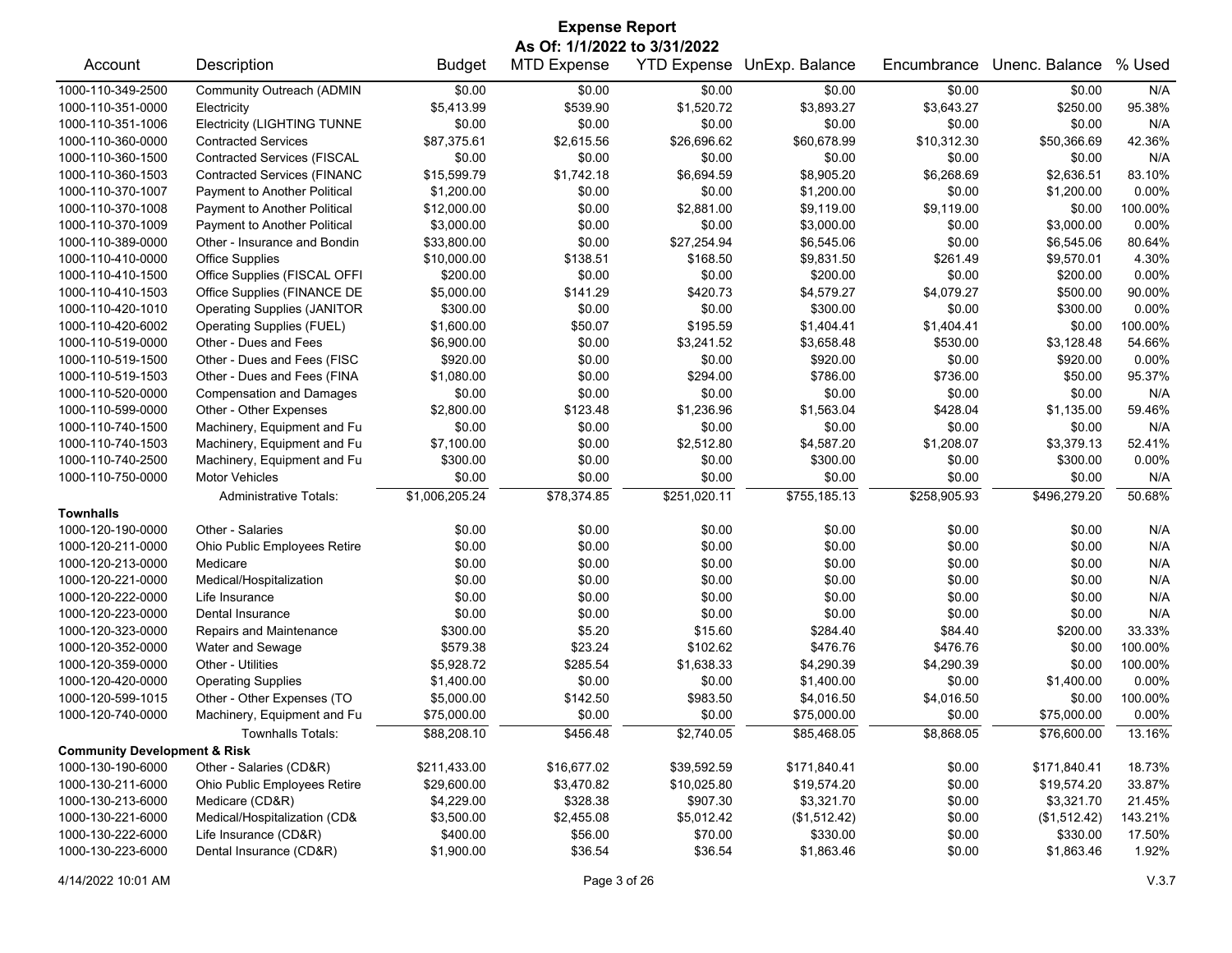| <b>Expense Report</b>                                                                                                             |                                   |               |                              |             |                            |             |                |          |  |
|-----------------------------------------------------------------------------------------------------------------------------------|-----------------------------------|---------------|------------------------------|-------------|----------------------------|-------------|----------------|----------|--|
|                                                                                                                                   |                                   |               | As Of: 1/1/2022 to 3/31/2022 |             |                            |             |                |          |  |
| Account                                                                                                                           | Description                       | <b>Budget</b> | <b>MTD Expense</b>           |             | YTD Expense UnExp. Balance | Encumbrance | Unenc. Balance | % Used   |  |
| 1000-130-251-6000                                                                                                                 | Uniform, Tool and Equipment       | \$3,877.79    | \$0.00                       | \$0.00      | \$3,877.79                 | \$0.00      | \$3,877.79     | 0.00%    |  |
| 1000-130-311-6000                                                                                                                 | Accounting and Legal Fees (Z      | \$15,000.00   | \$285.00                     | \$570.00    | \$14,430.00                | \$14,430.00 | \$0.00         | 100.00%  |  |
| 1000-130-318-6000                                                                                                                 | Training Services (CD&R)          | \$2,000.00    | \$0.00                       | \$265.00    | \$1,735.00                 | \$0.00      | \$1,735.00     | 13.25%   |  |
| 1000-130-323-6000                                                                                                                 | Repairs and Maintenance (C        | \$100.00      | \$0.00                       | \$0.00      | \$100.00                   | \$0.00      | \$100.00       | 0.00%    |  |
| 1000-130-330-6000                                                                                                                 | Travel and Meeting Expense (      | \$400.00      | \$0.00                       | \$60.00     | \$340.00                   | \$340.00    | \$0.00         | 100.00%  |  |
| 1000-130-342-6000                                                                                                                 | Postage (CD&R)                    | \$500.00      | \$0.00                       | \$0.00      | \$500.00                   | \$500.00    | \$0.00         | 100.00%  |  |
| 1000-130-344-6000                                                                                                                 | Printing (CD&R)                   | \$900.00      | \$0.00                       | \$466.01    | \$433.99                   | \$433.99    | \$0.00         | 100.00%  |  |
| 1000-130-345-6000                                                                                                                 | Advertising (CD&R)                | \$10,000.00   | \$0.00                       | \$1,226.88  | \$8,773.12                 | \$3,773.12  | \$5,000.00     | 50.00%   |  |
| 1000-130-360-6000                                                                                                                 | Contracted Services (CD&R)        | \$102,741.61  | \$4,956.08                   | \$12,093.05 | \$90,648.56                | \$23,871.65 | \$66,776.91    | 35.00%   |  |
| 1000-130-389-6000                                                                                                                 | Other - Insurance and Bondin      | \$750.00      | \$0.00                       | \$0.00      | \$750.00                   | \$0.00      | \$750.00       | $0.00\%$ |  |
| 1000-130-410-6000                                                                                                                 | Office Supplies (CD&R)            | \$600.00      | \$143.29                     | \$143.29    | \$456.71                   | \$156.71    | \$300.00       | 50.00%   |  |
| 1000-130-420-6000                                                                                                                 | Operating Supplies (CD&R)         | \$100.00      | \$0.00                       | \$0.00      | \$100.00                   | \$100.00    | \$0.00         | 100.00%  |  |
| 1000-130-420-6002                                                                                                                 | Operating Supplies (FUEL CD       | \$700.00      | \$0.00                       | \$0.00      | \$700.00                   | \$700.00    | \$0.00         | 100.00%  |  |
| 1000-130-430-3000                                                                                                                 | Small Tools and Minor Equip       | \$0.00        | \$0.00                       | \$0.00      | \$0.00                     | \$0.00      | \$0.00         | N/A      |  |
| 1000-130-430-6000                                                                                                                 | Small Tools and Minor Equip       | \$800.00      | \$0.00                       | \$76.99     | \$723.01                   | \$0.00      | \$723.01       | 9.62%    |  |
| 1000-130-519-6000                                                                                                                 | Other - Dues and Fees (CD&        | \$1,515.00    | \$0.00                       | \$0.00      | \$1,515.00                 | \$1,515.00  | \$0.00         | 100.00%  |  |
| 1000-130-599-6000                                                                                                                 | Other - Other Expenses (CD&       | \$985.00      | \$0.00                       | \$0.00      | \$985.00                   | \$0.00      | \$985.00       | 0.00%    |  |
| 1000-130-740-6000                                                                                                                 | Machinery, Equipment and Fu       | \$1,400.00    | \$0.00                       | \$0.00      | \$1,400.00                 | \$0.00      | \$1,400.00     | 0.00%    |  |
| \$393,431.40<br>\$28,408.21<br>\$70,545.87<br>\$322,885.53<br>\$45,820.47<br>\$277,065.06<br>Community Development & Risk Totals: |                                   |               |                              |             |                            |             |                | 29.58%   |  |
| <b>Human Resources</b>                                                                                                            |                                   |               |                              |             |                            |             |                |          |  |
| 1000-190-190-2000                                                                                                                 | Other - Salaries (HUMAN RE        | \$12,100.00   | \$924.00                     | \$2,772.00  | \$9,328.00                 | \$0.00      | \$9,328.00     | 22.91%   |  |
| 1000-190-211-2000                                                                                                                 | Ohio Public Employees Retire      | \$1,700.00    | \$194.04                     | \$578.68    | \$1,121.32                 | \$0.00      | \$1,121.32     | 34.04%   |  |
| 1000-190-213-2000                                                                                                                 | Medicare (HUMAN RESOUR            | \$300.00      | \$20.62                      | \$61.86     | \$238.14                   | \$0.00      | \$238.14       | 20.62%   |  |
| 1000-190-221-2000                                                                                                                 | Medical/Hospitalization (HUM      | \$1,700.00    | \$128.88                     | \$386.64    | \$1,313.36                 | \$0.00      | \$1,313.36     | 22.74%   |  |
| 1000-190-222-2000                                                                                                                 | Life Insurance (HUMAN RES         | \$15.00       | \$1.96                       | \$2.94      | \$12.06                    | \$0.00      | \$12.06        | 19.60%   |  |
| 1000-190-223-2000                                                                                                                 | Dental Insurance (HUMAN R         | \$113.00      | \$0.00                       | \$0.00      | \$113.00                   | \$0.00      | \$113.00       | 0.00%    |  |
| 1000-190-318-2000                                                                                                                 | Training Services (HUMAN R        | \$1,100.00    | \$0.00                       | \$0.00      | \$1,100.00                 | \$0.00      | \$1,100.00     | 0.00%    |  |
| 1000-190-319-2000                                                                                                                 | Other - Professional and Tech     | \$259.00      | \$0.00                       | \$0.00      | \$259.00                   | \$0.00      | \$259.00       | 0.00%    |  |
| 1000-190-330-2000                                                                                                                 | Travel and Meeting Expense (      | \$1,500.00    | \$0.00                       | \$0.00      | \$1,500.00                 | \$0.00      | \$1,500.00     | 0.00%    |  |
| 1000-190-360-2000                                                                                                                 | <b>Contracted Services (HUMAN</b> | \$7,500.00    | \$0.00                       | \$0.00      | \$7,500.00                 | \$0.00      | \$7,500.00     | 0.00%    |  |
| 1000-190-410-2000                                                                                                                 | Office Supplies (HUMAN RES        | \$300.00      | \$0.00                       | \$0.00      | \$300.00                   | \$0.00      | \$300.00       | 0.00%    |  |
| 1000-190-510-2000                                                                                                                 | Dues and Fees (HUMAN RES          | \$600.00      | \$0.00                       | \$0.00      | \$600.00                   | \$0.00      | \$600.00       | 0.00%    |  |
| 1000-190-740-2000                                                                                                                 | Machinery, Equipment and Fu       | \$1,000.00    | \$0.00                       | \$0.00      | \$1,000.00                 | \$0.00      | \$1,000.00     | 0.00%    |  |
|                                                                                                                                   | Human Resources Totals:           | \$28,187.00   | \$1,269.50                   | \$3,802.12  | \$24,384.88                | \$0.00      | \$24.384.88    | 13.49%   |  |
| <b>Highways</b>                                                                                                                   |                                   |               |                              |             |                            |             |                |          |  |
| 1000-330-190-4000                                                                                                                 | Other - Salaries (GENERAL R       | \$5,100.00    | \$0.00                       | \$0.00      | \$5,100.00                 | \$0.00      | \$5,100.00     | 0.00%    |  |
| 1000-330-211-4000                                                                                                                 | Ohio Public Employees Retire      | \$0.00        | \$0.00                       | \$0.00      | \$0.00                     | \$0.00      | \$0.00         | N/A      |  |
| 1000-330-213-4000                                                                                                                 | Medicare (GENERAL ROAD)           | \$0.00        | \$0.00                       | \$0.00      | \$0.00                     | \$0.00      | \$0.00         | N/A      |  |
| 1000-330-221-4000                                                                                                                 | Medical/Hospitalization (GEN      | \$0.00        | \$0.00                       | \$0.00      | \$0.00                     | \$0.00      | \$0.00         | N/A      |  |
| 1000-330-222-4000                                                                                                                 | Life Insurance (GENERAL R         | \$0.00        | \$0.00                       | \$0.00      | \$0.00                     | \$0.00      | \$0.00         | N/A      |  |
| 1000-330-223-4000                                                                                                                 | Dental Insurance (GENERAL         | \$0.00        | \$0.00                       | \$0.00      | \$0.00                     | \$0.00      | \$0.00         | N/A      |  |
| 1000-330-360-4999                                                                                                                 | <b>Internal Billing</b>           | \$35,000.00   | \$2,591.95                   | \$23,323.14 | \$11,676.86                | \$11,676.86 | \$0.00         | 100.00%  |  |
|                                                                                                                                   | <b>Highways Totals:</b>           | \$40,100.00   | \$2,591.95                   | \$23,323.14 | \$16,776.86                | \$11,676.86 | \$5,100.00     | 87.28%   |  |
| <b>Health Districts</b>                                                                                                           |                                   |               |                              |             |                            |             |                |          |  |
| 1000-420-370-0000                                                                                                                 | Payment to Another Political      | \$25,500.00   | \$0.00                       | \$0.00      | \$25,500.00                | \$0.00      | \$25,500.00    | 0.00%    |  |
|                                                                                                                                   | <b>Health Districts Totals:</b>   | \$25,500.00   | \$0.00                       | \$0.00      | \$25,500.00                | \$0.00      | \$25,500.00    | 0.00%    |  |
|                                                                                                                                   |                                   |               |                              |             |                            |             |                |          |  |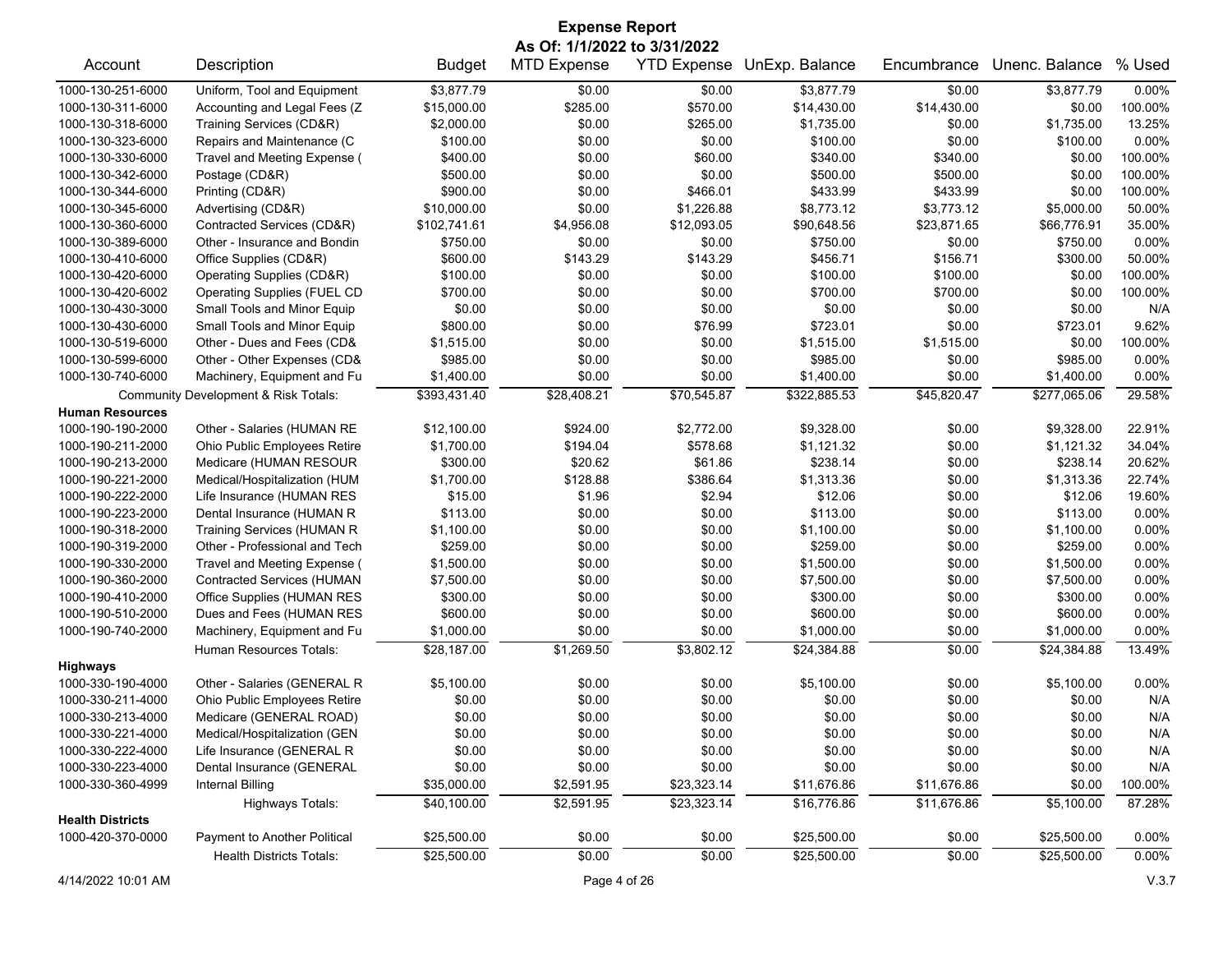| <b>Expense Report</b><br>As Of: 1/1/2022 to 3/31/2022 |                                    |               |                    |            |                            |             |                |         |
|-------------------------------------------------------|------------------------------------|---------------|--------------------|------------|----------------------------|-------------|----------------|---------|
| Account                                               | Description                        | <b>Budget</b> | <b>MTD Expense</b> |            | YTD Expense UnExp. Balance | Encumbrance | Unenc. Balance | % Used  |
| <b>Parks and Recreation</b>                           |                                    |               |                    |            |                            |             |                |         |
| 1000-610-190-0000                                     | Other - Salaries                   | \$0.00        | \$0.00             | \$0.00     | \$0.00                     | \$0.00      | \$0.00         | N/A     |
| 1000-610-190-8010                                     | Other - Salaries (PARKS: FU        | \$3,400.00    | \$0.00             | \$0.00     | \$3,400.00                 | \$0.00      | \$3,400.00     | 0.00%   |
| 1000-610-190-8011                                     | Other - Salaries (PARKS: PA        | \$600.00      | \$0.00             | \$0.00     | \$600.00                   | \$0.00      | \$600.00       | 0.00%   |
| 1000-610-211-0000                                     | Ohio Public Employees Retire       | \$0.00        | \$0.00             | \$0.00     | \$0.00                     | \$0.00      | \$0.00         | N/A     |
| 1000-610-211-8010                                     | Ohio Public Employees Retire       | \$600.00      | \$0.00             | \$0.00     | \$600.00                   | \$0.00      | \$600.00       | 0.00%   |
| 1000-610-211-8011                                     | Ohio Public Employees Retire       | \$100.00      | \$0.00             | \$0.00     | \$100.00                   | \$0.00      | \$100.00       | 0.00%   |
| 1000-610-213-0000                                     | Medicare                           | \$0.00        | \$0.00             | \$0.00     | \$0.00                     | \$0.00      | \$0.00         | N/A     |
| 1000-610-213-8010                                     | Medicare (PARKS: FULL-TIM          | \$100.00      | \$0.00             | \$0.00     | \$100.00                   | \$0.00      | \$100.00       | 0.00%   |
| 1000-610-213-8011                                     | Medicare (PARKS: PART-TIM          | \$100.00      | \$0.00             | \$0.00     | \$100.00                   | \$0.00      | \$100.00       | 0.00%   |
| 1000-610-321-8000                                     | Rents and Leases (PARKS)           | \$15,000.00   | \$0.00             | \$2,776.50 | \$12,223.50                | \$2,223.50  | \$10,000.00    | 33.33%  |
| 1000-610-323-0000                                     | Repairs and Maintenance            | \$100.00      | \$0.00             | \$0.00     | \$100.00                   | \$0.00      | \$100.00       | 0.00%   |
| 1000-610-323-8000                                     | Repairs and Maintenance (PA        | \$1,700.00    | \$243.75           | \$257.97   | \$1,442.03                 | \$1,317.03  | \$125.00       | 92.65%  |
| 1000-610-351-0000                                     | Electricity                        | \$100.00      | \$0.00             | \$0.00     | \$100.00                   | \$0.00      | \$100.00       | 0.00%   |
| 1000-610-351-8000                                     | Electricity (PARKS)                | \$1,377.89    | \$41.43            | \$178.75   | \$1,199.14                 | \$1,199.14  | \$0.00         | 100.00% |
| 1000-610-352-8000                                     | Water and Sewage (PARKS)           | \$500.00      | \$39.69            | \$39.69    | \$460.31                   | \$460.31    | \$0.00         | 100.00% |
| 1000-610-360-4999                                     | Internal Billing                   | \$12,000.00   | \$65.65            | \$1,606.07 | \$10,393.93                | \$10,393.93 | \$0.00         | 100.00% |
| 1000-610-370-8000                                     | Payment to Another Political       | \$2,100.00    | \$0.00             | \$0.00     | \$2,100.00                 | \$0.00      | \$2,100.00     | 0.00%   |
| 1000-610-370-8001                                     | Payment to Another Political       | \$28,000.00   | \$0.00             | \$0.00     | \$28,000.00                | \$0.00      | \$28,000.00    | 0.00%   |
| 1000-610-420-0000                                     | <b>Operating Supplies</b>          | \$200.00      | \$0.00             | \$0.00     | \$200.00                   | \$0.00      | \$200.00       | 0.00%   |
| 1000-610-420-8000                                     | <b>Operating Supplies (PARKS)</b>  | \$500.00      | \$0.00             | \$0.00     | \$500.00                   | \$500.00    | \$0.00         | 100.00% |
| 1000-610-730-0000                                     | Improvement of Sites               | \$0.00        | \$0.00             | \$0.00     | \$0.00                     | \$0.00      | \$0.00         | N/A     |
| 1000-610-730-3000                                     | Improvement of Sites               | \$0.00        | \$0.00             | \$0.00     | \$0.00                     | \$0.00      | \$0.00         | N/A     |
| 1000-610-730-8000                                     | Improvement of Sites (PARK         | \$2,000.00    | \$0.00             | \$0.00     | \$2,000.00                 | \$0.00      | \$2,000.00     | 0.00%   |
|                                                       | Parks and Recreation Totals:       | \$68,477.89   | \$390.52           | \$4,858.98 | \$63,618.91                | \$16,093.91 | \$47,525.00    | 30.60%  |
| Library                                               |                                    |               |                    |            |                            |             |                |         |
| 1000-690-190-1600                                     | Other - Salaries (LIBRARY)         | \$0.00        | \$0.00             | \$0.00     | \$0.00                     | \$0.00      | \$0.00         | N/A     |
| 1000-690-190-1610                                     | Other - Salaries (LIBRARY: F       | \$0.00        | \$0.00             | \$0.00     | \$0.00                     | \$0.00      | \$0.00         | N/A     |
| 1000-690-190-1611                                     | Other - Salaries (LIBRARY: P       | \$0.00        | \$0.00             | \$0.00     | \$0.00                     | \$0.00      | \$0.00         | N/A     |
| 1000-690-211-1600                                     | Ohio Public Employees Retire       | \$0.00        | \$0.00             | \$0.00     | \$0.00                     | \$0.00      | \$0.00         | N/A     |
| 1000-690-211-1610                                     | Ohio Public Employees Retire       | \$0.00        | \$0.00             | \$0.00     | \$0.00                     | \$0.00      | \$0.00         | N/A     |
| 1000-690-211-1611                                     | Ohio Public Employees Retire       | \$0.00        | \$0.00             | \$0.00     | \$0.00                     | \$0.00      | \$0.00         | N/A     |
| 1000-690-213-1600                                     | Medicare (LIBRARY)                 | \$0.00        | \$0.00             | \$0.00     | \$0.00                     | \$0.00      | \$0.00         | N/A     |
| 1000-690-213-1610                                     | Medicare (LIBRARY: FULL-TI         | \$0.00        | \$0.00             | \$0.00     | \$0.00                     | \$0.00      | \$0.00         | N/A     |
| 1000-690-213-1611                                     | Medicare (LIBRARY: PART-T          | \$0.00        | \$0.00             | \$0.00     | \$0.00                     | \$0.00      | \$0.00         | N/A     |
| 1000-690-323-1600                                     | Repairs and Maintenance (LI        | \$9,600.00    | \$581.15           | \$2,780.84 | \$6,819.16                 | \$3,223.16  | \$3,596.00     | 62.54%  |
| 1000-690-360-1600                                     | <b>Contracted Services (LIBRAR</b> | \$1,500.00    | \$0.00             | \$0.00     | \$1,500.00                 | \$0.00      | \$1,500.00     | 0.00%   |
| 1000-690-360-4999                                     | <b>Internal Billing</b>            | \$6,500.00    | \$0.00             | \$701.38   | \$5,798.62                 | \$5,798.62  | \$0.00         | 100.00% |
| 1000-690-420-1600                                     | <b>Operating Supplies (LIBRARY</b> | \$500.00      | \$0.00             | \$0.00     | \$500.00                   | \$500.00    | \$0.00         | 100.00% |
| 1000-690-730-1600                                     | Improvement of Sites (LIBRA        | \$14,000.00   | \$0.00             | \$0.00     | \$14,000.00                | \$0.00      | \$14,000.00    | 0.00%   |
|                                                       | Library Totals:                    | \$32,100.00   | \$581.15           | \$3,482.22 | \$28,617.78                | \$9,521.78  | \$19,096.00    | 40.51%  |
| <b>Information Technology</b>                         |                                    |               |                    |            |                            |             |                |         |
| 1000-710-190-3000                                     | Other - Salaries (INFORMATI        | \$0.00        | \$0.00             | \$0.00     | \$0.00                     | \$0.00      | \$0.00         | N/A     |
| 1000-710-211-3000                                     | Ohio Public Employees Retire       | \$0.00        | \$0.00             | \$0.00     | \$0.00                     | \$0.00      | \$0.00         | N/A     |
| 1000-710-213-3000                                     | Medicare (INFORMATION TE           | \$0.00        | \$0.00             | \$0.00     | \$0.00                     | \$0.00      | \$0.00         | N/A     |
| 1000-710-221-3000                                     | Medical/Hospitalization (INFO      | \$0.00        | \$0.00             | \$0.00     | \$0.00                     | \$0.00      | \$0.00         | N/A     |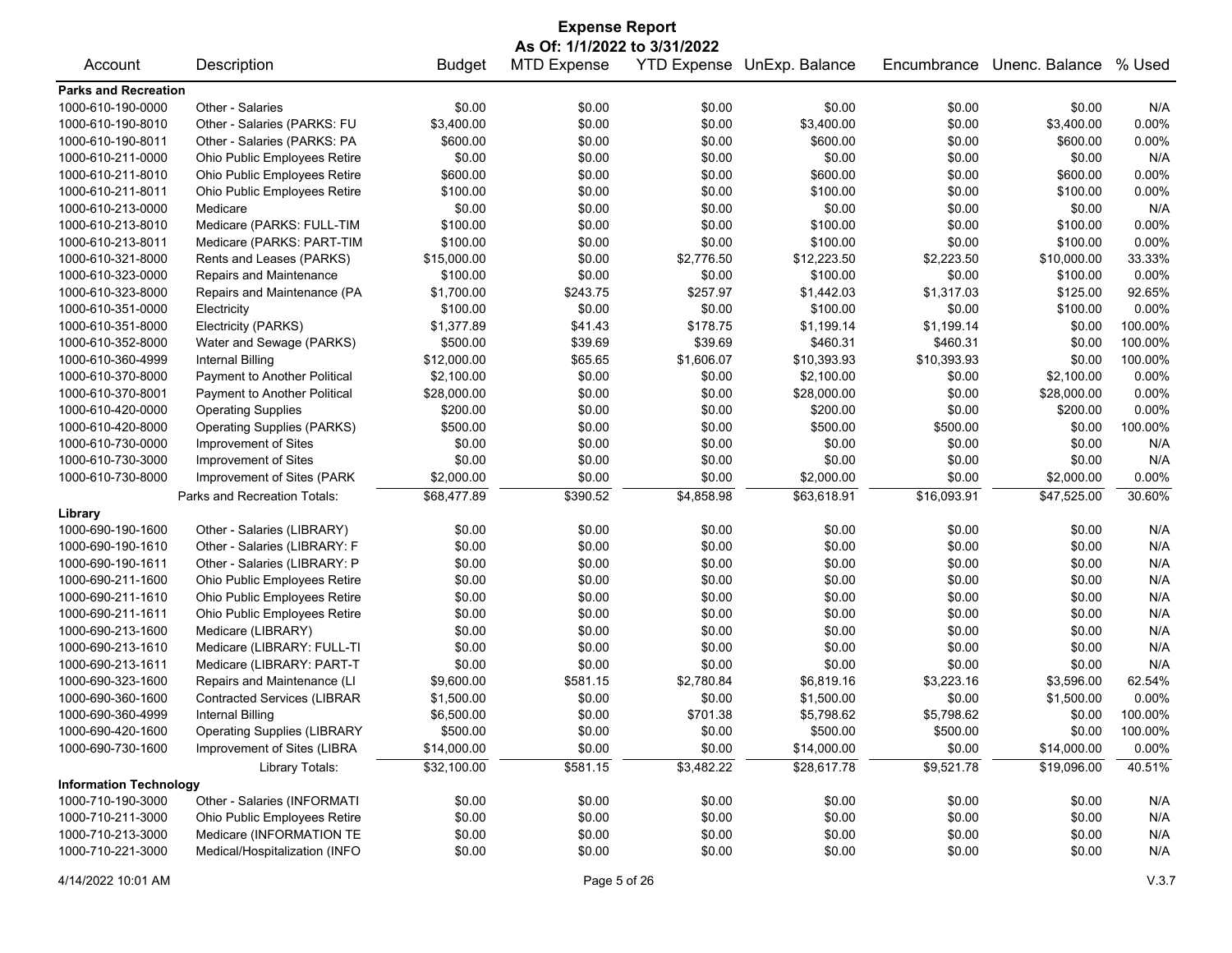| <b>Expense Report</b><br>As Of: 1/1/2022 to 3/31/2022 |                                    |                |                    |              |                                   |                 |                       |          |  |
|-------------------------------------------------------|------------------------------------|----------------|--------------------|--------------|-----------------------------------|-----------------|-----------------------|----------|--|
| Account                                               | Description                        | <b>Budget</b>  | <b>MTD Expense</b> |              | <b>YTD Expense UnExp. Balance</b> | Encumbrance     | Unenc. Balance % Used |          |  |
| 1000-710-222-3000                                     | Life Insurance (INFORMATIO         | \$0.00         | \$0.00             | \$0.00       | \$0.00                            | \$0.00          | \$0.00                | N/A      |  |
| 1000-710-223-3000                                     | Dental Insurance (INFORMAT         | \$0.00         | \$0.00             | \$0.00       | \$0.00                            | \$0.00          | \$0.00                | N/A      |  |
| 1000-710-240-3000                                     | Unemployment Compensatio           | \$0.00         | \$0.00             | \$0.00       | \$0.00                            | \$0.00          | \$0.00                | N/A      |  |
| 1000-710-318-3000                                     | <b>Training Services (INFORMA</b>  | \$900.00       | \$0.00             | \$0.00       | \$900.00                          | \$833.00        | \$67.00               | 92.56%   |  |
| 1000-710-323-3000                                     | Repairs and Maintenance (IN        | \$2,000.00     | \$0.00             | \$1,080.00   | \$920.00                          | \$0.00          | \$920.00              | 54.00%   |  |
| 1000-710-360-3000                                     | <b>Contracted Services (INFOR</b>  | \$156,231.33   | \$21,566.86        | \$70,863.69  | \$85,367.64                       | \$20,419.40     | \$64,948.24           | 58.43%   |  |
| 1000-710-420-3000                                     | <b>Operating Supplies (INFORM</b>  | \$1,000.00     | \$0.00             | \$0.00       | \$1,000.00                        | \$0.00          | \$1,000.00            | 0.00%    |  |
| 1000-710-430-3000                                     | Small Tools and Minor Equip        | \$12,604.93    | \$3,785.61         | \$4,970.66   | \$7,634.27                        | \$442.57        | \$7,191.70            | 42.95%   |  |
| 1000-710-740-3000                                     | Machinery, Equipment and Fu        | \$25,981.10    | \$4,051.14         | \$6,164.38   | \$19,816.72                       | \$1,608.85      | \$18,207.87           | 29.92%   |  |
| <b>Capital Outlay</b>                                 | Information Technology Totals:     | \$198,717.36   | \$29,403.61        | \$83,078.73  | \$115,638.63                      | \$23,303.82     | \$92,334.81           | 53.53%   |  |
| 1000-760-720-0000                                     | <b>Buildings</b>                   | \$7,600.00     | \$0.00             | \$625.00     | \$6,975.00                        | \$0.00          | \$6,975.00            | 8.22%    |  |
| 1000-760-730-0000                                     | Improvement of Sites               | \$160,000.00   | \$1,088.95         | \$2,801.99   | \$157,198.01                      | \$6,411.05      | \$150,786.96          | 5.76%    |  |
| 1000-760-790-1001                                     | Other - Capital Outlay (SENIO      | \$0.00         | \$0.00             | \$0.00       | \$0.00                            | \$0.00          | \$0.00                | N/A      |  |
| 1000-760-790-1851                                     | Other - Capital Outlay (PROJ       | \$0.00         | \$0.00             | \$0.00       | \$0.00                            | \$0.00          | \$0.00                | N/A      |  |
| 1000-760-790-1852                                     | <b>Traffic Lights</b>              | \$0.00         | \$0.00             | \$0.00       | \$0.00                            | \$0.00          | \$0.00                | N/A      |  |
|                                                       | Capital Outlay Totals:             | \$167,600.00   | \$1,088.95         | \$3,426.99   | \$164,173.01                      | \$6,411.05      | \$157,761.96          | 5.87%    |  |
| <b>Transfers</b>                                      |                                    |                |                    |              |                                   |                 |                       |          |  |
| 1000-910-910-0000                                     | Transfers - Out                    | \$0.00         | \$0.00             | \$0.00       | \$0.00                            | \$0.00          | \$0.00                | N/A      |  |
|                                                       | Transfers Totals:                  | \$0.00         | \$0.00             | \$0.00       | \$0.00                            | \$0.00          | \$0.00                | N/A      |  |
| <b>Advances</b>                                       |                                    |                |                    |              |                                   |                 |                       |          |  |
| 1000-920-920-0000                                     | Advances - Out                     | \$500,000.00   | \$500,000.00       | \$500,000.00 | \$0.00                            | \$0.00          | \$0.00                | 100.00%  |  |
|                                                       | <b>Advances Totals:</b>            | \$500,000.00   | \$500,000.00       | \$500,000.00 | \$0.00                            | \$0.00          | \$0.00                | 100.00%  |  |
| <b>Contingencies</b>                                  |                                    |                |                    |              |                                   |                 |                       |          |  |
| 1000-930-930-0000                                     | Contingencies                      | \$404,756.35   | \$0.00             | \$0.00       | \$404,756.35                      | \$0.00          | \$404,756.35          | 0.00%    |  |
|                                                       | <b>Contingencies Totals:</b>       | \$404,756.35   | \$0.00             | \$0.00       | \$404,756.35                      | \$0.00          | \$404,756.35          | 0.00%    |  |
| <b>Other Financing Uses</b>                           |                                    |                |                    |              |                                   |                 |                       |          |  |
| 1000-990-990-0000                                     | <b>Budget Stabilization</b>        | \$350,278.50   | \$0.00             | \$0.00       | \$350,278.50                      | \$0.00          | \$350,278.50          | 0.00%    |  |
|                                                       | Other Financing Uses Totals:       | \$350,278.50   | \$0.00             | \$0.00       | \$350,278.50                      | \$0.00          | \$350,278.50          | 0.00%    |  |
| 1000 Total:                                           |                                    | \$3,303,561.84 | \$642,565.22       | \$946,278.21 | \$2,357,283.63                    | \$380,601.87    | \$1,976,681.76        | 40.17%   |  |
| 2011                                                  | Motor Vehicle License              |                |                    |              |                                   | Target Percent: | 25.00%                |          |  |
| <b>Highways</b>                                       |                                    |                |                    |              |                                   |                 |                       |          |  |
| 2011-330-360-4800                                     | <b>Contracted Services (PAVING</b> | \$25,000.00    | \$0.00             | \$0.00       | \$25,000.00                       | \$0.00          | \$25,000.00           | 0.00%    |  |
|                                                       | Highways Totals:                   | \$25,000.00    | \$0.00             | \$0.00       | \$25,000.00                       | \$0.00          | \$25,000.00           | 0.00%    |  |
| <b>Contingencies</b>                                  |                                    |                |                    |              |                                   |                 |                       |          |  |
| 2011-930-930-0000                                     | Contingencies                      | \$19,610.53    | \$0.00             | \$0.00       | \$19,610.53                       | \$0.00          | \$19,610.53           | 0.00%    |  |
|                                                       | <b>Contingencies Totals:</b>       | \$19,610.53    | \$0.00             | \$0.00       | \$19,610.53                       | \$0.00          | \$19,610.53           | 0.00%    |  |
| <b>Other Financing Uses</b>                           |                                    |                |                    |              |                                   |                 |                       |          |  |
| 2011-990-990-0000                                     | <b>Budget Stabilization</b>        | \$2,500.50     | \$0.00             | \$0.00       | \$2,500.50                        | \$0.00          | \$2,500.50            | 0.00%    |  |
|                                                       | Other Financing Uses Totals:       | \$2,500.50     | \$0.00             | \$0.00       | \$2,500.50                        | \$0.00          | \$2,500.50            | $0.00\%$ |  |
| 2011 Total:                                           |                                    | \$47,111.03    | \$0.00             | \$0.00       | \$47,111.03                       | \$0.00          | \$47,111.03           | 0.00%    |  |
| 2021                                                  | Gasoline                           |                |                    |              |                                   | Target Percent: | 25.00%                |          |  |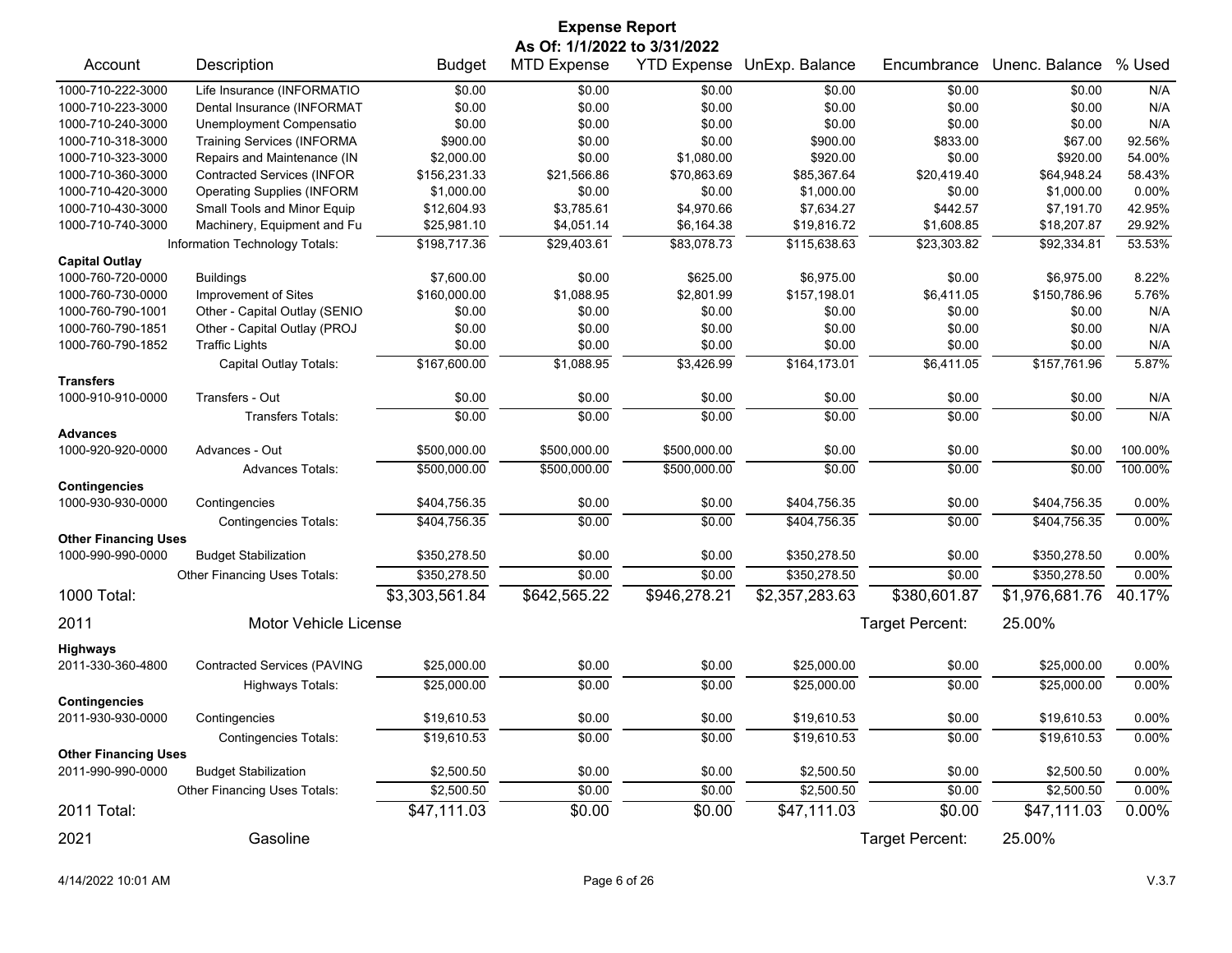| <b>Expense Report</b>       |                                    |               |                              |             |                            |                 |                |          |  |
|-----------------------------|------------------------------------|---------------|------------------------------|-------------|----------------------------|-----------------|----------------|----------|--|
|                             |                                    |               | As Of: 1/1/2022 to 3/31/2022 |             |                            |                 |                |          |  |
| Account                     | Description                        | <b>Budget</b> | <b>MTD Expense</b>           |             | YTD Expense UnExp. Balance | Encumbrance     | Unenc. Balance | % Used   |  |
| <b>Highways</b>             |                                    |               |                              |             |                            |                 |                |          |  |
| 2021-330-360-4800           | <b>Contracted Services (PAVING</b> | \$100,000.00  | \$0.00                       | \$0.00      | \$100,000.00               | \$0.00          | \$100,000.00   | $0.00\%$ |  |
| 2021-330-420-4600           | Operating Supplies (ROAD M         | \$70,000.00   | \$0.00                       | \$22,767.18 | \$47,232.82                | \$29,900.00     | \$17,332.82    | 75.24%   |  |
|                             | <b>Highways Totals:</b>            | \$170,000.00  | \$0.00                       | \$22,767.18 | \$147,232.82               | \$29,900.00     | \$117,332.82   | 30.98%   |  |
| <b>Contingencies</b>        |                                    |               |                              |             |                            |                 |                |          |  |
| 2021-930-930-0000           | Contingencies                      | \$269,698.16  | \$0.00                       | \$0.00      | \$269,698.16               | \$0.00          | \$269,698.16   | 0.00%    |  |
|                             | <b>Contingencies Totals:</b>       | \$269,698.16  | \$0.00                       | \$0.00      | \$269,698.16               | \$0.00          | \$269,698.16   | 0.00%    |  |
| <b>Other Financing Uses</b> |                                    |               |                              |             |                            |                 |                |          |  |
| 2021-990-990-0000           | <b>Budget Stabilization</b>        | \$17,674.23   | \$0.00                       | \$0.00      | \$17,674.23                | \$0.00          | \$17,674.23    | 0.00%    |  |
|                             | Other Financing Uses Totals:       | \$17,674.23   | \$0.00                       | \$0.00      | \$17,674.23                | \$0.00          | \$17,674.23    | 0.00%    |  |
| 2021 Total:                 |                                    | \$457,372.39  | \$0.00                       | \$22,767.18 | \$434,605.21               | \$29,900.00     | \$404,705.21   | 11.52%   |  |
| 2031                        | Road and Bridge                    |               |                              |             |                            | Target Percent: | 25.00%         |          |  |
| Fire                        |                                    |               |                              |             |                            |                 |                |          |  |
| 2031-220-420-4600           | Operating Supplies (Road Ma        | \$0.00        | \$0.00                       | \$0.00      | \$0.00                     | \$0.00          | \$0.00         | N/A      |  |
|                             | Fire Totals:                       | \$0.00        | \$0.00                       | \$0.00      | \$0.00                     | \$0.00          | \$0.00         | N/A      |  |
| <b>Highways</b>             |                                    |               |                              |             |                            |                 |                |          |  |
| 2031-330-190-4100           | Other - Salaries (EMPLOYLE         | \$0.00        | \$0.00                       | \$0.00      | \$0.00                     | \$0.00          | \$0.00         | N/A      |  |
| 2031-330-190-4110           | Other - Salaries (ROAD: FUL        | \$700,600.00  | \$50,986.57                  | \$95,187.66 | \$605,412.34               | \$0.00          | \$605,412.34   | 13.59%   |  |
| 2031-330-190-4111           | Other - Salaries (ROAD: PAR        | \$13,500.00   | \$0.00                       | \$180.96    | \$13,319.04                | \$0.00          | \$13,319.04    | 1.34%    |  |
| 2031-330-190-4999           | Other - Salaries (ROAD: COS        | \$24,100.00   | \$1,846.87                   | \$5,632.46  | \$18,467.54                | \$0.00          | \$18,467.54    | 23.37%   |  |
| 2031-330-211-4100           | Ohio Public Employees Retire       | \$0.00        | \$0.00                       | \$0.00      | \$0.00                     | \$0.00          | \$0.00         | N/A      |  |
| 2031-330-211-4110           | Ohio Public Employees Retire       | \$96,750.00   | \$10,652.57                  | \$33,873.66 | \$62,876.34                | \$0.00          | \$62,876.34    | 35.01%   |  |
| 2031-330-211-4111           | Ohio Public Employees Retire       | \$2,000.00    | \$0.00                       | \$25.33     | \$1,974.67                 | \$0.00          | \$1,974.67     | 1.27%    |  |
| 2031-330-211-4999           | Ohio Public Employees Retire       | \$3,400.00    | \$387.84                     | \$1,154.53  | \$2,245.47                 | \$0.00          | \$2,245.47     | 33.96%   |  |
| 2031-330-213-4100           | Medicare (EMPLOYLEE COS            | \$0.00        | \$0.00                       | \$0.00      | \$0.00                     | \$0.00          | \$0.00         | N/A      |  |
| 2031-330-213-4110           | Medicare (ROAD: FULL-TIME          | \$10,100.00   | \$1,200.46                   | \$3,708.22  | \$6,391.78                 | \$0.00          | \$6,391.78     | 36.72%   |  |
| 2031-330-213-4111           | Medicare (ROAD: PART-TIM           | \$200.00      | \$0.00                       | \$2.62      | \$197.38                   | \$0.00          | \$197.38       | 1.31%    |  |
| 2031-330-213-4999           | Medicare (ROAD: COST ALL           | \$500.00      | \$39.24                      | \$118.02    | \$381.98                   | \$0.00          | \$381.98       | 23.60%   |  |
| 2031-330-221-4100           | Medical/Hospitalization (EMP       | \$0.00        | \$0.00                       | \$0.00      | \$0.00                     | \$0.00          | \$0.00         | N/A      |  |
| 2031-330-221-4110           | Medical/Hospitalization (ROA       | \$164,000.00  | \$12,479.78                  | \$36,416.40 | \$127,583.60               | \$0.00          | \$127,583.60   | 22.21%   |  |
| 2031-330-221-4999           | Medical/Hospitalization (ROA       | \$4,000.00    | \$257.80                     | \$681.32    | \$3,318.68                 | \$0.00          | \$3,318.68     | 17.03%   |  |
| 2031-330-222-4100           | Life Insurance (EMPLOYEE C         | \$0.00        | \$0.00                       | \$0.00      | \$0.00                     | \$0.00          | \$0.00         | N/A      |  |
| 2031-330-222-4110           | Life Insurance (ROAD: FULL-        | \$925.00      | \$135.12                     | \$209.68    | \$715.32                   | \$0.00          | \$715.32       | 22.67%   |  |
| 2031-330-222-4999           | Life Insurance (ROAD: COST         | \$50.00       | \$5.04                       | \$7.56      | \$42.44                    | \$0.00          | \$42.44        | 15.12%   |  |
| 2031-330-223-4100           | Dental Insurance (EMPLOYE          | \$0.00        | \$0.00                       | \$0.00      | \$0.00                     | \$0.00          | \$0.00         | N/A      |  |
| 2031-330-223-4110           | Dental Insurance (ROAD: FU         | \$7,000.00    | \$0.00                       | \$0.00      | \$7,000.00                 | \$0.00          | \$7,000.00     | 0.00%    |  |
| 2031-330-223-4999           | Dental Insurance (ROAD: CO         | \$300.00      | \$0.00                       | \$0.00      | \$300.00                   | \$0.00          | \$300.00       | 0.00%    |  |
| 2031-330-230-4200           | Workers' Compensation (AD          | \$15,298.50   | \$0.00                       | \$7,221.98  | \$8,076.52                 | \$0.00          | \$8,076.52     | 47.21%   |  |
| 2031-330-240-4111           | Unemployment Compensatio           | \$0.00        | \$0.00                       | \$0.00      | \$0.00                     | \$0.00          | \$0.00         | N/A      |  |
| 2031-330-240-4999           | Unemployment Compensatio           | \$500.00      | \$0.00                       | \$0.00      | \$500.00                   | \$0.00          | \$500.00       | 0.00%    |  |
| 2031-330-251-4100           | Uniform, Tool and Equipment        | \$10,100.00   | \$1,195.70                   | \$2,042.21  | \$8,057.79                 | \$3,957.79      | \$4,100.00     | 59.41%   |  |
| 2031-330-311-4200           | Accounting and Legal Fees (A       | \$1,000.00    | \$0.00                       | \$0.00      | \$1,000.00                 | \$500.00        | \$500.00       | 50.00%   |  |
| 2031-330-314-4200           | Tax Collection Fees (ADMINI        | \$12,100.00   | \$6,619.29                   | \$6,619.29  | \$5,480.71                 | \$0.00          | \$5,480.71     | 54.70%   |  |
| 2031-330-315-4200           | Election Expenses (ADMINIS         | \$0.00        | \$0.00                       | \$0.00      | \$0.00                     | \$0.00          | \$0.00         | N/A      |  |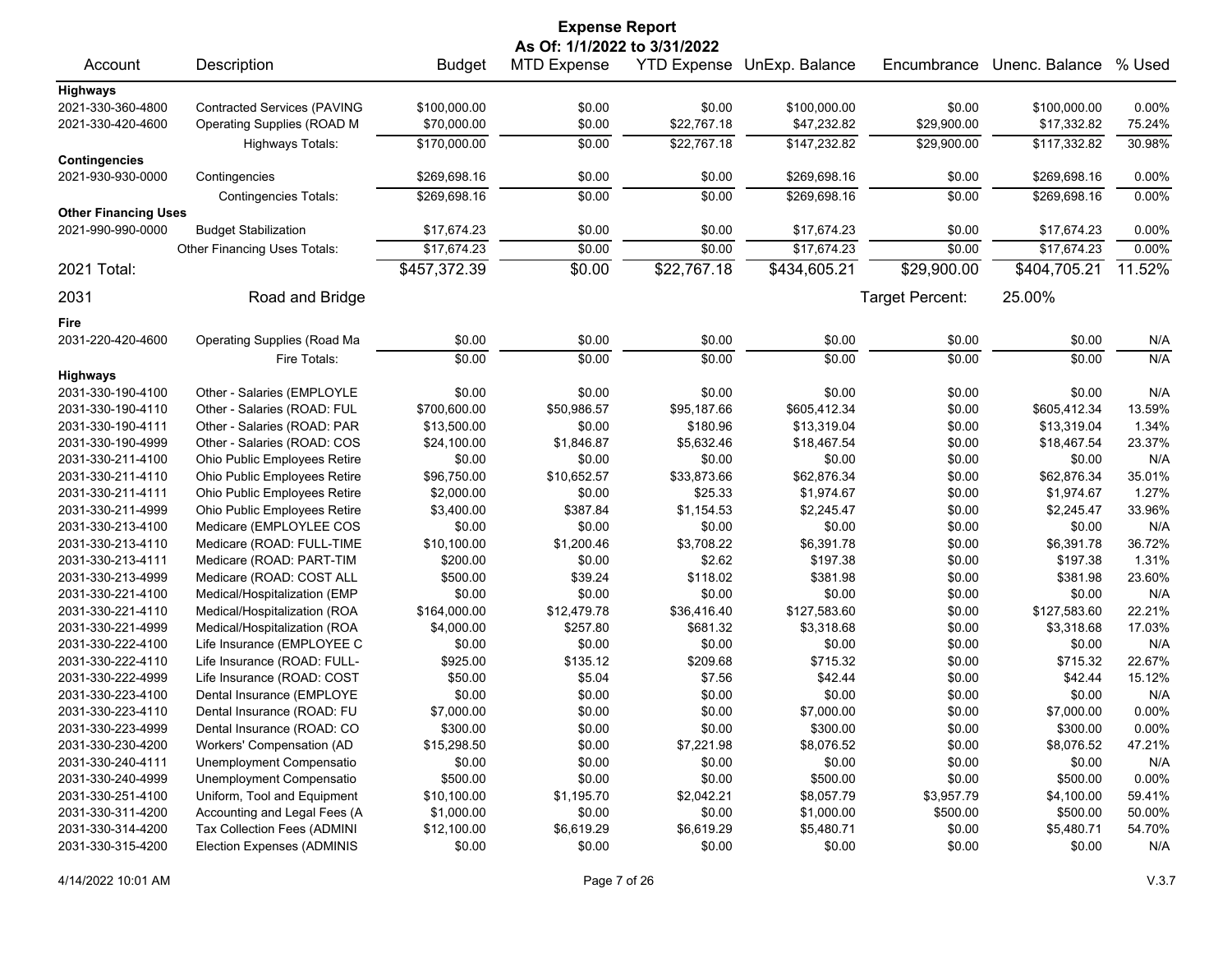| <b>Expense Report</b>                     |                                    |                |                              |              |                            |              |                |          |  |
|-------------------------------------------|------------------------------------|----------------|------------------------------|--------------|----------------------------|--------------|----------------|----------|--|
|                                           |                                    |                | As Of: 1/1/2022 to 3/31/2022 |              |                            |              |                |          |  |
| Account                                   | Description                        | <b>Budget</b>  | <b>MTD Expense</b>           |              | YTD Expense UnExp. Balance | Encumbrance  | Unenc. Balance | % Used   |  |
| 2031-330-318-4300                         | <b>Training Services (TRAINING</b> | \$2,000.00     | \$0.00                       | \$204.76     | \$1,795.24                 | \$1,330.74   | \$464.50       | 76.78%   |  |
| 2031-330-321-4600                         | Rents and Leases (ROAD MA          | \$27,400.00    | \$1,746.31                   | \$5,238.93   | \$22,161.07                | \$22,161.07  | \$0.00         | 100.00%  |  |
| 2031-330-323-4400                         | Repairs and Maintenance (E         | \$30,000.00    | \$243.97                     | \$4,028.39   | \$25,971.61                | \$22,594.46  | \$3,377.15     | 88.74%   |  |
| 2031-330-323-4500                         | Repairs and Maintenance (BU        | \$15,500.00    | \$1,318.39                   | \$7,577.39   | \$7,922.61                 | \$7,177.61   | \$745.00       | 95.19%   |  |
| 2031-330-323-4600                         | Repairs and Maintenance (R         | \$3,000.00     | \$0.00                       | \$0.00       | \$3,000.00                 | \$1,500.00   | \$1,500.00     | 50.00%   |  |
| 2031-330-341-4500                         | Telephone (BUILDINGS)              | \$1,200.00     | \$154.00                     | \$350.00     | \$850.00                   | \$850.00     | \$0.00         | 100.00%  |  |
| 2031-330-349-4400                         | Other-Communications, Printi       | \$4,000.00     | \$0.00                       | \$1,110.00   | \$2,890.00                 | \$1,890.00   | \$1,000.00     | 75.00%   |  |
| 2031-330-349-4700                         | Other-Communications. Printi       | \$4,010.38     | \$311.84                     | \$578.08     | \$3,432.30                 | \$2,432.30   | \$1,000.00     | 75.06%   |  |
| 2031-330-351-1006                         | <b>Electricity (LIGHTING TUNNE</b> | \$1,288.58     | \$85.40                      | \$259.23     | \$1,029.35                 | \$1,029.35   | \$0.00         | 100.00%  |  |
| 2031-330-351-4500                         | Electricity (BUILDINGS)            | \$5,395.86     | \$417.37                     | \$1,233.26   | \$4,162.60                 | \$3,912.60   | \$250.00       | 95.37%   |  |
| 2031-330-352-4500                         | Water and Sewage (BUILDIN          | \$4,730.41     | \$960.30                     | \$1,606.96   | \$3,123.45                 | \$1,823.45   | \$1,300.00     | 72.52%   |  |
| 2031-330-353-4500                         | Natural Gas (BUILDINGS)            | \$11,043.09    | \$900.75                     | \$3,370.73   | \$7,672.36                 | \$4,672.36   | \$3,000.00     | 72.83%   |  |
| 2031-330-360-0000                         | <b>Contracted Services</b>         | \$4,068.85     | \$0.00                       | \$1,500.00   | \$2,568.85                 | \$238.85     | \$2,330.00     | 42.74%   |  |
| 2031-330-360-4800                         | <b>Contracted Services (PAVING</b> | \$100,000.00   | \$0.00                       | \$0.00       | \$100,000.00               | \$0.00       | \$100,000.00   | 0.00%    |  |
| 2031-330-360-4802                         | <b>Contracted Services (STRIPI</b> | \$0.00         | \$0.00                       | \$0.00       | \$0.00                     | \$0.00       | \$0.00         | N/A      |  |
| 2031-330-360-4999                         | Contracted Services (ROAD:         | \$63,836.46    | \$2,314.10                   | \$32,961.41  | \$30,875.05                | \$14,270.16  | \$16,604.89    | 73.99%   |  |
| 2031-330-389-4200                         | Other - Insurance and Bondin       | \$16,500.00    | \$0.00                       | \$13,293.64  | \$3,206.36                 | \$0.00       | \$3,206.36     | 80.57%   |  |
| 2031-330-390-4200                         | Other - Purchased Services (       | \$2,000.00     | \$399.41                     | \$542.41     | \$1,457.59                 | \$1,357.00   | \$100.59       | 94.97%   |  |
| 2031-330-410-4200                         | Office Supplies (ADMINISTR         | \$1,500.00     | \$141.75                     | \$221.95     | \$1,278.05                 | \$778.05     | \$500.00       | 66.67%   |  |
| 2031-330-420-4400                         | <b>Operating Supplies (EQUIPM</b>  | \$20,000.00    | \$2,513.74                   | \$3,251.14   | \$16,748.86                | \$8,748.86   | \$8,000.00     | 60.00%   |  |
| 2031-330-420-4402                         | Operating Supplies (ROAD F         | \$30,000.00    | \$3,436.30                   | \$6,947.81   | \$23,052.19                | \$18,052.19  | \$5,000.00     | 83.33%   |  |
| 2031-330-420-4500                         | <b>Operating Supplies (BUILDIN</b> | \$6,000.00     | \$625.88                     | \$2,266.24   | \$3,733.76                 | \$3,733.76   | \$0.00         | 100.00%  |  |
| 2031-330-420-4600                         | <b>Operating Supplies (ROAD M</b>  | \$60,000.00    | \$1,716.70                   | \$3,275.39   | \$56,724.61                | \$26,724.61  | \$30,000.00    | 50.00%   |  |
| 2031-330-420-4999                         | <b>Township Supplies</b>           | \$30,000.00    | \$3,031.32                   | \$6,965.23   | \$23,034.77                | \$13,199.24  | \$9,835.53     | 67.21%   |  |
| 2031-330-430-0000                         | Small Tools and Minor Equip        | \$10,000.00    | \$0.00                       | \$0.00       | \$10,000.00                | \$5,000.00   | \$5,000.00     | 50.00%   |  |
| 2031-330-430-4700                         | Small Tools and Minor Equip        | \$35,600.00    | \$0.00                       | \$4,547.10   | \$31,052.90                | \$1,179.33   | \$29,873.57    | 16.09%   |  |
| 2031-330-519-0000                         | Other - Dues and Fees              | \$750.00       | \$0.00                       | \$201.40     | \$548.60                   | \$328.60     | \$220.00       | 70.67%   |  |
| 2031-330-599-0000                         | Other - Other Expenses             | \$100.00       | \$0.00                       | \$0.00       | \$100.00                   | \$100.00     | \$0.00         | 100.00%  |  |
| 2031-330-730-0000                         | Improvement of Sites               | \$2,500.00     | \$0.00                       | \$0.00       | \$2,500.00                 | \$0.00       | \$2,500.00     | 0.00%    |  |
| 2031-330-740-0000                         | Machinery, Equipment and Fu        | \$44,879.85    | \$513.81                     | \$44,820.81  | \$59.04                    | \$59.04      | \$0.00         | 100.00%  |  |
| 2031-330-750-0000                         | <b>Motor Vehicles</b>              | \$225,000.00   | \$0.00                       | \$0.00       | \$225,000.00               | \$225,000.00 | \$0.00         | 100.00%  |  |
|                                           | Highways Totals:                   | \$1,828,726.98 | \$106,637.62                 | \$339,434.16 | \$1,489,292.82             | \$394,601.42 | \$1,094,691.40 | 40.14%   |  |
| <b>Capital Outlay</b>                     |                                    |                |                              |              |                            |              |                |          |  |
| 2031-760-720-0000                         | <b>Buildings</b>                   | \$0.00         | \$0.00                       | \$0.00       | \$0.00                     | \$0.00       | \$0.00         | N/A      |  |
| 2031-760-790-4800                         | Other - Capital Outlay (PAVIN      | \$0.00         | \$0.00                       | \$0.00       | \$0.00                     | \$0.00       | \$0.00         | N/A      |  |
|                                           | Capital Outlay Totals:             | \$0.00         | \$0.00                       | \$0.00       | \$0.00                     | \$0.00       | \$0.00         | N/A      |  |
|                                           |                                    |                |                              |              |                            |              |                |          |  |
| <b>Transfers</b>                          |                                    |                |                              |              |                            |              |                |          |  |
| 2031-910-910-0000                         | Transfers - Out                    | \$0.00         | \$0.00                       | \$0.00       | \$0.00                     | \$0.00       | \$0.00         | N/A      |  |
|                                           | <b>Transfers Totals:</b>           | \$0.00         | \$0.00                       | \$0.00       | \$0.00                     | \$0.00       | \$0.00         | N/A      |  |
| <b>Contingencies</b><br>2031-930-930-0000 | Contingencies                      | \$949,221.95   | \$0.00                       | \$0.00       | \$949,221.95               | \$0.00       | \$949,221.95   | $0.00\%$ |  |
|                                           |                                    |                |                              |              | \$949,221.95               |              |                |          |  |
|                                           | <b>Contingencies Totals:</b>       | \$949,221.95   | \$0.00                       | \$0.00       |                            | \$0.00       | \$949,221.95   | $0.00\%$ |  |
| <b>Other Financing Uses</b>               |                                    |                |                              |              |                            |              |                |          |  |
| 2031-990-990-0000                         | <b>Budget Stabilization</b>        | \$229,471.27   | \$0.00                       | \$0.00       | \$229,471.27               | \$0.00       | \$229,471.27   | 0.00%    |  |
|                                           | Other Financing Uses Totals:       | \$229,471.27   | \$0.00                       | \$0.00       | \$229,471.27               | \$0.00       | \$229,471.27   | $0.00\%$ |  |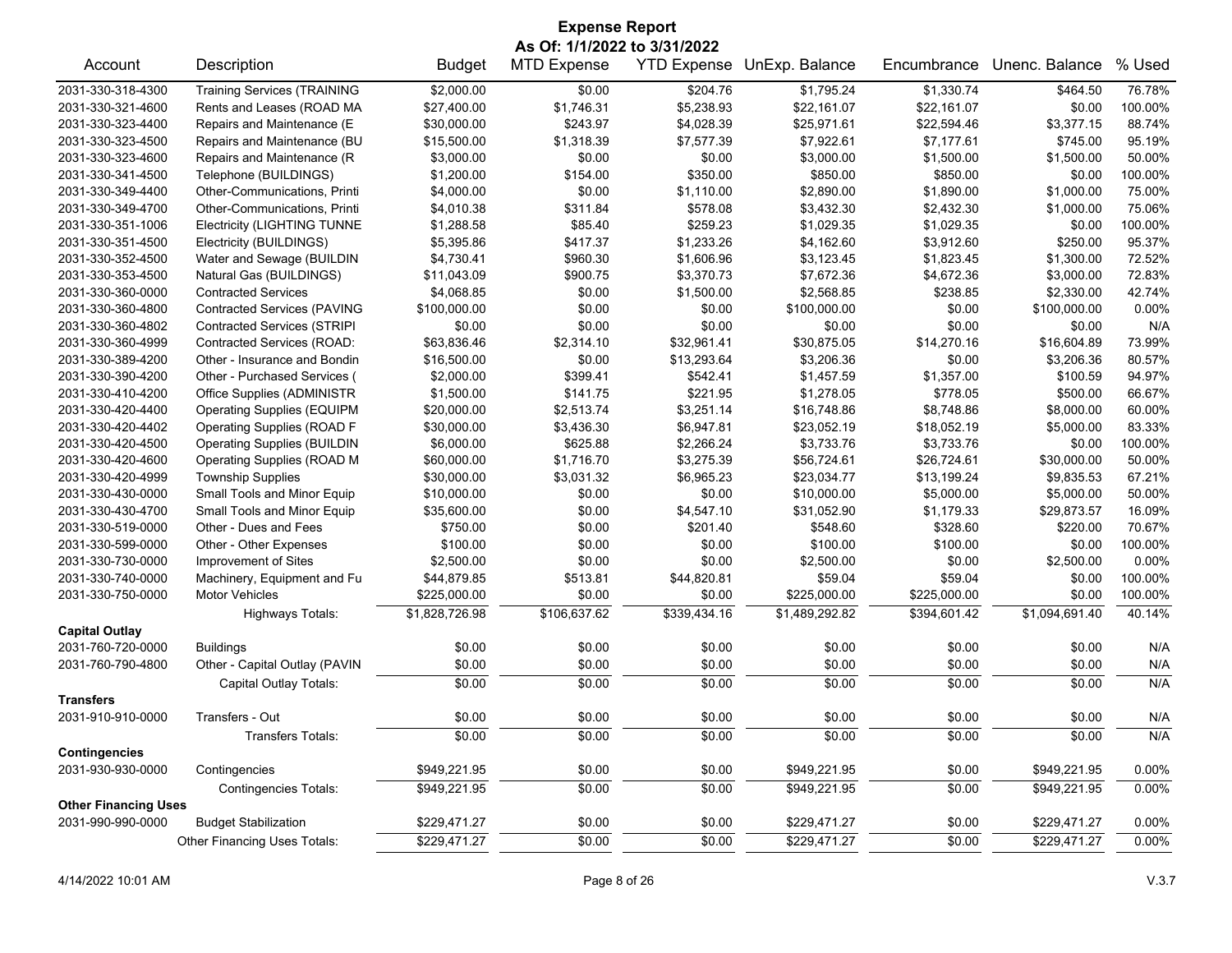| <b>Expense Report</b><br>As Of: 1/1/2022 to 3/31/2022 |                                   |                |                    |                    |                |                 |                |         |  |
|-------------------------------------------------------|-----------------------------------|----------------|--------------------|--------------------|----------------|-----------------|----------------|---------|--|
| Account                                               | Description                       | <b>Budget</b>  | <b>MTD Expense</b> | <b>YTD Expense</b> | UnExp. Balance | Encumbrance     | Unenc. Balance | % Used  |  |
| 2031 Total:                                           |                                   | \$3,007,420.20 | \$106,637.62       | \$339,434.16       | \$2,667,986.04 | \$394,601.42    | \$2,273,384.62 | 24.41%  |  |
| 2041                                                  | Cemetery                          |                |                    |                    |                | Target Percent: | 25.00%         |         |  |
| Cemeteries                                            |                                   |                |                    |                    |                |                 |                |         |  |
| 2041-410-190-0000                                     | Other - Salaries                  | \$0.00         | \$0.00             | \$0.00             | \$0.00         | \$0.00          | \$0.00         | N/A     |  |
| 2041-410-190-9010                                     | Other - Salaries (CEMETERY        | \$0.00         | \$0.00             | \$0.00             | \$0.00         | \$0.00          | \$0.00         | N/A     |  |
| 2041-410-190-9011                                     | Other - Salaries (CEMETERY        | \$0.00         | \$0.00             | \$0.00             | \$0.00         | \$0.00          | \$0.00         | N/A     |  |
| 2041-410-211-0000                                     | Ohio Public Employees Retire      | \$0.00         | \$0.00             | \$0.00             | \$0.00         | \$0.00          | \$0.00         | N/A     |  |
| 2041-410-211-9010                                     | Ohio Public Employees Retire      | \$0.00         | \$0.00             | \$0.00             | \$0.00         | \$0.00          | \$0.00         | N/A     |  |
| 2041-410-211-9011                                     | Ohio Public Employees Retire      | \$0.00         | \$0.00             | \$0.00             | \$0.00         | \$0.00          | \$0.00         | N/A     |  |
| 2041-410-213-0000                                     | Medicare                          | \$0.00         | \$0.00             | \$0.00             | \$0.00         | \$0.00          | \$0.00         | N/A     |  |
| 2041-410-213-9010                                     | Medicare (CEMETERY: FULL          | \$0.00         | \$0.00             | \$0.00             | \$0.00         | \$0.00          | \$0.00         | N/A     |  |
| 2041-410-213-9011                                     | Medicare (CEMETERY: PAR           | \$0.00         | \$0.00             | \$0.00             | \$0.00         | \$0.00          | \$0.00         | N/A     |  |
| 2041-410-230-0000                                     | <b>Workers' Compensation</b>      | \$0.00         | \$0.00             | \$0.00             | \$0.00         | \$0.00          | \$0.00         | N/A     |  |
| 2041-410-311-0000                                     | Accounting and Legal Fees         | \$0.00         | \$0.00             | \$0.00             | \$0.00         | \$0.00          | \$0.00         | N/A     |  |
| 2041-410-321-0000                                     | Rents and Leases                  | \$100.00       | \$0.00             | \$0.00             | \$100.00       | \$100.00        | \$0.00         | 100.00% |  |
| 2041-410-323-0000                                     | Repairs and Maintenance           | \$1,250.00     | \$0.00             | \$101.07           | \$1,148.93     | \$1,148.93      | \$0.00         | 100.00% |  |
| 2041-410-323-4400                                     | Repairs and Maintenance (E        | \$500.00       | \$0.00             | \$0.00             | \$500.00       | \$500.00        | \$0.00         | 100.00% |  |
| 2041-410-351-0000                                     | Electricity                       | \$207.80       | \$3.73             | \$17.27            | \$190.53       | \$190.53        | \$0.00         | 100.00% |  |
| 2041-410-360-0000                                     | <b>Contracted Services</b>        | \$1,000.00     | \$0.00             | \$0.00             | \$1,000.00     | \$0.00          | \$1,000.00     | 0.00%   |  |
| 2041-410-360-4999                                     | <b>Internal Billing</b>           | \$25,000.00    | \$46.14            | \$1,002.39         | \$23,997.61    | \$23,997.61     | \$0.00         | 100.00% |  |
| 2041-410-380-0000                                     | Insurance and Bonding             | \$250.00       | \$0.00             | \$51.00            | \$199.00       | \$0.00          | \$199.00       | 20.40%  |  |
| 2041-410-420-0000                                     | <b>Operating Supplies</b>         | \$2,000.00     | \$179.49           | \$179.49           | \$1,820.51     | \$1,820.51      | \$0.00         | 100.00% |  |
| 2041-410-420-4400                                     | <b>Operating Supplies (EQUIPM</b> | \$1,000.00     | \$143.94           | \$143.94           | \$856.06       | \$856.06        | \$0.00         | 100.00% |  |
| 2041-410-430-0000                                     | Small Tools and Minor Equip       | \$1,000.00     | \$0.00             | \$0.00             | \$1,000.00     | \$1,000.00      | \$0.00         | 100.00% |  |
| 2041-410-510-0000                                     | Dues and Fees                     | \$800.00       | \$0.00             | \$95.00            | \$705.00       | \$705.00        | \$0.00         | 100.00% |  |
| 2041-410-710-0000                                     | Land                              | \$700.00       | \$0.00             | \$0.00             | \$700.00       | \$0.00          | \$700.00       | 0.00%   |  |
| 2041-410-730-0000                                     | Improvement of Sites              | \$5,000.00     | \$0.00             | \$0.00             | \$5,000.00     | \$0.00          | \$5,000.00     | 0.00%   |  |
|                                                       | <b>Cemeteries Totals:</b>         | \$38,807.80    | \$373.30           | \$1,590.16         | \$37,217.64    | \$30,318.64     | \$6,899.00     | 82.22%  |  |
| <b>Capital Outlay</b>                                 |                                   |                |                    |                    |                |                 |                |         |  |
| 2041-760-740-0000                                     | Machinery, Equipment and Fu       | \$4,200.00     | \$0.00             | \$0.00             | \$4,200.00     | \$0.00          | \$4,200.00     | 0.00%   |  |
|                                                       |                                   |                |                    |                    |                |                 |                |         |  |
|                                                       | Capital Outlay Totals:            | \$4,200.00     | \$0.00             | \$0.00             | \$4,200.00     | \$0.00          | \$4,200.00     | 0.00%   |  |
| Contingencies<br>2041-930-930-0000                    | Contingencies                     | \$50,494.57    | \$0.00             | \$0.00             | \$50,494.57    | \$0.00          | \$50,494.57    | 0.00%   |  |
|                                                       | <b>Contingencies Totals:</b>      | \$50,494.57    | \$0.00             | \$0.00             | \$50,494.57    | \$0.00          | \$50,494.57    | 0.00%   |  |
| <b>Other Financing Uses</b>                           |                                   |                |                    |                    |                |                 |                |         |  |
| 2041-990-990-0000                                     | <b>Budget Stabilization</b>       | \$6,731.18     | \$0.00             | \$0.00             | \$6,731.18     | \$0.00          | \$6,731.18     | 0.00%   |  |
|                                                       | Other Financing Uses Totals:      | \$6,731.18     | \$0.00             | \$0.00             | \$6,731.18     | \$0.00          | \$6,731.18     | 0.00%   |  |
| 2041 Total:                                           |                                   | \$100,233.55   | \$373.30           | \$1,590.16         | \$98,643.39    | \$30,318.64     | \$68,324.75    | 31.83%  |  |
| 2191                                                  | Police                            |                |                    |                    |                | Target Percent: | 25.00%         |         |  |
|                                                       |                                   |                |                    |                    |                |                 |                |         |  |
| Police                                                |                                   |                |                    |                    |                |                 |                |         |  |
| 2191-210-190-4091                                     | Other - Salaries (POLICE AP       | \$0.00         | \$0.00             | \$0.00             | \$0.00         | \$0.00          | \$0.00         | N/A     |  |
| 2191-210-211-4091                                     | Ohio Public Employees Retire      | \$0.00         | \$0.00             | \$0.00             | \$0.00         | \$0.00          | \$0.00         | N/A     |  |
| 2191-210-213-4091                                     | Medicare (POLICE APPARAT          | \$0.00         | \$0.00             | \$0.00             | \$0.00         | \$0.00          | \$0.00         | N/A     |  |
| 4/14/2022 10:01 AM                                    |                                   |                | Page 9 of 26       |                    |                |                 |                | V.3.7   |  |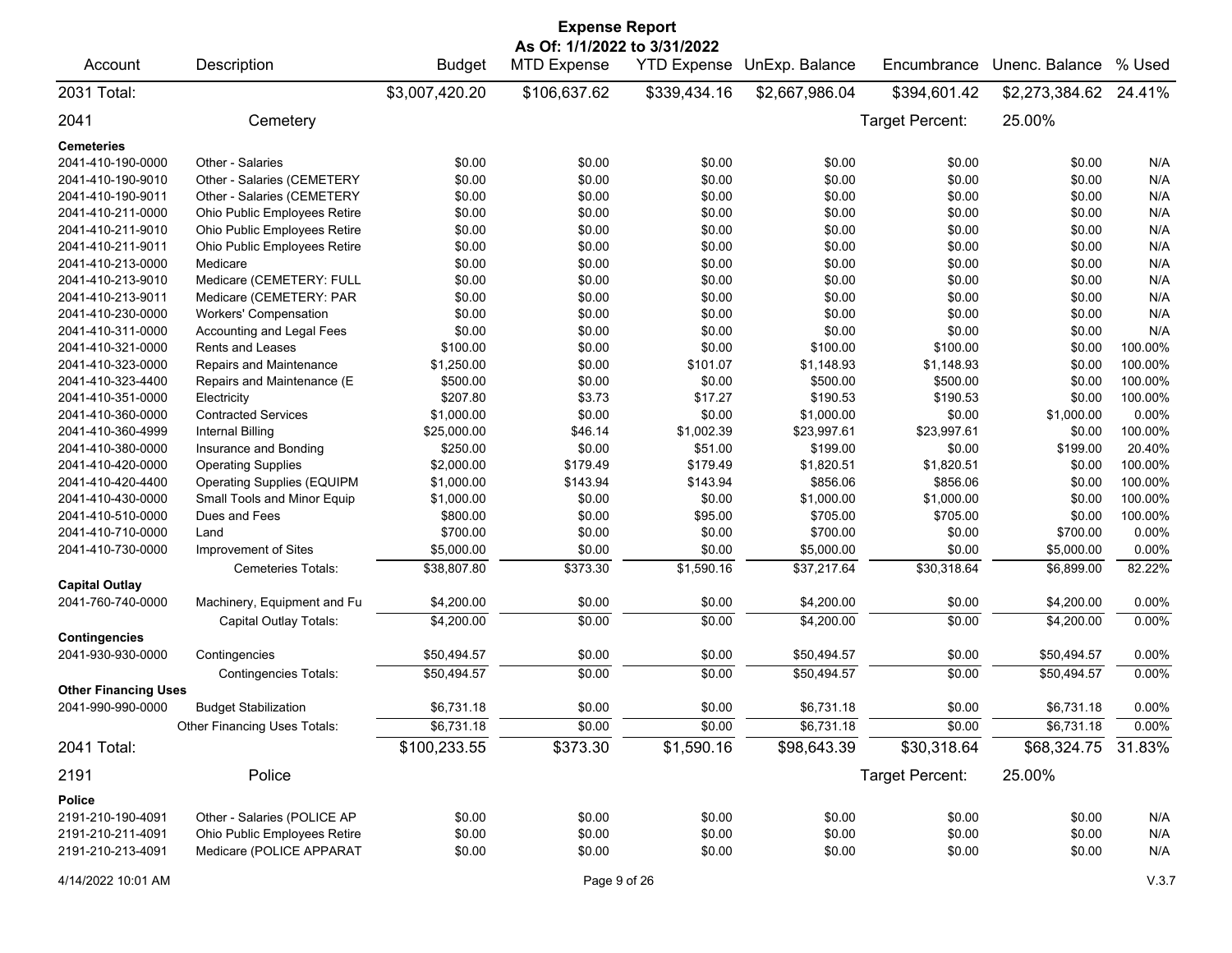| <b>Expense Report</b>                     |                                    |                |                                                    |                |                                   |                 |                |          |  |
|-------------------------------------------|------------------------------------|----------------|----------------------------------------------------|----------------|-----------------------------------|-----------------|----------------|----------|--|
| Account                                   | Description                        | <b>Budget</b>  | As Of: 1/1/2022 to 3/31/2022<br><b>MTD Expense</b> |                | <b>YTD Expense UnExp. Balance</b> | Encumbrance     | Unenc. Balance | % Used   |  |
|                                           |                                    |                |                                                    |                |                                   |                 |                |          |  |
| 2191-210-230-4091                         | Workers' Compensation (POL         | \$200.00       | \$0.00                                             | \$100.00       | \$100.00                          | \$0.00          | \$100.00       | 50.00%   |  |
| 2191-210-314-0000                         | <b>Tax Collection Fees</b>         | \$6,500.00     | \$3,548.56                                         | \$3,548.56     | \$2.951.44                        | \$0.00          | \$2,951.44     | 54.59%   |  |
| 2191-210-315-0000                         | <b>Election Expenses</b>           | \$0.00         | \$0.00                                             | \$0.00         | \$0.00                            | \$0.00          | \$0.00         | N/A      |  |
| 2191-210-318-0000                         | <b>Training Services</b>           | \$250.00       | \$0.00                                             | \$0.00         | \$250.00                          | \$0.00          | \$250.00       | 0.00%    |  |
| 2191-210-321-0000                         | <b>Rents and Leases</b>            | \$15,000.00    | \$0.00                                             | \$0.00         | \$15,000.00                       | \$0.00          | \$15,000.00    | 0.00%    |  |
| 2191-210-323-0000                         | Repairs and Maintenance            | \$0.00         | \$0.00                                             | \$0.00         | \$0.00                            | \$0.00          | \$0.00         | N/A      |  |
| 2191-210-323-4400                         | Repairs and Maintenance (E         | \$5,600.00     | \$574.52                                           | \$1,025.43     | \$4,574.57                        | \$4,044.57      | \$530.00       | 90.54%   |  |
| 2191-210-323-4500                         | Repairs and Maintenance (BU        | \$3,500.00     | \$145.70                                           | \$149.60       | \$3,350.40                        | \$2,550.40      | \$800.00       | 77.14%   |  |
| 2191-210-341-0000                         | Telephone                          | \$900.00       | \$0.00                                             | \$0.00         | \$900.00                          | \$0.00          | \$900.00       | 0.00%    |  |
| 2191-210-351-4099                         | Electricity (POLICE: COST AL       | \$400.00       | \$52.21                                            | \$101.51       | \$298.49                          | \$298.49        | \$0.00         | 100.00%  |  |
| 2191-210-352-4099                         | Water and Sewage(POLICE:           | \$200.00       | \$8.71                                             | \$8.71         | \$191.29                          | \$191.29        | \$0.00         | 100.00%  |  |
| 2191-210-353-4099                         | Natural Gas (POLICE: COST          | \$400.00       | \$28.05                                            | \$67.74        | \$332.26                          | \$332.26        | \$0.00         | 100.00%  |  |
| 2191-210-360-0000                         | <b>Contracted Services</b>         | \$668,147.00   | \$44,388.52                                        | \$147,119.74   | \$521,027.26                      | \$504,827.26    | \$16,200.00    | 97.58%   |  |
| 2191-210-360-4051                         | <b>Contracted Services (POLICE</b> | \$10,000.00    | \$0.00                                             | \$0.00         | \$10,000.00                       | \$0.00          | \$10,000.00    | 0.00%    |  |
| 2191-210-360-4052                         | <b>Contracted Services-Other</b>   | \$10,998.24    | \$124.56                                           | \$7,017.06     | \$3,981.18                        | \$1,250.88      | \$2,730.30     | 75.18%   |  |
| 2191-210-360-4099                         | <b>Contracted Services (POLICE</b> | \$2,500.00     | \$0.00                                             | \$0.00         | \$2,500.00                        | \$0.00          | \$2,500.00     | 0.00%    |  |
| 2191-210-360-4999                         | <b>Internal Billing</b>            | \$6,500.00     | \$128.63                                           | \$822.26       | \$5,677.74                        | \$5,677.74      | \$0.00         | 100.00%  |  |
| 2191-210-370-0000                         | Payment to Another Political       | \$0.00         | \$0.00                                             | \$0.00         | \$0.00                            | \$0.00          | \$0.00         | N/A      |  |
| 2191-210-389-0000                         | Other - Insurance and Bondin       | \$3,300.00     | \$0.00                                             | \$1,081.00     | \$2,219.00                        | \$0.00          | \$2,219.00     | 32.76%   |  |
| 2191-210-410-0000                         | <b>Office Supplies</b>             | \$1,000.00     | \$17.50                                            | \$85.05        | \$914.95                          | \$214.95        | \$700.00       | 30.00%   |  |
| 2191-210-420-4400                         | <b>Operating Supplies (EQUIPM</b>  | \$2,892.08     | \$0.00                                             | \$892.08       | \$2,000.00                        | \$1,500.00      | \$500.00       | 82.71%   |  |
| 2191-210-420-6002                         | <b>Operating Supplies (FUEL)</b>   | \$25,000.00    | \$1,123.96                                         | \$2,998.41     | \$22,001.59                       | \$17,001.59     | \$5,000.00     | 80.00%   |  |
| 2191-210-430-0000                         | Small Tools and Minor Equip        | \$6,500.00     | \$0.00                                             | \$0.00         | \$6,500.00                        | \$0.00          | \$6,500.00     | 0.00%    |  |
| 2191-210-519-0000                         | Other - Dues and Fees              | \$2,000.00     | \$0.00                                             | \$180.00       | \$1,820.00                        | \$1,320.00      | \$500.00       | 75.00%   |  |
| 2191-210-599-0000                         | Other - Other Expenses             | \$100.00       | \$0.00                                             | \$0.00         | \$100.00                          | \$0.00          | \$100.00       | $0.00\%$ |  |
|                                           | Police Totals:                     | \$771,887.32   | \$50,140.92                                        | \$165,197.15   | \$606,690.17                      | \$539,209.43    | \$67,480.74    | 91.26%   |  |
| <b>Capital Outlay</b>                     |                                    |                |                                                    |                |                                   |                 |                |          |  |
| 2191-760-740-0000                         | Machinery, Equipment and Fu        | \$5,400.00     | \$0.00                                             | \$0.00         | \$5,400.00                        | \$0.00          | \$5,400.00     | 0.00%    |  |
| 2191-760-750-0000                         | <b>Motor Vehicles</b>              | \$0.00         | \$0.00                                             | \$0.00         | \$0.00                            | \$0.00          | \$0.00         | N/A      |  |
|                                           | Capital Outlay Totals:             | \$5,400.00     | \$0.00                                             | \$0.00         | \$5,400.00                        | \$0.00          | \$5,400.00     | 0.00%    |  |
| <b>Transfers</b>                          |                                    |                |                                                    |                |                                   |                 |                |          |  |
| 2191-910-910-0000                         | Transfers - Out                    | \$0.00         | \$0.00                                             | \$0.00         | \$0.00                            | \$0.00          | \$0.00         | N/A      |  |
|                                           | <b>Transfers Totals:</b>           | \$0.00         | \$0.00                                             | \$0.00         | \$0.00                            | \$0.00          | \$0.00         | N/A      |  |
| <b>Contingencies</b><br>2191-930-930-0000 | Contingencies                      | \$809,473.61   | \$0.00                                             | \$0.00         | \$809,473.61                      | \$0.00          | \$809,473.61   | 0.00%    |  |
|                                           | <b>Contingencies Totals:</b>       | \$809,473.61   | \$0.00                                             | \$0.00         | \$809,473.61                      | \$0.00          | \$809,473.61   | 0.00%    |  |
| <b>Other Financing Uses</b>               |                                    |                |                                                    |                |                                   |                 |                |          |  |
| 2191-990-990-0000                         | <b>Budget Stabilization</b>        | \$108,041.23   | \$0.00                                             | \$0.00         | \$108,041.23                      | \$0.00          | \$108,041.23   | 0.00%    |  |
|                                           | Other Financing Uses Totals:       | \$108,041.23   | \$0.00                                             | \$0.00         | \$108,041.23                      | \$0.00          | \$108,041.23   | 0.00%    |  |
| 2191 Total:                               |                                    | \$1,694,802.16 | \$50,140.92                                        | \$165,197.15   | \$1,529,605.01                    | \$539,209.43    | \$990,395.58   | 41.56%   |  |
| 2192                                      | Fire                               |                |                                                    |                |                                   | Target Percent: | 25.00%         |          |  |
| Fire                                      |                                    |                |                                                    |                |                                   |                 |                |          |  |
| 2192-220-190-5112                         | Other - Salaries (WAGES & B        | \$6,110,000.00 | \$544,251.82                                       | \$1,611,210.47 | \$4,498,789.53                    | \$0.00          | \$4,498,789.53 | 26.37%   |  |
| 2192-220-190-5350                         | Other - Salaries (DISPATCH/        | \$0.00         | \$0.00                                             | \$0.00         | \$0.00                            | \$0.00          | \$0.00         | N/A      |  |
|                                           |                                    |                |                                                    |                |                                   |                 |                |          |  |

4/14/2022 10:01 AM Page 10 of 26 V.3.7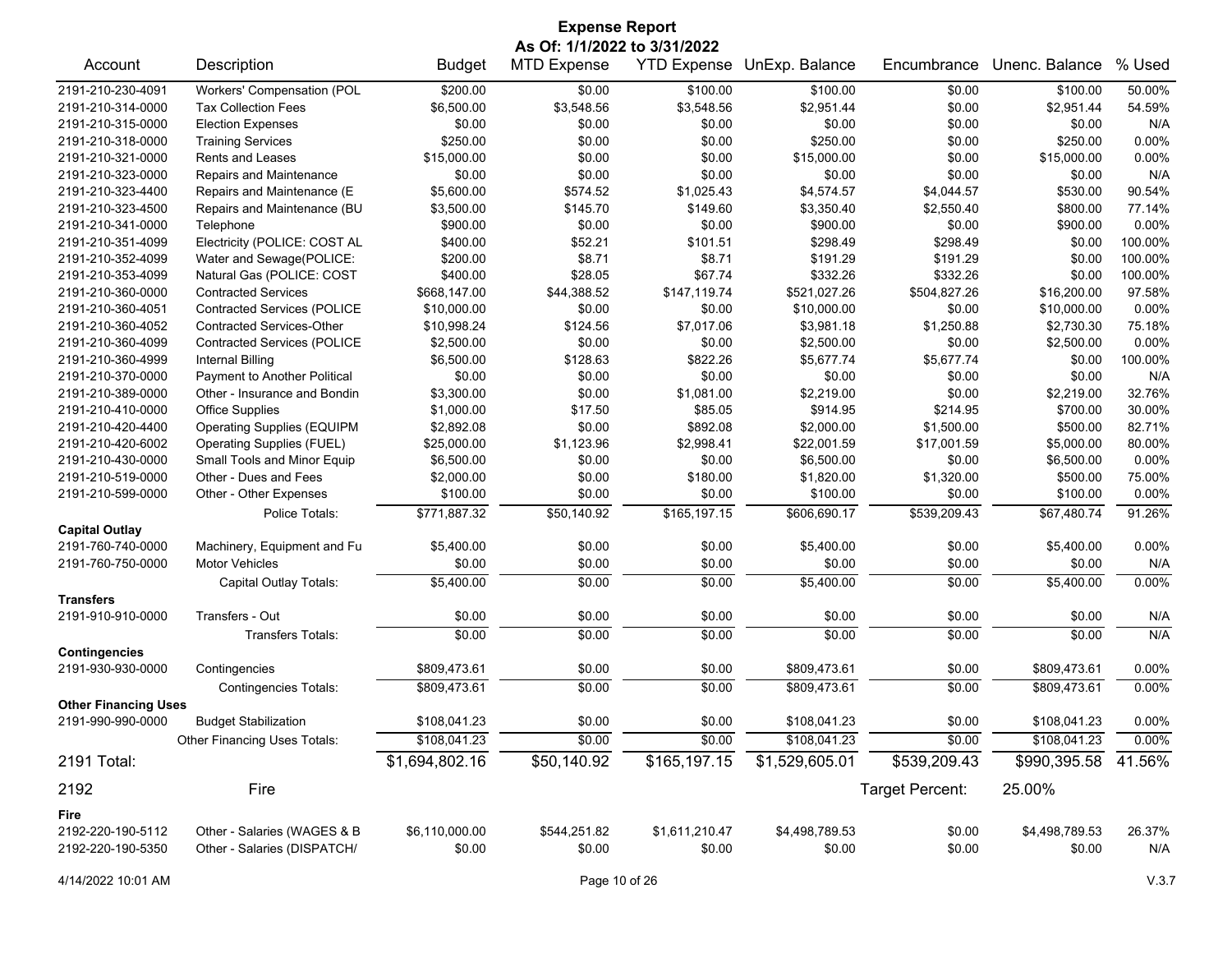| <b>Expense Report</b> |                                     |                |                              |                    |                |             |                |         |  |
|-----------------------|-------------------------------------|----------------|------------------------------|--------------------|----------------|-------------|----------------|---------|--|
|                       |                                     |                | As Of: 1/1/2022 to 3/31/2022 |                    |                |             |                |         |  |
| Account               | Description                         | <b>Budget</b>  | <b>MTD Expense</b>           | <b>YTD Expense</b> | UnExp. Balance | Encumbrance | Unenc. Balance | % Used  |  |
| 2192-220-190-5401     | Other - Salaries (ADMINISTR         | \$0.00         | \$0.00                       | \$0.00             | \$0.00         | \$0.00      | \$0.00         | N/A     |  |
| 2192-220-190-5500     | Other - Salaries (FIRE FACILI       | \$0.00         | \$0.00                       | \$0.00             | \$0.00         | \$0.00      | \$0.00         | N/A     |  |
| 2192-220-190-5560     | Other - Salaries (FIRE ADMIN        | \$0.00         | \$0.00                       | \$0.00             | \$0.00         | \$0.00      | \$0.00         | N/A     |  |
| 2192-220-190-5600     | Other - Salaries (FIRE APPA         | \$0.00         | \$0.00                       | \$0.00             | \$0.00         | \$0.00      | \$0.00         | N/A     |  |
| 2192-220-190-5999     | Other - Salaries (FIRE:COST         | \$300,000.00   | \$23,317.74                  | \$68,182.84        | \$231,817.16   | \$0.00      | \$231,817.16   | 22.73%  |  |
| 2192-220-211-5112     | Ohio Public Employees Retire        | \$45,000.00    | \$4,414.95                   | \$14,355.24        | \$30,644.76    | \$0.00      | \$30,644.76    | 31.90%  |  |
| 2192-220-211-5401     | Ohio Public Employees Retire        | \$0.00         | \$0.00                       | \$0.00             | \$0.00         | \$0.00      | \$0.00         | N/A     |  |
| 2192-220-211-5500     | Ohio Public Employees Retire        | \$0.00         | \$0.00                       | \$0.00             | \$0.00         | \$0.00      | \$0.00         | N/A     |  |
| 2192-220-211-5560     | Ohio Public Employees Retire        | \$0.00         | \$0.00                       | \$0.00             | \$0.00         | \$0.00      | \$0.00         | N/A     |  |
| 2192-220-211-5600     | Ohio Public Employees Retire        | \$0.00         | \$0.00                       | \$0.00             | \$0.00         | \$0.00      | \$0.00         | N/A     |  |
| 2192-220-211-5999     | Ohio Public Employees Retire        | \$34,600.00    | \$4,803.96                   | \$13,973.96        | \$20,626.04    | \$0.00      | \$20,626.04    | 40.39%  |  |
| 2192-220-212-5112     | Social Security (WAGES & B          | \$0.00         | \$0.00                       | \$0.00             | \$0.00         | \$0.00      | \$0.00         | N/A     |  |
| 2192-220-213-5112     | Medicare (WAGES & BENEFI            | \$102,500.00   | \$11,205.36                  | \$33,633.47        | \$68,866.53    | \$0.00      | \$68,866.53    | 32.81%  |  |
| 2192-220-213-5401     | Medicare (ADMINISTRATION            | \$0.00         | \$0.00                       | \$0.00             | \$0.00         | \$0.00      | \$0.00         | N/A     |  |
| 2192-220-213-5560     | Medicare (FIRE ADMINISTR            | \$0.00         | \$0.00                       | \$0.00             | \$0.00         | \$0.00      | \$0.00         | N/A     |  |
| 2192-220-213-5600     | Medicare (FIRE APPARATUS            | \$0.00         | \$0.00                       | \$0.00             | \$0.00         | \$0.00      | \$0.00         | N/A     |  |
| 2192-220-213-5999     | Medicare (FIRE:COST ALLO            | \$3,400.00     | \$482.28                     | \$1,399.76         | \$2,000.24     | \$0.00      | \$2,000.24     | 41.17%  |  |
| 2192-220-214-5112     | Volunteer Firemen's Depende         | \$0.00         | \$0.00                       | \$0.00             | \$0.00         | \$0.00      | \$0.00         | N/A     |  |
| 2192-220-215-5112     | Ohio Police and Fire Pension        | \$1,500,000.00 | \$112,571.00                 | \$365,759.57       | \$1,134,240.43 | \$0.00      | \$1,134,240.43 | 24.38%  |  |
| 2192-220-221-5112     | Medical/Hospitalization (WAG        | \$1,500,000.00 | \$79,990.42                  | \$246,190.86       | \$1,253,809.14 | \$0.00      | \$1,253,809.14 | 16.41%  |  |
| 2192-220-221-5401     | Medical/Hospitalization (ADMI       | \$0.00         | \$0.00                       | \$0.00             | \$0.00         | \$0.00      | \$0.00         | N/A     |  |
| 2192-220-221-5600     | Medical/Hospitalization (FIRE       | \$0.00         | \$0.00                       | \$0.00             | \$0.00         | \$0.00      | \$0.00         | N/A     |  |
| 2192-220-221-5999     | Medical/Hospitalization (FIRE:      | \$58,000.00    | \$4,660.53                   | \$11,853.57        | \$46,146.43    | \$0.00      | \$46,146.43    | 20.44%  |  |
| 2192-220-222-5112     | Life Insurance (WAGES & BE          | \$8,400.00     | \$1,078.00                   | \$1,592.50         | \$6,807.50     | \$0.00      | \$6,807.50     | 18.96%  |  |
| 2192-220-222-5401     | Life Insurance (ADMINISTRA          | \$0.00         | \$0.00                       | \$0.00             | \$0.00         | \$0.00      | \$0.00         | N/A     |  |
| 2192-220-222-5600     | Life Insurance (FIRE APPAR          | \$0.00         | \$0.00                       | \$0.00             | \$0.00         | \$0.00      | \$0.00         | N/A     |  |
| 2192-220-222-5999     | Life Insurance (FIRE:COST A         | \$840.00       | \$64.12                      | \$92.68            | \$747.32       | \$0.00      | \$747.32       | 11.03%  |  |
| 2192-220-223-5112     | Dental Insurance (WAGES &           | \$53,500.00    | \$26.28                      | \$26.28            | \$53,473.72    | \$0.00      | \$53,473.72    | 0.05%   |  |
| 2192-220-223-5401     | Dental Insurance (ADMINIST          | \$0.00         | \$0.00                       | \$0.00             | \$0.00         | \$0.00      | \$0.00         | N/A     |  |
| 2192-220-223-5600     | Dental Insurance (FIRE APPA         | \$0.00         | \$0.00                       | \$0.00             | \$0.00         | \$0.00      | \$0.00         | N/A     |  |
| 2192-220-223-5999     | Dental Insurance (FIRE:COS          | \$3,000.00     | \$32.85                      | \$32.85            | \$2,967.15     | \$0.00      | \$2,967.15     | 1.10%   |  |
| 2192-220-230-5112     | Workers' Compensation (WA           | \$121,774.50   | \$0.00                       | \$108,230.94       | \$13,543.56    | \$0.00      | \$13,543.56    | 88.88%  |  |
| 2192-220-240-5112     | Unemployment Compensatio            | \$4,500.00     | \$0.00                       | \$0.00             | \$4,500.00     | \$0.00      | \$4,500.00     | 0.00%   |  |
| 2192-220-240-5999     | Unemployment Compensatio            | \$5,500.00     | \$0.00                       | \$0.00             | \$5,500.00     | \$0.00      | \$5,500.00     | 0.00%   |  |
| 2192-220-259-5400     | Other - Employee Reimburse          | \$0.00         | \$0.00                       | \$0.00             | \$0.00         | \$0.00      | \$0.00         | N/A     |  |
| 2192-220-311-5400     | Accounting and Legal Fees (A        | \$30,000.00    | \$2,969.53                   | \$5,062.56         | \$24,937.44    | \$24,937.44 | \$0.00         | 100.00% |  |
| 2192-220-314-5400     | Tax Collection Fees (ADMINI         | \$130,000.00   | \$76,736.75                  | \$76,736.75        | \$53,263.25    | \$0.00      | \$53,263.25    | 59.03%  |  |
| 2192-220-316-5500     | <b>Engineering Services (FIRE F</b> | \$0.00         | \$0.00                       | \$0.00             | \$0.00         | \$0.00      | \$0.00         | N/A     |  |
| 2192-220-318-5121     | Training Services (HEALTH A         | \$0.00         | \$0.00                       | \$0.00             | \$0.00         | \$0.00      | \$0.00         | N/A     |  |
| 2192-220-322-5560     | Garbage and Trash Removal           |                | \$0.00                       | \$0.00             |                |             |                |         |  |
|                       |                                     | \$0.00         |                              |                    | \$0.00         | \$0.00      | \$0.00         | N/A     |  |
| 2192-220-322-5561     | Garbage and Trash Removal           | \$2,500.00     | \$240.28                     | \$478.48           | \$2,021.52     | \$2,021.52  | \$0.00         | 100.00% |  |
| 2192-220-322-5562     | Garbage and Trash Removal           | \$1,000.00     | \$77.36                      | \$154.05           | \$845.95       | \$845.95    | \$0.00         | 100.00% |  |
| 2192-220-322-5563     | Garbage and Trash Removal           | \$1,000.00     | \$77.36                      | \$154.05           | \$845.95       | \$845.95    | \$0.00         | 100.00% |  |
| 2192-220-322-5564     | Garbage and Trash Removal           | \$1,000.00     | \$77.36                      | \$154.05           | \$845.95       | \$845.95    | \$0.00         | 100.00% |  |
| 2192-220-322-5565     | Garbage and Trash Removal           | \$1,000.00     | \$78.41                      | \$155.77           | \$844.23       | \$844.23    | \$0.00         | 100.00% |  |
| 2192-220-323-5000     | Repairs and Maintenance (O          | \$0.00         | \$0.00                       | \$0.00             | \$0.00         | \$0.00      | \$0.00         | N/A     |  |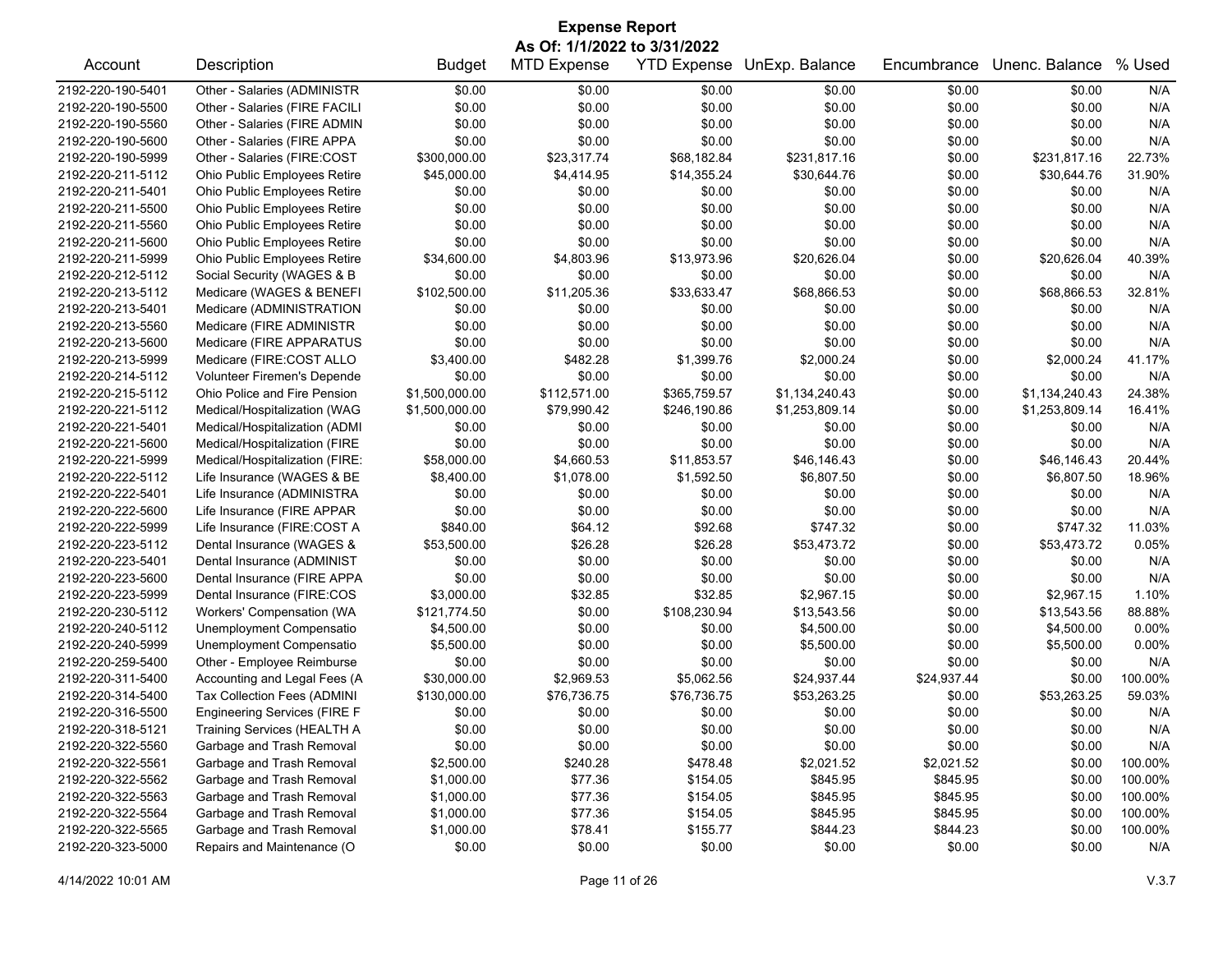| <b>Expense Report</b> |                                    |                |                    |                    |                |              |                |          |  |  |
|-----------------------|------------------------------------|----------------|--------------------|--------------------|----------------|--------------|----------------|----------|--|--|
|                       | As Of: 1/1/2022 to 3/31/2022       |                |                    |                    |                |              |                |          |  |  |
| Account               | Description                        | <b>Budget</b>  | <b>MTD Expense</b> | <b>YTD Expense</b> | UnExp. Balance | Encumbrance  | Unenc. Balance | % Used   |  |  |
| 2192-220-323-5500     | Repairs and Maintenance (FI        | \$0.00         | \$0.00             | \$0.00             | \$0.00         | \$0.00       | \$0.00         | N/A      |  |  |
| 2192-220-323-5560     | Repairs and Maintenance (FI        | \$0.00         | \$0.00             | \$0.00             | \$0.00         | \$0.00       | \$0.00         | N/A      |  |  |
| 2192-220-323-5561     | Repairs and Maintenance (ST        | \$0.00         | \$0.00             | \$0.00             | \$0.00         | \$0.00       | \$0.00         | N/A      |  |  |
| 2192-220-323-5562     | Repairs and Maintenance (ST        | \$0.00         | \$0.00             | \$0.00             | \$0.00         | \$0.00       | \$0.00         | N/A      |  |  |
| 2192-220-323-5563     | Repairs and Maintenance (ST        | \$0.00         | \$0.00             | \$0.00             | \$0.00         | \$0.00       | \$0.00         | N/A      |  |  |
| 2192-220-323-5564     | Repairs and Maintenance (ST        | \$0.00         | \$0.00             | \$0.00             | \$0.00         | \$0.00       | \$0.00         | N/A      |  |  |
| 2192-220-323-5565     | Repairs and Maintnenance (S        | \$0.00         | \$0.00             | \$0.00             | \$0.00         | \$0.00       | \$0.00         | N/A      |  |  |
| 2192-220-323-5600     | Repairs and Maintenance (FI        | \$0.00         | \$0.00             | \$0.00             | \$0.00         | \$0.00       | \$0.00         | N/A      |  |  |
| 2192-220-330-5400     | <b>Travel and Meeting Expenses</b> | \$0.00         | \$0.00             | \$0.00             | \$0.00         | \$0.00       | \$0.00         | N/A      |  |  |
| 2192-220-341-5350     | Telephone (DISPATCH/PSIS           | \$0.00         | \$0.00             | \$0.00             | \$0.00         | \$0.00       | \$0.00         | N/A      |  |  |
| 2192-220-341-5500     | Telephone (FIRE FACILITIES         | \$0.00         | \$0.00             | \$0.00             | \$0.00         | \$0.00       | \$0.00         | N/A      |  |  |
| 2192-220-341-5501     | Telephone (Utilities discontinu    | \$0.00         | \$0.00             | \$0.00             | \$0.00         | \$0.00       | \$0.00         | N/A      |  |  |
| 2192-220-342-5400     | Postage (ADMINISTRATION)           | \$0.00         | \$0.00             | \$0.00             | \$0.00         | \$0.00       | \$0.00         | N/A      |  |  |
| 2192-220-343-5400     | Postage Machine Rental (AD         | \$0.00         | \$0.00             | \$0.00             | \$0.00         | \$0.00       | \$0.00         | N/A      |  |  |
| 2192-220-344-5400     | Printing (ADMINISTRATION)          | \$0.00         | \$0.00             | \$0.00             | \$0.00         | \$0.00       | \$0.00         | N/A      |  |  |
| 2192-220-351-5560     | <b>Electricity (FIRE ADMINISTR</b> | \$5,600.00     | \$385.27           | \$801.66           | \$4,798.34     | \$4,798.34   | \$0.00         | 100.00%  |  |  |
| 2192-220-351-5561     | Electricity (STATION 61)           | \$26,500.00    | \$1,548.80         | \$3,011.50         | \$23,488.50    | \$23,488.50  | \$0.00         | 100.00%  |  |  |
| 2192-220-351-5562     | Electricity (STATION 62)           | \$6,600.00     | \$430.79           | \$913.22           | \$5,686.78     | \$5,686.78   | \$0.00         | 100.00%  |  |  |
| 2192-220-351-5563     | Electricity (STATION 63)           | \$9,500.00     | \$601.47           | \$1,272.64         | \$8,227.36     | \$8,227.36   | \$0.00         | 100.00%  |  |  |
| 2192-220-351-5564     | Electricity (STATION 64)           | \$11,600.00    | \$738.88           | \$1,492.72         | \$10,107.28    | \$10,107.28  | \$0.00         | 100.00%  |  |  |
| 2192-220-351-5565     | Electricity (STATION 65)           | \$7,028.31     | \$468.55           | \$1,394.57         | \$5,633.74     | \$5,633.74   | \$0.00         | 100.00%  |  |  |
| 2192-220-352-5560     | Sewage (FIRE ADMINISTRA            | \$1,400.00     | \$72.85            | \$72.85            | \$1,327.15     | \$1,327.15   | \$0.00         | 100.00%  |  |  |
| 2192-220-352-5561     | Sewage (STATION 61)                | \$5,700.00     | \$258.50           | \$258.50           | \$5,441.50     | \$5,441.50   | \$0.00         | 100.00%  |  |  |
| 2192-220-352-5562     | Sewage (STATION 62)                | \$2,700.00     | \$178.89           | \$178.89           | \$2,521.11     | \$2,521.11   | \$0.00         | 100.00%  |  |  |
| 2192-220-352-5563     | Sewage (STATION 63)                | \$5,200.00     | \$331.62           | \$687.42           | \$4,512.58     | \$4,512.58   | \$0.00         | 100.00%  |  |  |
| 2192-220-352-5564     | Sewage (STATION 64)                | \$7,000.00     | \$423.08           | \$423.08           | \$6,576.92     | \$6,576.92   | \$0.00         | 100.00%  |  |  |
| 2192-220-352-5565     | Sewage (STATION 65)                | \$8,500.00     | \$429.16           | \$429.16           | \$8,070.84     | \$8,070.84   | \$0.00         | 100.00%  |  |  |
| 2192-220-353-5560     |                                    |                | \$0.00             | \$0.00             | \$1,100.00     | \$1,100.00   | \$0.00         | 100.00%  |  |  |
|                       | Natural Gas (FIRE ADMINIST         | \$1,100.00     |                    |                    |                |              |                |          |  |  |
| 2192-220-353-5561     | Natural Gas (STATION 61)           | \$13,500.00    | \$832.18           | \$2,009.75         | \$11,490.25    | \$11,490.25  | \$0.00         | 100.00%  |  |  |
| 2192-220-353-5562     | Natural Gas (STATION 62)           | \$6,500.00     | \$503.12           | \$1,928.18         | \$4,571.82     | \$4,571.82   | \$0.00         | 100.00%  |  |  |
| 2192-220-353-5563     | Natural Gas (STATION 63)           | \$15,600.00    | \$1,409.65         | \$5,056.41         | \$10,543.59    | \$10,543.59  | \$0.00         | 100.00%  |  |  |
| 2192-220-353-5564     | Natural Gas (STATION 64)           | \$10,790.00    | \$1,177.27         | \$4,323.00         | \$6,467.00     | \$6,467.00   | \$0.00         | 100.00%  |  |  |
| 2192-220-353-5565     | Natural Gas (STATION 65)           | \$5,000.00     | \$1,150.52         | \$4,095.44         | \$904.56       | \$904.56     | \$0.00         | 100.00%  |  |  |
| 2192-220-360-5121     | Contracted Services (Health a      | \$0.00         | \$0.00             | \$0.00             | \$0.00         | \$0.00       | \$0.00         | N/A      |  |  |
| 2192-220-360-5130     | Contracted Services (FIRE: H       | \$0.00         | \$0.00             | \$0.00             | \$0.00         | \$0.00       | \$0.00         | N/A      |  |  |
| 2192-220-360-5310     | Contracted Services (TECHN         | \$77,705.00    | \$1,156.21         | \$3,551.99         | \$74,153.01    | \$23,801.91  | \$50,351.10    | 35.20%   |  |  |
| 2192-220-360-5320     | Contracted Services (COMM          | \$138,181.00   | \$0.00             | \$17,294.00        | \$120,887.00   | \$116,887.00 | \$4,000.00     | 97.11%   |  |  |
| 2192-220-360-5340     | Contracted Services (INTERO        | \$2,400.00     | \$0.00             | \$0.00             | \$2,400.00     | \$0.00       | \$2,400.00     | $0.00\%$ |  |  |
| 2192-220-360-5350     | <b>Contracted Services (DISPAT</b> | \$318,764.00   | \$0.00             | \$0.00             | \$318,764.00   | \$278,764.00 | \$40,000.00    | 87.45%   |  |  |
| 2192-220-360-5400     | <b>Contracted Services (ADMINI</b> | \$0.00         | \$0.00             | \$0.00             | \$0.00         | \$0.00       | \$0.00         | N/A      |  |  |
| 2192-220-360-5500     | Contracted Services (FIRE F        | \$0.00         | \$0.00             | \$0.00             | \$0.00         | \$0.00       | \$0.00         | N/A      |  |  |
| 2192-220-360-5561     | <b>Contracted Services (STATIO</b> | \$0.00         | \$0.00             | \$0.00             | \$0.00         | \$0.00       | \$0.00         | N/A      |  |  |
| 2192-220-360-5562     | Contracted Services (STATIO        | \$0.00         | \$0.00             | \$0.00             | \$0.00         | \$0.00       | \$0.00         | N/A      |  |  |
| 2192-220-360-5564     | <b>Contracted Services (STATIO</b> | \$0.00         | \$0.00             | \$0.00             | \$0.00         | \$0.00       | \$0.00         | N/A      |  |  |
| 2192-220-360-5720     | Contracted Services (EMS O         | \$0.00         | \$0.00             | \$0.00             | \$0.00         | \$0.00       | \$0.00         | N/A      |  |  |
| 2192-220-360-5999     | Contracted Services (FIRE:C        | \$1,554,767.70 | \$25,083.70        | \$289,222.64       | \$1,265,545.06 | \$323,400.55 | \$942,144.51   | 39.40%   |  |  |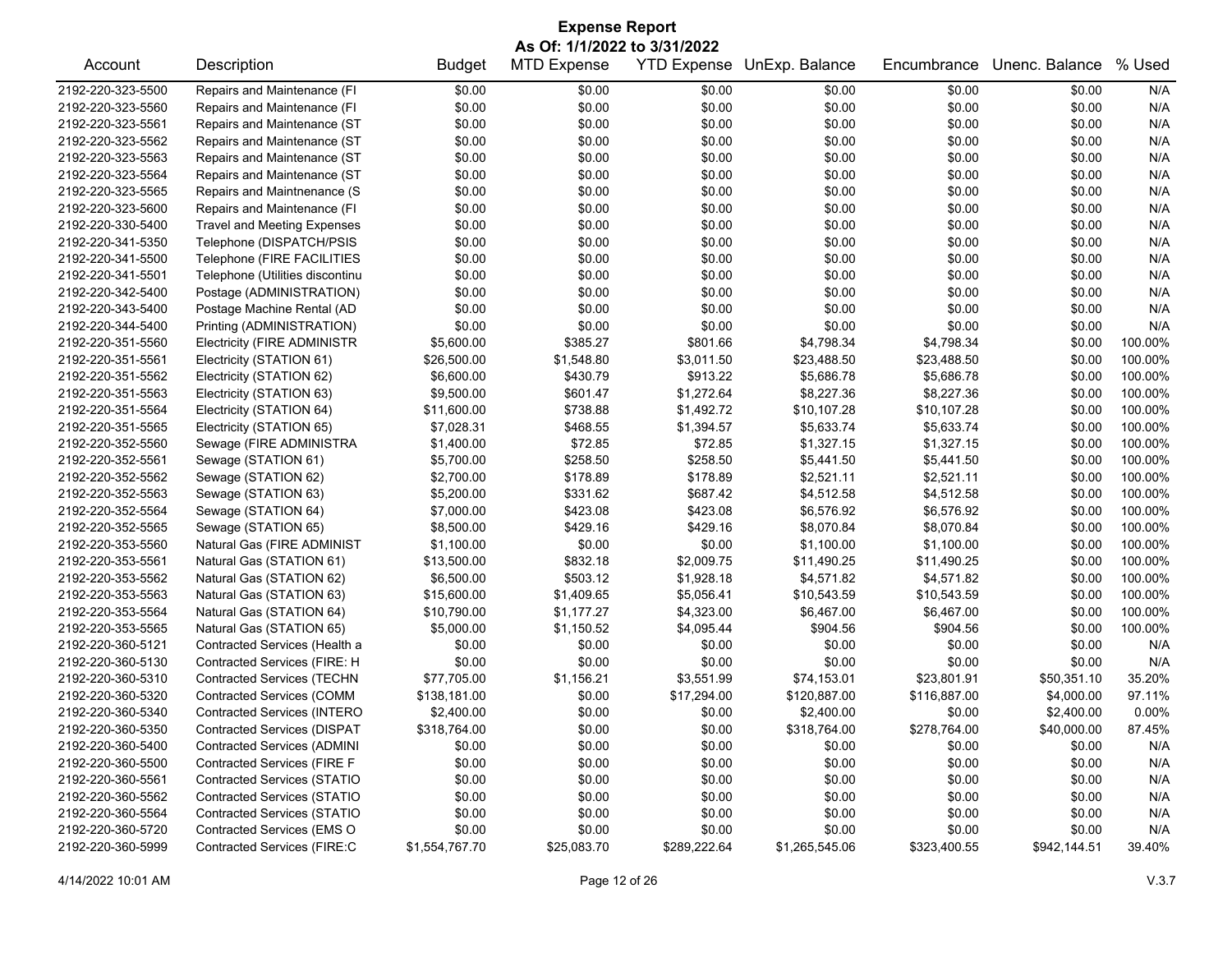| <b>Expense Report</b> |                                                            |                 |                    |                |                            |                |                |         |  |  |  |
|-----------------------|------------------------------------------------------------|-----------------|--------------------|----------------|----------------------------|----------------|----------------|---------|--|--|--|
|                       | As Of: 1/1/2022 to 3/31/2022                               |                 |                    |                |                            |                |                |         |  |  |  |
| Account               | Description                                                | <b>Budget</b>   | <b>MTD Expense</b> |                | YTD Expense UnExp. Balance | Encumbrance    | Unenc. Balance | % Used  |  |  |  |
| 2192-220-361-5999     | Software As A Service (FIRE:                               | \$54,295.00     | \$0.00             | \$1,914.84     | \$52,380.16                | \$41,103.84    | \$11,276.32    | 79.23%  |  |  |  |
| 2192-220-382-5400     | Liability Insurance Premiums (                             | \$115,947.42    | \$0.00             | \$115,947.42   | \$0.00                     | \$0.00         | \$0.00         | 100.00% |  |  |  |
| 2192-220-410-5400     | Office Supplies (ADMINISTR                                 | \$0.00          | \$0.00             | \$0.00         | \$0.00                     | \$0.00         | \$0.00         | N/A     |  |  |  |
| 2192-220-420-5000     | <b>Operating Supplies (OPERAT</b>                          | \$0.00          | \$0.00             | \$0.00         | \$0.00                     | \$0.00         | \$0.00         | N/A     |  |  |  |
| 2192-220-420-5400     | <b>Operating Supplies (ADMINIS</b>                         | \$0.00          | \$0.00             | \$0.00         | \$0.00                     | \$0.00         | \$0.00         | N/A     |  |  |  |
| 2192-220-420-5500     | <b>Operating Supplies (FIRE FA</b>                         | \$0.00          | \$0.00             | \$0.00         | \$0.00                     | \$0.00         | \$0.00         | N/A     |  |  |  |
| 2192-220-420-5600     | <b>Operating Supplies (FIRE AP</b>                         | \$0.00          | \$0.00             | \$0.00         | \$0.00                     | \$0.00         | \$0.00         | N/A     |  |  |  |
| 2192-220-420-5710     | Operating Supplies (FIRE OP                                | \$0.00          | \$0.00             | \$0.00         | \$0.00                     | \$0.00         | \$0.00         | N/A     |  |  |  |
| 2192-220-420-5750     | <b>Operating Supplies (HONOR</b>                           | \$212.00        | \$0.00             | \$0.00         | \$212.00                   | \$212.00       | \$0.00         | 100.00% |  |  |  |
| 2192-220-421-5600     | Fuel (FIRE APPARATUS)                                      | \$117,000.00    | \$6,997.05         | \$21,425.06    | \$95,574.94                | \$78,574.94    | \$17,000.00    | 85.47%  |  |  |  |
| 2192-220-430-5710     | Small Tools and Minor Equip                                | \$0.00          | \$0.00             | \$0.00         | \$0.00                     | \$0.00         | \$0.00         | N/A     |  |  |  |
| 2192-220-440-5999     | Software (FIRE:COST ALLO                                   | \$0.00          | \$0.00             | \$0.00         | \$0.00                     | \$0.00         | \$0.00         | N/A     |  |  |  |
| 2192-220-599-5400     | Other - Other Expenses (ADM                                | \$0.00          | \$0.00             | \$0.00         | \$0.00                     | \$0.00         | \$0.00         | N/A     |  |  |  |
| 2192-220-720-5500     | Buildings (FIRE FACILITIES)                                | \$0.00          | \$0.00             | \$0.00         | \$0.00                     | \$0.00         | \$0.00         | N/A     |  |  |  |
| 2192-220-720-5560     | <b>Buildings (FIRE ADMINISTRA</b>                          | \$0.00          | \$0.00             | \$0.00         | \$0.00                     | \$0.00         | \$0.00         | N/A     |  |  |  |
| 2192-220-720-5561     | Buildings (STATION 61)                                     | \$0.00          | \$0.00             | \$0.00         | \$0.00                     | \$0.00         | \$0.00         | N/A     |  |  |  |
| 2192-220-720-5563     | Buildings (STATION 63)                                     | \$0.00          | \$0.00             | \$0.00         | \$0.00                     | \$0.00         | \$0.00         | N/A     |  |  |  |
| 2192-220-730-5500     | Improvement of Sites (FIRE F                               | \$0.00          | \$0.00             | \$0.00         | \$0.00                     | \$0.00         | \$0.00         | N/A     |  |  |  |
| 2192-220-730-5560     | Improvement of Sites (FIRE A                               | \$0.00          | \$0.00             | \$0.00         | \$0.00                     | \$0.00         | \$0.00         | N/A     |  |  |  |
| 2192-220-730-5561     | Improvement of Sites (STATI                                | \$540,000.00    | \$0.00             | \$0.00         | \$540,000.00               | \$0.00         | \$540,000.00   | 0.00%   |  |  |  |
| 2192-220-730-5562     | Improvement of Sites (STATI                                | \$14,600.00     | \$0.00             | \$0.00         | \$14,600.00                | \$0.00         | \$14,600.00    | 0.00%   |  |  |  |
| 2192-220-730-5563     |                                                            | \$429,524.00    | \$0.00             | \$5,524.00     | \$424,000.00               | \$0.00         | \$424,000.00   | 1.29%   |  |  |  |
| 2192-220-730-5564     | Improvement of Sites (STATI<br>Improvement of Sites (STATI | \$43,075.53     | \$0.00             | \$0.00         | \$43,075.53                | \$0.00         | \$43,075.53    | 0.00%   |  |  |  |
|                       |                                                            |                 | \$0.00             |                |                            |                |                |         |  |  |  |
| 2192-220-730-5565     | Improvement of Sites (STATI                                | \$0.00          |                    | \$0.00         | \$0.00                     | \$0.00         | \$0.00         | N/A     |  |  |  |
| 2192-220-740-5121     | Machinery, Equipment and Fu                                | \$22,150.00     | \$0.00             | \$0.00         | \$22,150.00                | \$0.00         | \$22,150.00    | 0.00%   |  |  |  |
| 2192-220-740-5160     | Machinery, Equipment and Fu                                | \$20,477.59     | \$0.00             | \$1,227.59     | \$19,250.00                | \$0.00         | \$19,250.00    | 5.99%   |  |  |  |
| 2192-220-740-5200     | Machinery, Equipment and Fu                                | \$6,777.00      | \$127.50           | \$127.50       | \$6,649.50                 | \$488.70       | \$6,160.80     | 9.09%   |  |  |  |
| 2192-220-740-5310     | Machinery, Equipment and Fu                                | \$144,640.92    | \$6,593.87         | \$12,261.76    | \$132,379.16               | \$8,149.18     | \$124,229.98   | 14.11%  |  |  |  |
| 2192-220-740-5320     | Machinery, Equipment and Fu                                | \$22,307.74     | \$0.00             | \$0.00         | \$22,307.74                | \$5,307.74     | \$17,000.00    | 23.79%  |  |  |  |
| 2192-220-740-5340     | Machinery, Equipment and Fu                                | \$0.00          | \$0.00             | \$0.00         | \$0.00                     | \$0.00         | \$0.00         | N/A     |  |  |  |
| 2192-220-740-5350     | Machinery, Equipment and Fu                                | \$0.00          | \$0.00             | \$0.00         | \$0.00                     | \$0.00         | \$0.00         | N/A     |  |  |  |
| 2192-220-740-5400     | Machinery, Equipment and Fu                                | \$400.00        | \$374.54           | \$374.54       | \$25.46                    | \$0.00         | \$25.46        | 93.64%  |  |  |  |
| 2192-220-740-5460     | Machinery, Equipment and Fu                                | \$500.00        | \$0.00             | \$0.00         | \$500.00                   | \$0.00         | \$500.00       | 0.00%   |  |  |  |
| 2192-220-740-5561     | Machinery, Equipment and Fu                                | \$0.00          | \$0.00             | \$0.00         | \$0.00                     | \$0.00         | \$0.00         | N/A     |  |  |  |
| 2192-220-740-5600     | Machinery, Equipment and Fu                                | \$298,127.46    | \$0.00             | \$7,331.04     | \$290,796.42               | \$205,496.42   | \$85,300.00    | 71.39%  |  |  |  |
| 2192-220-740-5710     | Machinery, Equipment and Fu                                | \$56,513.55     | \$0.00             | \$302.55       | \$56,211.00                | \$0.00         | \$56,211.00    | 0.54%   |  |  |  |
| 2192-220-740-5712     | Machinery, Equipment and Fu                                | \$60,911.90     | \$2,767.05         | \$2,767.05     | \$58,144.85                | \$4,344.70     | \$53,800.15    | 11.68%  |  |  |  |
| 2192-220-740-5714     | Machinery, Equipment and Fu                                | \$402,275.25    | \$13,921.33        | \$402,142.70   | \$132.55                   | \$132.55       | \$0.00         | 100.00% |  |  |  |
| 2192-220-740-5720     | Machinery, Equipment and Fu                                | \$26,200.00     | \$0.00             | \$0.00         | \$26,200.00                | \$0.00         | \$26,200.00    | 0.00%   |  |  |  |
| 2192-220-740-5730     | Machinery, Equipment and Fu                                | \$0.00          | \$0.00             | \$0.00         | \$0.00                     | \$0.00         | \$0.00         | N/A     |  |  |  |
| 2192-220-740-5740     | Machinery, Equipment and Fu                                | \$15,000.00     | \$0.00             | \$0.00         | \$15,000.00                | \$0.00         | \$15,000.00    | 0.00%   |  |  |  |
| 2192-220-740-5810     | Machinery, Equipment, and F                                | \$0.00          | \$0.00             | \$0.00         | \$0.00                     | \$0.00         | \$0.00         | N/A     |  |  |  |
| 2192-220-740-5900     | Machinery, Equipment, and F                                | \$0.00          | \$0.00             | \$0.00         | \$0.00                     | \$0.00         | \$0.00         | N/A     |  |  |  |
| 2192-220-750-5600     | Motor Vehicles (FIRE APPAR                                 | \$0.00          | \$0.00             | \$0.00         | \$0.00                     | \$0.00         | \$0.00         | N/A     |  |  |  |
| 2192-220-750-5900     | Motor Vehicles (CAPITAL)                                   | \$0.00          | \$0.00             | \$0.00         | \$0.00                     | \$0.00         | \$0.00         | N/A     |  |  |  |
|                       | Fire Totals:                                               | \$14,650,085.87 | \$935,118.21       | \$3,469,194.37 | \$11,180,891.50            | \$1,238,473.89 | \$9,942,417.61 | 32.13%  |  |  |  |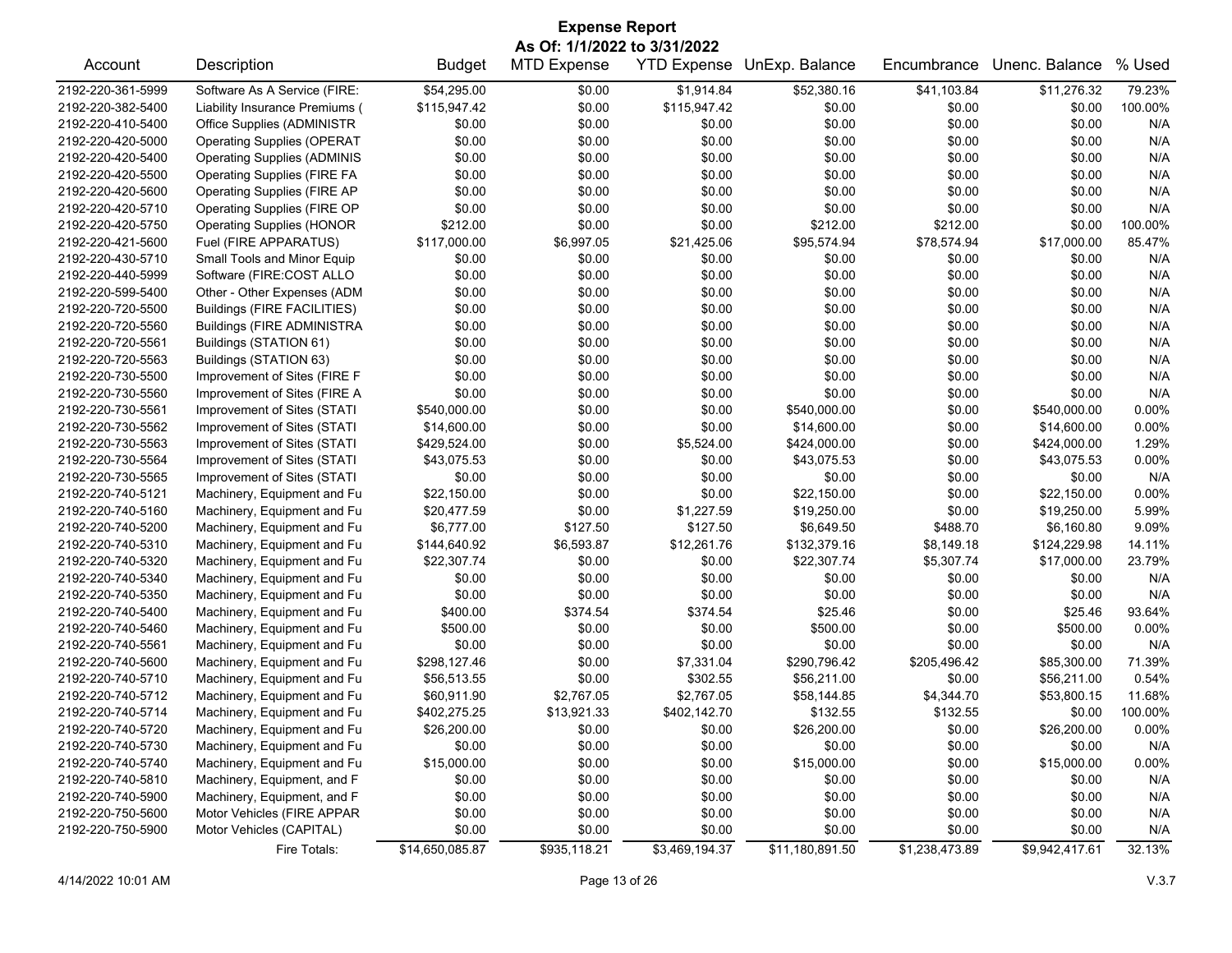|                              |                                     |                 | <b>Expense Report</b> |                |                                   |                 |                 |         |  |  |
|------------------------------|-------------------------------------|-----------------|-----------------------|----------------|-----------------------------------|-----------------|-----------------|---------|--|--|
| As Of: 1/1/2022 to 3/31/2022 |                                     |                 |                       |                |                                   |                 |                 |         |  |  |
| Account                      | Description                         | <b>Budget</b>   | <b>MTD Expense</b>    |                | <b>YTD Expense UnExp. Balance</b> | Encumbrance     | Unenc. Balance  | % Used  |  |  |
| <b>Transfers</b>             |                                     |                 |                       |                |                                   |                 |                 |         |  |  |
| 2192-910-910-5000            | Transfers - Out (OPERATION          | \$1,292,855.18  | \$1,292,855.18        | \$1,292,855.18 | \$0.00                            | \$0.00          | \$0.00          | 100.00% |  |  |
|                              | <b>Transfers Totals:</b>            | \$1,292,855.18  | \$1,292,855.18        | \$1,292,855.18 | \$0.00                            | \$0.00          | \$0.00          | 100.00% |  |  |
| <b>Advances</b>              |                                     |                 |                       |                |                                   |                 |                 |         |  |  |
| 2192-920-920-0000            | Advances - Out                      | \$0.00          | \$0.00                | \$0.00         | \$0.00                            | \$0.00          | \$0.00          | N/A     |  |  |
|                              | <b>Advances Totals:</b>             | \$0.00          | \$0.00                | \$0.00         | \$0.00                            | \$0.00          | \$0.00          | N/A     |  |  |
| <b>Contingencies</b>         |                                     |                 |                       |                |                                   |                 |                 |         |  |  |
| 2192-930-930-5999            | Contingencies (FIRE:COST A          | \$2,762,615.24  | \$0.00                | \$0.00         | \$2,762,615.24                    | \$0.00          | \$2,762,615.24  | 0.00%   |  |  |
|                              | <b>Contingencies Totals:</b>        | \$2,762,615.24  | \$0.00                | \$0.00         | \$2,762,615.24                    | \$0.00          | \$2,762,615.24  | 0.00%   |  |  |
| <b>Other Financing Uses</b>  |                                     |                 |                       |                |                                   |                 |                 |         |  |  |
| 2192-990-990-5999            | <b>Budget Stabilization (FIRE:C</b> | \$2,473,539.68  | \$0.00                | \$0.00         | \$2,473,539.68                    | \$0.00          | \$2,473,539.68  | 0.00%   |  |  |
|                              | Other Financing Uses Totals:        | \$2,473,539.68  | \$0.00                | \$0.00         | \$2,473,539.68                    | \$0.00          | \$2,473,539.68  | 0.00%   |  |  |
| 2192 Total:                  |                                     | \$21,179,095.97 | \$2,227,973.39        | \$4,762,049.55 | \$16,417,046.42                   | \$1,238,473.89  | \$15,178,572.53 | 28.33%  |  |  |
| 2231                         | Permissive Motor Vehicle            |                 |                       |                |                                   | Target Percent: | 25.00%          |         |  |  |
| Highways                     |                                     |                 |                       |                |                                   |                 |                 |         |  |  |
| 2231-330-360-4800            | <b>Contracted Services (PAVING</b>  | \$150,000.00    | \$0.00                | \$0.00         | \$150,000.00                      | \$0.00          | \$150,000.00    | 0.00%   |  |  |
| 2231-330-360-4852            | <b>Contracted Services (PROJE</b>   | \$150,000.00    | \$0.00                | \$0.00         | \$150,000.00                      | \$0.00          | \$150,000.00    | 0.00%   |  |  |
| 2231-330-420-4600            | Operating Supplies (ROAD M          | \$0.00          | \$0.00                | \$0.00         | \$0.00                            | \$0.00          | \$0.00          | N/A     |  |  |
|                              | <b>Highways Totals:</b>             | \$300,000.00    | \$0.00                | \$0.00         | \$300,000.00                      | \$0.00          | \$300,000.00    | 0.00%   |  |  |
| <b>Contingencies</b>         |                                     |                 |                       |                |                                   |                 |                 |         |  |  |
| 2231-930-930-0000            | Contingencies                       | \$231,049.22    | \$0.00                | \$0.00         | \$231,049.22                      | \$0.00          | \$231,049.22    | 0.00%   |  |  |
|                              | <b>Contingencies Totals:</b>        | \$231,049.22    | \$0.00                | \$0.00         | \$231,049.22                      | \$0.00          | \$231,049.22    | 0.00%   |  |  |
| <b>Other Financing Uses</b>  |                                     |                 |                       |                |                                   |                 |                 |         |  |  |
| 2231-990-990-0000            | <b>Budget Stabilization</b>         | \$16,830.52     | \$0.00                | \$0.00         | \$16,830.52                       | \$0.00          | \$16,830.52     | 0.00%   |  |  |
|                              | Other Financing Uses Totals:        | \$16,830.52     | \$0.00                | \$0.00         | \$16,830.52                       | \$0.00          | \$16,830.52     | 0.00%   |  |  |
| 2231 Total:                  |                                     | \$547,879.74    | \$0.00                | \$0.00         | \$547,879.74                      | \$0.00          | \$547,879.74    | 0.00%   |  |  |
| 2281                         | <b>EMS</b>                          |                 |                       |                |                                   | Target Percent: | 25.00%          |         |  |  |
| <b>EMS</b>                   |                                     |                 |                       |                |                                   |                 |                 |         |  |  |
| 2281-230-259-5350            | Other - Employee Reimburse          | \$0.00          | \$0.00                | \$0.00         | \$0.00                            | \$0.00          | \$0.00          | N/A     |  |  |
| 2281-230-259-5400            | Other - Employee Reimburse          | \$250.00        | \$0.00                | \$0.00         | \$250.00                          | \$0.00          | \$250.00        | 0.00%   |  |  |
| 2281-230-259-5401            | Other - Employee Reimburse          | \$3,965.00      | \$0.00                | \$0.00         | \$3,965.00                        | \$36.00         | \$3,929.00      | 0.91%   |  |  |
| 2281-230-259-5460            | Other - Employee Reimburse          | \$300.00        | \$0.00                | \$0.00         | \$300.00                          | \$0.00          | \$300.00        | 0.00%   |  |  |
| 2281-230-259-5710            | Other - Employee Reimburse          | \$300.00        | \$0.00                | \$0.00         | \$300.00                          | \$0.00          | \$300.00        | 0.00%   |  |  |
| 2281-230-259-5714            | Other - Employee Reimburse          | \$200.00        | \$0.00                | \$0.00         | \$200.00                          | \$0.00          | \$200.00        | 0.00%   |  |  |
| 2281-230-259-5720            | Other - Employee Reimburse          | \$2,254.00      | \$0.00                | \$0.00         | \$2,254.00                        | \$0.00          | \$2,254.00      | 0.00%   |  |  |
| 2281-230-259-5740            | Other - Employee Reimburse          | \$5,000.00      | \$0.00                | \$0.00         | \$5,000.00                        | \$0.00          | \$5,000.00      | 0.00%   |  |  |
| 2281-230-311-5400            | Accounting and Legal Fees (A        | \$0.00          | \$0.00                | \$0.00         | \$0.00                            | \$0.00          | \$0.00          | N/A     |  |  |
| 2281-230-314-5400            | Tax Collection Fees (ADMINI         | \$0.00          | \$0.00                | \$0.00         | \$0.00                            | \$0.00          | \$0.00          | N/A     |  |  |
| 2281-230-318-5200            | <b>Training Services (PREVENTI</b>  | \$3,250.00      | \$800.00              | \$800.00       | \$2,450.00                        | \$1,665.00      | \$785.00        | 75.85%  |  |  |
| 2281-230-318-5220            | Training Services (Public Edu       | \$390.00        | \$0.00                | \$0.00         | \$390.00                          | \$0.00          | \$390.00        | 0.00%   |  |  |
| 2281-230-318-5320            | Training Services (COMMUN           | \$0.00          | \$0.00                | \$0.00         | \$0.00                            | \$0.00          | \$0.00          | N/A     |  |  |
| 2281-230-318-5350            | <b>Training Services (DISPATCH</b>  | \$11,818.00     | \$365.00              | \$365.00       | \$11,453.00                       | \$5,235.00      | \$6,218.00      | 47.39%  |  |  |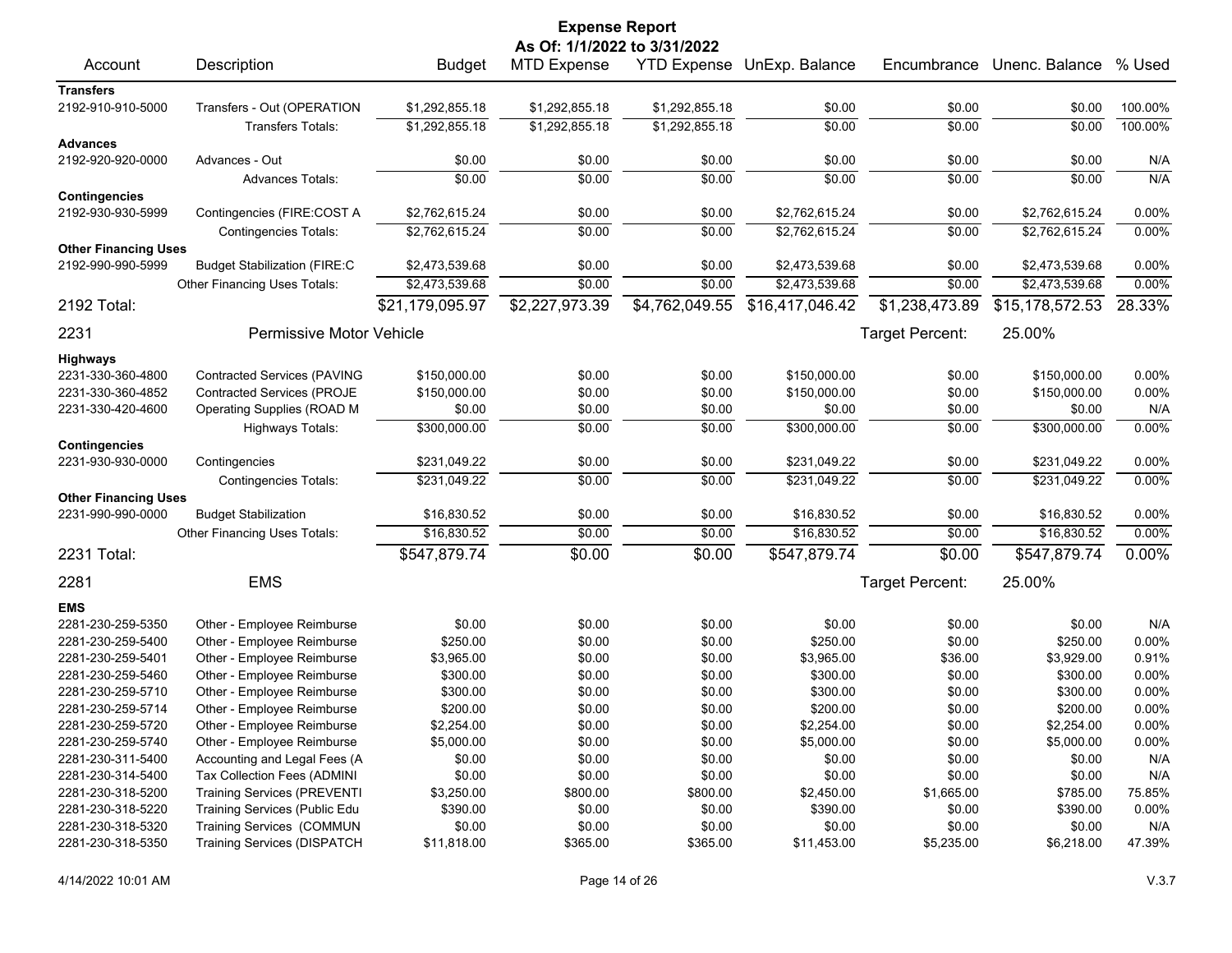| <b>Expense Report</b><br>As Of: 1/1/2022 to 3/31/2022 |                                     |               |                    |             |                                   |             |                |         |  |
|-------------------------------------------------------|-------------------------------------|---------------|--------------------|-------------|-----------------------------------|-------------|----------------|---------|--|
| Account                                               | Description                         | <b>Budget</b> | <b>MTD Expense</b> |             | <b>YTD Expense UnExp. Balance</b> | Encumbrance | Unenc. Balance | % Used  |  |
| 2281-230-318-5400                                     | <b>Training Services (ADMINIST</b>  | \$11,445.00   | \$0.00             | \$0.00      | \$11,445.00                       | \$45.00     | \$11,400.00    | 0.39%   |  |
| 2281-230-318-5401                                     | <b>Training Services (ADMINIST</b>  | \$2,400.00    | \$0.00             | \$1,390.00  | \$1,010.00                        | \$1,010.00  | \$0.00         | 100.00% |  |
| 2281-230-318-5460                                     | <b>Training Services (AUXILIAR</b>  | \$2,300.00    | \$0.00             | \$0.00      | \$2,300.00                        | \$0.00      | \$2,300.00     | 0.00%   |  |
| 2281-230-318-5710                                     | Training Services (FIRE OPE         | \$32,591.00   | \$0.00             | \$1,900.00  | \$30,691.00                       | \$7,600.00  | \$23,091.00    | 29.15%  |  |
| 2281-230-318-5712                                     | <b>Training Services (FIRE GEA</b>  | \$0.00        | \$0.00             | \$0.00      | \$0.00                            | \$0.00      | \$0.00         | N/A     |  |
| 2281-230-318-5714                                     | <b>Training Services (SCBA)</b>     | \$2,500.00    | \$0.00             | \$0.00      | \$2,500.00                        | \$0.00      | \$2,500.00     | 0.00%   |  |
| 2281-230-318-5717                                     | Training Services (SAFETY &         | \$0.00        | \$0.00             | \$0.00      | \$0.00                            | \$0.00      | \$0.00         | N/A     |  |
| 2281-230-318-5720                                     | Training Services (EMS OPE          | \$4,500.00    | \$504.00           | \$504.00    | \$3,996.00                        | \$2,046.00  | \$1,950.00     | 56.67%  |  |
| 2281-230-318-5730                                     | Training Services (HAZ MAT)         | \$1,600.00    | \$0.00             | \$0.00      | \$1,600.00                        | \$0.00      | \$1,600.00     | 0.00%   |  |
| 2281-230-318-5740                                     | <b>Training Services (TECHNIC</b>   | \$5,000.00    | \$100.00           | \$100.00    | \$4,900.00                        | \$200.00    | \$4,700.00     | 6.00%   |  |
| 2281-230-318-5750                                     | <b>Training Services (HONORS</b>    | \$1,000.00    | \$0.00             | \$0.00      | \$1,000.00                        | \$0.00      | \$1,000.00     | 0.00%   |  |
| 2281-230-318-5810                                     | <b>Training Services (FIRE TRAI</b> | \$0.00        | \$0.00             | \$0.00      | \$0.00                            | \$0.00      | \$0.00         | N/A     |  |
| 2281-230-318-5820                                     | <b>Training Services (EMS TRAI</b>  | \$0.00        | \$0.00             | \$0.00      | \$0.00                            | \$0.00      | \$0.00         | N/A     |  |
| 2281-230-321-5220                                     | Rents and Leases (PUBLIC E          | \$0.00        | \$0.00             | \$0.00      | \$0.00                            | \$0.00      | \$0.00         | N/A     |  |
| 2281-230-321-5560                                     | Rents and Leases (FIRE AD           | \$600.00      | \$70.66            | \$104.91    | \$495.09                          | \$495.09    | \$0.00         | 100.00% |  |
| 2281-230-321-5561                                     | Rents and Leases (STATION           | \$1,600.00    | \$0.00             | \$0.00      | \$1,600.00                        | \$1,600.00  | \$0.00         | 100.00% |  |
| 2281-230-321-5562                                     | Rents and Leases (STATION           | \$600.00      | \$37.78            | \$56.67     | \$543.33                          | \$543.33    | \$0.00         | 100.00% |  |
| 2281-230-321-5563                                     | Rents and Leases (STATION           | \$600.00      | \$18.88            | \$28.32     | \$571.68                          | \$571.68    | \$0.00         | 100.00% |  |
| 2281-230-321-5564                                     | Rents and Leases (STATION           | \$600.00      | \$18.88            | \$28.32     | \$571.68                          | \$571.68    | \$0.00         | 100.00% |  |
| 2281-230-321-5565                                     | Rents and Leases (STATION           | \$1,500.00    | \$69.91            | \$195.69    | \$1,304.31                        | \$1,304.31  | \$0.00         | 100.00% |  |
| 2281-230-321-5600                                     | Rents and Leases (FIRE APP          | \$110,000.00  | \$6,762.06         | \$20,683.05 | \$89,316.95                       | \$59,316.95 | \$30,000.00    | 72.73%  |  |
| 2281-230-321-5710                                     | Rents and Leases (FIRE OPE          | \$0.00        | \$0.00             | \$0.00      | \$0.00                            | \$0.00      | \$0.00         | N/A     |  |
| 2281-230-321-5714                                     | Rentals and Leases (SCBA)           | \$1,800.00    | \$0.00             | \$0.00      | \$1,800.00                        | \$0.00      | \$1,800.00     | 0.00%   |  |
| 2281-230-321-5720                                     | Rents and Leases (EMS OPE           | \$0.00        | \$0.00             | \$0.00      | \$0.00                            | \$0.00      | \$0.00         | N/A     |  |
| 2281-230-322-5560                                     | Garbage and Trash Removal           | \$0.00        | \$0.00             | \$0.00      | \$0.00                            | \$0.00      | \$0.00         | N/A     |  |
| 2281-230-322-5561                                     | Garbage and Trash Removal           | \$0.00        | \$0.00             | \$0.00      | \$0.00                            | \$0.00      | \$0.00         | N/A     |  |
| 2281-230-322-5562                                     | Garbage and Trash Removal           | \$0.00        | \$0.00             | \$0.00      | \$0.00                            | \$0.00      | \$0.00         | N/A     |  |
| 2281-230-322-5563                                     | Garbage and Trash Removal           | \$0.00        | \$0.00             | \$0.00      | \$0.00                            | \$0.00      | \$0.00         | N/A     |  |
| 2281-230-322-5564                                     | Garbage and Trash Removal           | \$0.00        | \$0.00             | \$0.00      | \$0.00                            | \$0.00      | \$0.00         | N/A     |  |
| 2281-230-322-5565                                     | Garbage & Trash Removal (S          | \$76.69       | \$0.00             | \$76.69     | \$0.00                            | \$0.00      | \$0.00         | 100.00% |  |
| 2281-230-323-5121                                     | Repairs and Maintenance (HE         | \$1,000.00    | \$0.00             | \$0.00      | \$1,000.00                        | \$0.00      | \$1,000.00     | 0.00%   |  |
| 2281-230-323-5160                                     | Repairs and Maintenance (H          | \$0.00        | \$0.00             | \$0.00      | \$0.00                            | \$0.00      | \$0.00         | N/A     |  |
| 2281-230-323-5200                                     | Repairs and Maintenance (PR         | \$450.00      | \$0.00             | \$0.00      | \$450.00                          | \$0.00      | \$450.00       | 0.00%   |  |
| 2281-230-323-5220                                     | Repairs and Maintenance (PU         | \$3,500.00    | \$0.00             | \$0.00      | \$3,500.00                        | \$0.00      | \$3,500.00     | 0.00%   |  |
| 2281-230-323-5310                                     | Repairs and Maintenance (TE         | \$3,463.92    | \$0.00             | \$3,463.92  | \$0.00                            | \$0.00      | \$0.00         | 100.00% |  |
| 2281-230-323-5320                                     | Repairs and Maintenance (C          | \$5,000.00    | \$0.00             | \$0.00      | \$5,000.00                        | \$533.25    | \$4,466.75     | 10.67%  |  |
| 2281-230-323-5340                                     | Repairs and Maintenance (IN         | \$0.00        | \$0.00             | \$0.00      | \$0.00                            | \$0.00      | \$0.00         | N/A     |  |
| 2281-230-323-5350                                     | Repairs and Maintenance (DI         | \$1,000.00    | \$0.00             | \$0.00      | \$1,000.00                        | \$0.00      | \$1,000.00     | 0.00%   |  |
| 2281-230-323-5400                                     | Repairs and Maintenance (AD         | \$0.00        | \$0.00             | \$0.00      | \$0.00                            | \$0.00      | \$0.00         | N/A     |  |
| 2281-230-323-5460                                     | Repairs and Maintenance (AU         | \$0.00        | \$0.00             | \$0.00      | \$0.00                            | \$0.00      | \$0.00         | N/A     |  |
| 2281-230-323-5560                                     | Repairs and Maintenance (FI         | \$6,400.00    | \$518.27           | \$618.03    | \$5,781.97                        | \$3,496.97  | \$2,285.00     | 64.30%  |  |
| 2281-230-323-5561                                     | Repairs and Maintenance (ST         | \$19,100.00   | \$1,032.61         | \$2,870.95  | \$16,229.05                       | \$6,909.05  | \$9,320.00     | 51.20%  |  |
| 2281-230-323-5562                                     | Repairs and Maintenance (ST         | \$10,200.00   | \$493.75           | \$1,838.31  | \$8,361.69                        | \$4,376.69  | \$3,985.00     | 60.93%  |  |
| 2281-230-323-5563                                     | Repairs and Maintenance (ST         | \$21,700.00   | \$974.00           | \$4,672.69  | \$17,027.31                       | \$9,342.31  | \$7,685.00     | 64.59%  |  |
| 2281-230-323-5564                                     | Repairs and Maintenance (ST         | \$19,200.00   | \$828.00           | \$5,078.99  | \$14,121.01                       | \$4,201.01  | \$9,920.00     | 48.33%  |  |
| 2281-230-323-5565                                     | Repairs & Maintenance (STA          | \$5,000.00    | \$1,015.00         | \$1,311.24  | \$3,688.76                        | \$2,333.76  | \$1,355.00     | 72.90%  |  |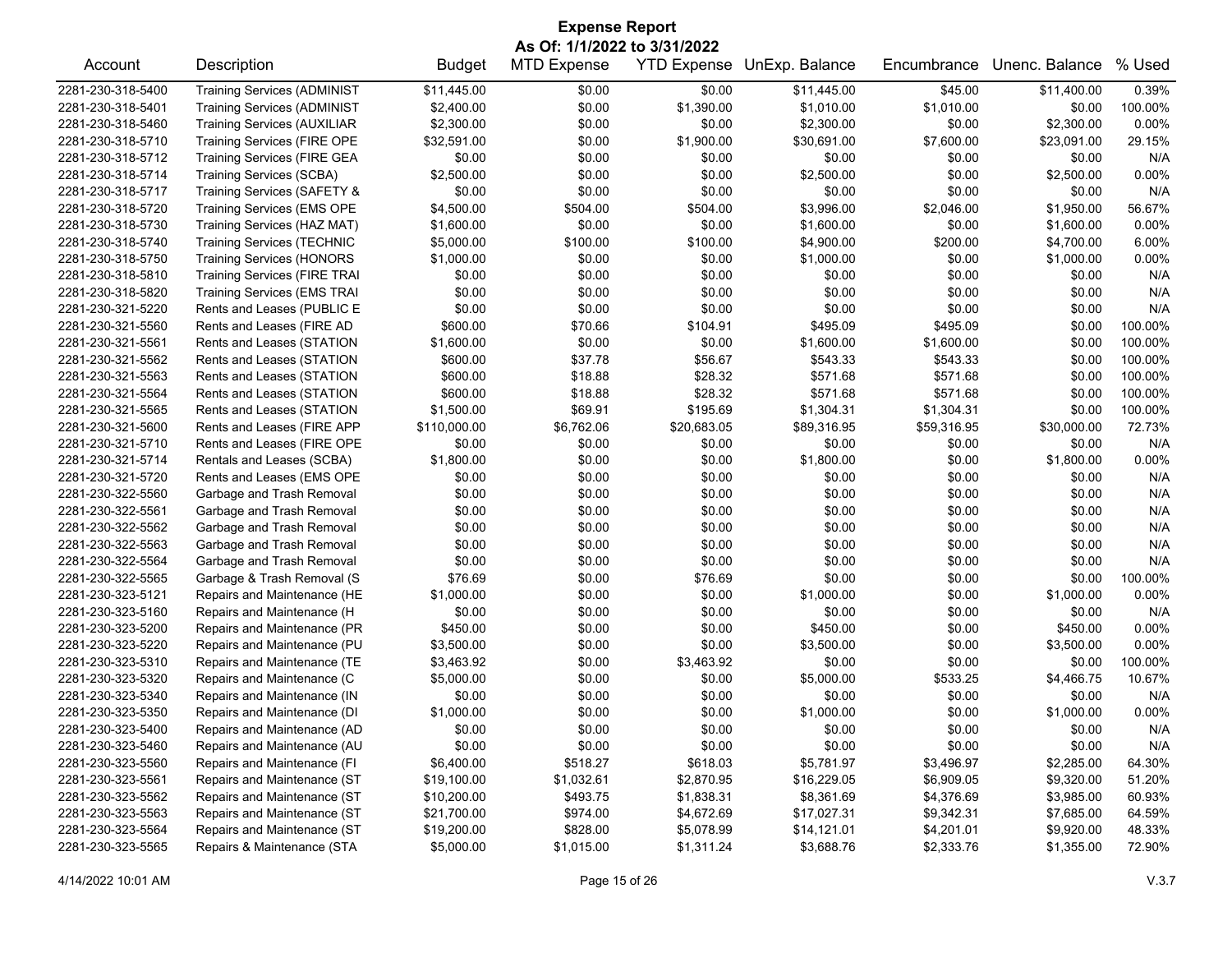| <b>Expense Report</b>        |                                    |               |                    |             |                                   |             |                |         |  |  |
|------------------------------|------------------------------------|---------------|--------------------|-------------|-----------------------------------|-------------|----------------|---------|--|--|
| As Of: 1/1/2022 to 3/31/2022 |                                    |               |                    |             |                                   |             |                |         |  |  |
| Account                      | Description                        | <b>Budget</b> | <b>MTD Expense</b> |             | <b>YTD Expense UnExp. Balance</b> | Encumbrance | Unenc. Balance | % Used  |  |  |
| 2281-230-323-5600            | Repairs and Maintenance (FI        | \$75,500.00   | \$3,297.48         | \$12,775.40 | \$62,724.60                       | \$21,988.92 | \$40,735.68    | 46.05%  |  |  |
| 2281-230-323-5710            | Repairs and Maintenance (FI        | \$8,000.00    | \$0.00             | \$0.00      | \$8,000.00                        | \$0.00      | \$8,000.00     | 0.00%   |  |  |
| 2281-230-323-5712            | Repairs and Maintenance (FI        | \$10,020.75   | \$0.00             | \$0.00      | \$10,020.75                       | \$6,420.75  | \$3,600.00     | 64.07%  |  |  |
| 2281-230-323-5714            | Repairs and Maintenance (SC        | \$4,000.00    | \$0.00             | \$0.00      | \$4,000.00                        | \$3,922.50  | \$77.50        | 98.06%  |  |  |
| 2281-230-323-5720            | Repairs and Maintenance (E         | \$5,000.00    | \$0.00             | \$0.00      | \$5,000.00                        | \$1,000.00  | \$4,000.00     | 20.00%  |  |  |
| 2281-230-323-5730            | Repairs and Maintenance (HA        | \$2,000.00    | \$252.00           | \$252.00    | \$1,748.00                        | \$0.00      | \$1,748.00     | 12.60%  |  |  |
| 2281-230-323-5740            | Repairs and Maintenance (TE        | \$4,500.00    | \$0.00             | \$0.00      | \$4,500.00                        | \$1,300.00  | \$3,200.00     | 28.89%  |  |  |
| 2281-230-330-5200            | Travel and Meeting Expense (       | \$1,100.00    | \$0.00             | \$0.00      | \$1,100.00                        | \$300.00    | \$800.00       | 27.27%  |  |  |
| 2281-230-330-5310            | Travel and Meeting Expense (       | \$0.00        | \$0.00             | \$0.00      | \$0.00                            | \$0.00      | \$0.00         | N/A     |  |  |
| 2281-230-330-5320            | Travel and Meeting Expense (       | \$0.00        | \$0.00             | \$0.00      | \$0.00                            | \$0.00      | \$0.00         | N/A     |  |  |
| 2281-230-330-5350            | Travel and Meeting Expense (       | \$0.00        | \$0.00             | \$0.00      | \$0.00                            | \$0.00      | \$0.00         | N/A     |  |  |
| 2281-230-330-5351            | Travel and Meeting Expense (       | \$0.00        | \$0.00             | \$0.00      | \$0.00                            | \$0.00      | \$0.00         | N/A     |  |  |
| 2281-230-330-5400            | Travel and Meeting Expense (       | \$0.00        | \$0.00             | \$0.00      | \$0.00                            | \$0.00      | \$0.00         | N/A     |  |  |
| 2281-230-330-5401            | Travel and Meeting Expense (       | \$22,820.00   | \$0.00             | \$462.72    | \$22,357.28                       | \$4,107.28  | \$18,250.00    | 20.03%  |  |  |
| 2281-230-330-5600            | Travel and Meeting Expense (       | \$0.00        | \$0.00             | \$0.00      | \$0.00                            | \$0.00      | \$0.00         | N/A     |  |  |
| 2281-230-330-5710            | Travel and Meeting Expense (       | \$2,250.00    | \$0.00             | \$0.00      | \$2,250.00                        | \$0.00      | \$2,250.00     | 0.00%   |  |  |
| 2281-230-330-5712            | Travel and Meeting Expense (       | \$0.00        | \$0.00             | \$0.00      | \$0.00                            | \$0.00      | \$0.00         | N/A     |  |  |
| 2281-230-330-5714            | Travel and Meeting Expense (       | \$0.00        | \$0.00             | \$0.00      | \$0.00                            | \$0.00      | \$0.00         | N/A     |  |  |
| 2281-230-330-5720            | Travel and Meeting Expense (       | \$12,225.00   | \$0.00             | \$0.00      | \$12,225.00                       | \$0.00      | \$12,225.00    | 0.00%   |  |  |
| 2281-230-330-5730            | Travel and Meeting Expense (       | \$750.00      | \$0.00             | \$0.00      | \$750.00                          | \$0.00      | \$750.00       | 0.00%   |  |  |
| 2281-230-330-5740            | Travel and Meeting Expense (       | \$1,000.00    | \$0.00             | \$0.00      | \$1,000.00                        | \$0.00      | \$1,000.00     | 0.00%   |  |  |
| 2281-230-330-5750            |                                    | \$0.00        | \$0.00             | \$0.00      | \$0.00                            | \$0.00      | \$0.00         | N/A     |  |  |
|                              | <b>Travel and Meeting Expenses</b> |               |                    |             |                                   |             |                |         |  |  |
| 2281-230-330-5810            | Travel and Meeting Expense (       | \$0.00        | \$0.00             | \$0.00      | \$0.00                            | \$0.00      | \$0.00         | N/A     |  |  |
| 2281-230-330-5820            | Travel and Meeting Expense (       | \$0.00        | \$0.00             | \$0.00      | \$0.00                            | \$0.00      | \$0.00         | N/A     |  |  |
| 2281-230-341-5200            | Telephone (PREVENTION)             | \$0.00        | \$0.00             | \$0.00      | \$0.00                            | \$0.00      | \$0.00         | N/A     |  |  |
| 2281-230-341-5320            | Telephone (COMMUNICATIO            | \$0.00        | \$0.00             | \$0.00      | \$0.00                            | \$0.00      | \$0.00         | N/A     |  |  |
| 2281-230-341-5350            | Telephone (DISPATCH/PSIS           | \$0.00        | \$0.00             | \$0.00      | \$0.00                            | \$0.00      | \$0.00         | N/A     |  |  |
| 2281-230-341-5560            | Telephone (FIRE ADMINISTR          | \$1,500.00    | \$154.34           | \$462.96    | \$1,037.04                        | \$1,037.04  | \$0.00         | 100.00% |  |  |
| 2281-230-341-5561            | Telephone (STATION 61)             | \$0.00        | \$0.00             | \$0.00      | \$0.00                            | \$0.00      | \$0.00         | N/A     |  |  |
| 2281-230-341-5562            | Telephone (STATION 62)             | \$0.00        | \$0.00             | \$0.00      | \$0.00                            | \$0.00      | \$0.00         | N/A     |  |  |
| 2281-230-341-5563            | Telephone (STATION 63)             | \$0.00        | \$0.00             | \$0.00      | \$0.00                            | \$0.00      | \$0.00         | N/A     |  |  |
| 2281-230-341-5564            | Telephone (STATION 64)             | \$0.00        | \$0.00             | \$0.00      | \$0.00                            | \$0.00      | \$0.00         | N/A     |  |  |
| 2281-230-341-5565            | Telephone (STATION 65)             | \$0.00        | \$0.00             | \$0.00      | \$0.00                            | \$0.00      | \$0.00         | N/A     |  |  |
| 2281-230-341-5999            | Telephone (COST ALLOC/BU           | \$0.00        | \$0.00             | \$0.00      | \$0.00                            | \$0.00      | \$0.00         | N/A     |  |  |
| 2281-230-342-5400            | Postage (ADMINISTRATION)           | \$1,000.00    | \$0.00             | \$0.00      | \$1,000.00                        | \$1,000.00  | \$0.00         | 100.00% |  |  |
| 2281-230-342-5710            | Postage (FIRE OPERATIONS           | \$600.00      | \$0.00             | \$0.00      | \$600.00                          | \$0.00      | \$600.00       | 0.00%   |  |  |
| 2281-230-342-5714            | Postage (SCBA)                     | \$300.00      | \$0.00             | \$0.00      | \$300.00                          | \$0.00      | \$300.00       | 0.00%   |  |  |
| 2281-230-342-5720            | Postage (EMS OPERATIONS            | \$2,000.00    | \$0.00             | \$0.00      | \$2,000.00                        | \$0.00      | \$2,000.00     | 0.00%   |  |  |
| 2281-230-342-5730            | Postage (HAZ MAT)                  | \$75.00       | \$0.00             | \$0.00      | \$75.00                           | \$0.00      | \$75.00        | 0.00%   |  |  |
| 2281-230-343-5400            | Postage Machine Rental (AD         | \$750.00      | \$142.35           | \$142.35    | \$607.65                          | \$607.65    | \$0.00         | 100.00% |  |  |
| 2281-230-344-5220            | Printing (PUBLIC EDUCATIO          | \$0.00        | \$0.00             | \$0.00      | \$0.00                            | \$0.00      | \$0.00         | N/A     |  |  |
| 2281-230-344-5400            | Printing (ADMINISTRATION)          | \$1,000.00    | \$0.00             | \$0.00      | \$1,000.00                        | \$0.00      | \$1,000.00     | 0.00%   |  |  |
| 2281-230-344-5401            | Printing (ADMINISTRATION:          | \$1,500.00    | \$300.08           | \$554.70    | \$945.30                          | \$945.30    | \$0.00         | 100.00% |  |  |
| 2281-230-344-5460            | Printing (AUXILIARY)               | \$0.00        | \$0.00             | \$0.00      | \$0.00                            | \$0.00      | \$0.00         | N/A     |  |  |
| 2281-230-344-5720            | Printing (EMS OPERATIONS)          | \$2,050.00    | \$0.00             | \$450.00    | \$1,600.00                        | \$0.00      | \$1,600.00     | 21.95%  |  |  |
| 2281-230-344-5820            | Printing (EMS TRAINING)            | \$0.00        | \$0.00             | \$0.00      | \$0.00                            | \$0.00      | \$0.00         | N/A     |  |  |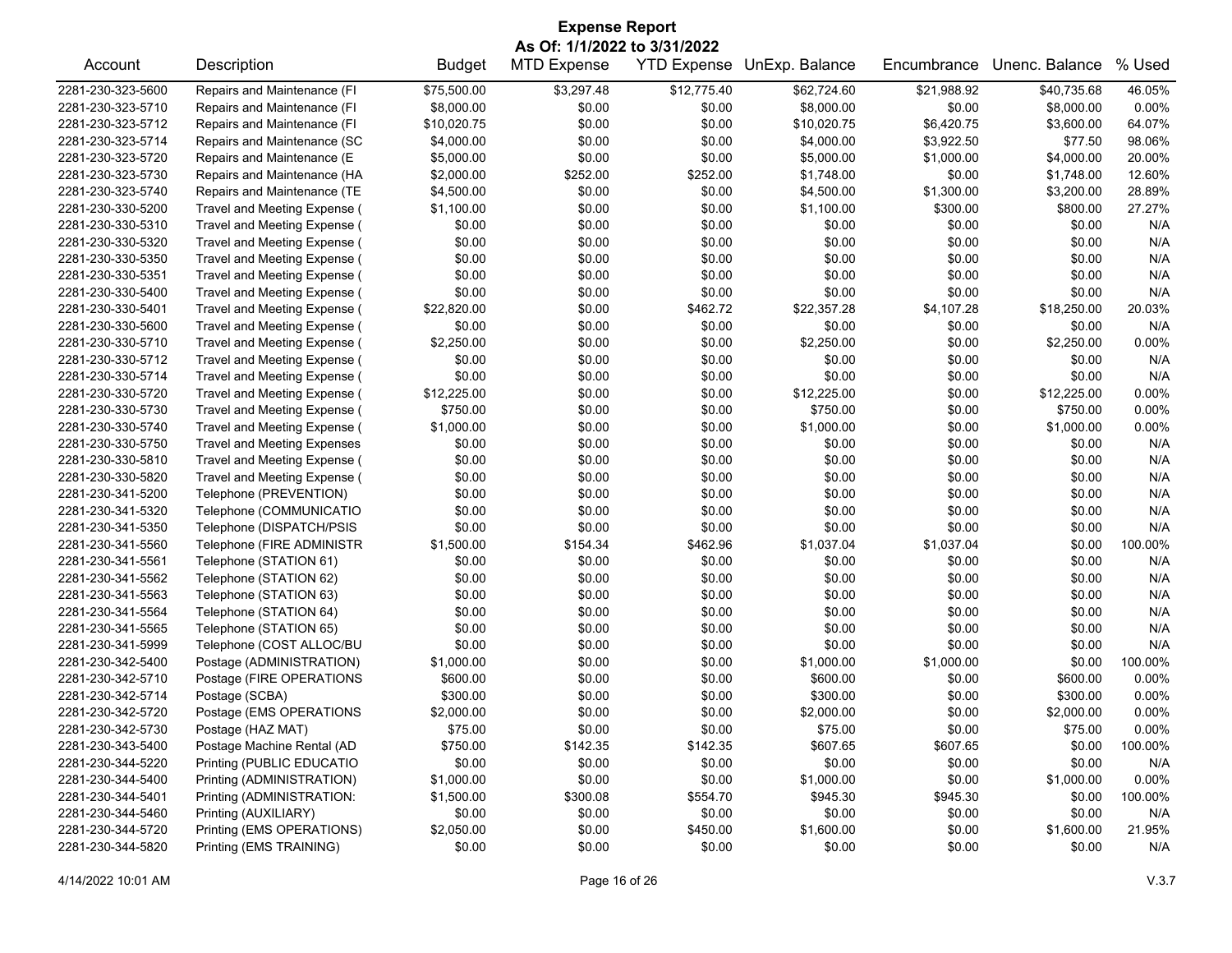| <b>Expense Report</b>        |                                    |               |                    |                    |                |             |                |          |  |  |
|------------------------------|------------------------------------|---------------|--------------------|--------------------|----------------|-------------|----------------|----------|--|--|
| As Of: 1/1/2022 to 3/31/2022 |                                    |               |                    |                    |                |             |                |          |  |  |
| Account                      | Description                        | <b>Budget</b> | <b>MTD Expense</b> | <b>YTD Expense</b> | UnExp. Balance | Encumbrance | Unenc. Balance | % Used   |  |  |
| 2281-230-345-5130            | Advertising (FIRE: HUMAN R         | \$0.00        | \$0.00             | \$0.00             | \$0.00         | \$0.00      | \$0.00         | N/A      |  |  |
| 2281-230-345-5220            | Advertising (PUBLIC EDUCA          | \$0.00        | \$0.00             | \$0.00             | \$0.00         | \$0.00      | \$0.00         | N/A      |  |  |
| 2281-230-351-5560            | <b>Electricity (FIRE ADMINISTR</b> | \$412.47      | \$0.00             | \$412.47           | \$0.00         | \$0.00      | \$0.00         | 100.00%  |  |  |
| 2281-230-351-5561            | Electricity (STATION 61)           | \$1,887.93    | \$0.00             | \$1,887.93         | \$0.00         | \$0.00      | \$0.00         | 100.00%  |  |  |
| 2281-230-351-5562            | Electricity (STATION 62)           | \$432.30      | \$0.00             | \$432.30           | \$0.00         | \$0.00      | \$0.00         | 100.00%  |  |  |
| 2281-230-351-5563            | Electricity (STATION 63)           | \$609.39      | \$0.00             | \$609.39           | \$0.00         | \$0.00      | \$0.00         | 100.00%  |  |  |
| 2281-230-351-5564            | Electricity (STATION 64)           | \$852.11      | \$0.00             | \$852.11           | \$0.00         | \$0.00      | \$0.00         | 100.00%  |  |  |
| 2281-230-351-5565            | Electricity (STATION 65)           | \$0.00        | \$0.00             | \$0.00             | \$0.00         | \$0.00      | \$0.00         | N/A      |  |  |
| 2281-230-352-5560            | Water and Sewage (FIRE AD          | \$157.79      | \$0.00             | \$157.79           | \$0.00         | \$0.00      | \$0.00         | 100.00%  |  |  |
| 2281-230-352-5561            | Water and Sewage (STATIO           | \$590.21      | \$0.00             | \$590.21           | \$0.00         | \$0.00      | \$0.00         | 100.00%  |  |  |
| 2281-230-352-5562            | Water and Sewage (STATIO           | \$369.87      | \$0.00             | \$369.87           | \$0.00         | \$0.00      | \$0.00         | 100.00%  |  |  |
| 2281-230-352-5563            | Water and Sewage (STATIO           | \$343.71      | \$0.00             | \$343.71           | \$0.00         | \$0.00      | \$0.00         | 100.00%  |  |  |
| 2281-230-352-5564            | Water and Sewage (STATIO           | \$846.16      | \$0.00             | \$846.16           | \$0.00         | \$0.00      | \$0.00         | 100.00%  |  |  |
| 2281-230-352-5565            | Water & Sewage (STATION 6          | \$809.96      | \$0.00             | \$809.96           | \$0.00         | \$0.00      | \$0.00         | 100.00%  |  |  |
| 2281-230-353-5560            | Natural Gas (FIRE ADMINIST         | \$0.00        | \$0.00             | \$0.00             | \$0.00         | \$0.00      | \$0.00         | N/A      |  |  |
| 2281-230-353-5561            | Natural Gas (STATION 61)           | \$882.48      | \$0.00             | \$882.48           | \$0.00         | \$0.00      | \$0.00         | 100.00%  |  |  |
| 2281-230-353-5562            | Natural Gas (STATION 62)           | \$0.00        | \$0.00             | \$0.00             | \$0.00         | \$0.00      | \$0.00         | N/A      |  |  |
| 2281-230-353-5563            | Natural Gas (STATION 63)           | \$0.00        | \$0.00             | \$0.00             | \$0.00         | \$0.00      | \$0.00         | N/A      |  |  |
| 2281-230-353-5564            | Natural Gas (STATION 64)           | \$0.00        | \$0.00             | \$0.00             | \$0.00         | \$0.00      | \$0.00         | N/A      |  |  |
| 2281-230-353-5565            | Natural Gas (STATION 65)           | \$0.00        | \$0.00             | \$0.00             | \$0.00         | \$0.00      | \$0.00         | N/A      |  |  |
| 2281-230-360-5000            | <b>Contracted Services (OPERA</b>  | \$0.00        | \$0.00             | \$0.00             | \$0.00         | \$0.00      | \$0.00         | N/A      |  |  |
| 2281-230-360-5121            | <b>Contracted Services (HEALT</b>  | \$6,000.00    | \$0.00             | \$0.00             | \$6,000.00     | \$0.00      | \$6,000.00     | $0.00\%$ |  |  |
| 2281-230-360-5130            | Contracted Services (FIRE: H       | \$45,501.76   | \$4,504.18         | \$6,097.94         | \$39,403.82    | \$39,403.82 | \$0.00         | 100.00%  |  |  |
| 2281-230-360-5200            | <b>Contracted Services (PREVE</b>  | \$0.00        | \$0.00             | \$0.00             | \$0.00         | \$0.00      | \$0.00         | N/A      |  |  |
| 2281-230-360-5310            | <b>Contracted Services (TECHN</b>  | \$100.00      | \$0.00             | \$0.00             | \$100.00       | \$100.00    | \$0.00         | 100.00%  |  |  |
| 2281-230-360-5320            | Contracted Services (COMM          | \$0.00        | \$0.00             | \$0.00             | \$0.00         | \$0.00      | \$0.00         | N/A      |  |  |
| 2281-230-360-5340            | <b>Contracted Services (INTERO</b> | \$0.00        | \$0.00             | \$0.00             | \$0.00         | \$0.00      | \$0.00         | N/A      |  |  |
| 2281-230-360-5350            | <b>Contracted Services (DISPAT</b> | \$275.17      | \$0.00             | \$0.00             | \$275.17       | \$275.17    | \$0.00         | 100.00%  |  |  |
| 2281-230-360-5400            | <b>Contracted Services (ADMINI</b> | \$17,989.86   | \$1,856.35         | \$3,483.26         | \$14,506.60    | \$6,066.70  | \$8,439.90     | 53.09%   |  |  |
| 2281-230-360-5401            | <b>Contracted Services (ADMINI</b> | \$8,480.00    | \$0.00             | \$0.00             | \$8,480.00     | \$8,480.00  | \$0.00         | 100.00%  |  |  |
| 2281-230-360-5451            | <b>Contracted Services (EMS BI</b> | \$85,000.00   | \$6,200.27         | \$20,102.90        | \$64,897.10    | \$64,897.10 | \$0.00         | 100.00%  |  |  |
| 2281-230-360-5460            | <b>Contracted Services (AUXILI</b> | \$0.00        | \$0.00             | \$0.00             | \$0.00         | \$0.00      | \$0.00         | N/A      |  |  |
| 2281-230-360-5560            | Contracted Services (FIRE A        | \$5,523.70    | \$455.68           | \$2,384.05         | \$3,139.65     | \$3,139.65  | \$0.00         | 100.00%  |  |  |
| 2281-230-360-5561            | Contracted Services (STATIO        | \$900.00      | \$0.00             | \$0.00             | \$900.00       | \$0.00      | \$900.00       | 0.00%    |  |  |
| 2281-230-360-5562            | <b>Contracted Services (STATIO</b> | \$400.00      | \$0.00             | \$0.00             | \$400.00       | \$0.00      | \$400.00       | $0.00\%$ |  |  |
| 2281-230-360-5563            | Contracted Services (STATIO        | \$3,300.00    | \$0.00             | \$0.00             | \$3,300.00     | \$0.00      | \$3,300.00     | $0.00\%$ |  |  |
| 2281-230-360-5564            | <b>Contracted Services (STATIO</b> | \$500.00      | \$0.00             | \$0.00             | \$500.00       | \$0.00      | \$500.00       | 0.00%    |  |  |
| 2281-230-360-5565            | <b>Contracted Services (STATIO</b> | \$0.00        | \$0.00             | \$0.00             | \$0.00         | \$0.00      | \$0.00         | N/A      |  |  |
| 2281-230-360-5600            | Contracted Services (FIRE A        | \$1,200.00    | \$0.00             | \$0.00             | \$1,200.00     | \$1,200.00  | \$0.00         | 100.00%  |  |  |
| 2281-230-360-5712            | <b>Contracted Services (FIRE G</b> | \$35,000.00   | \$0.00             | \$0.00             | \$35,000.00    | \$34,790.00 | \$210.00       | 99.40%   |  |  |
| 2281-230-360-5714            | Contracted Services (SCBA)         | \$2,500.00    | \$0.00             | \$0.00             | \$2,500.00     | \$2,500.00  | \$0.00         | 100.00%  |  |  |
| 2281-230-360-5720            | Contracted Services (EMS O         | \$295,323.36  | \$400.00           | \$7,313.95         | \$288,009.41   | \$17,261.68 | \$270,747.73   | 8.32%    |  |  |
| 2281-230-360-5730            | Contracted Services (HAZ MA        | \$3,000.00    | \$0.00             | \$0.00             | \$3,000.00     | \$0.00      | \$3,000.00     | 0.00%    |  |  |
| 2281-230-360-5740            | <b>Contracted Services (TECHNI</b> | \$500.00      | \$0.00             | \$0.00             | \$500.00       | \$500.00    | \$0.00         | 100.00%  |  |  |
| 2281-230-360-5820            | <b>Contracted Services (EMS TR</b> | \$0.00        | \$0.00             | \$0.00             | \$0.00         | \$0.00      | \$0.00         | N/A      |  |  |
| 2281-230-360-5999            | Contracted Services (COST          | \$12,967.06   | \$0.00             | \$4,460.31         | \$8,506.75     | \$8,506.75  | \$0.00         | 100.00%  |  |  |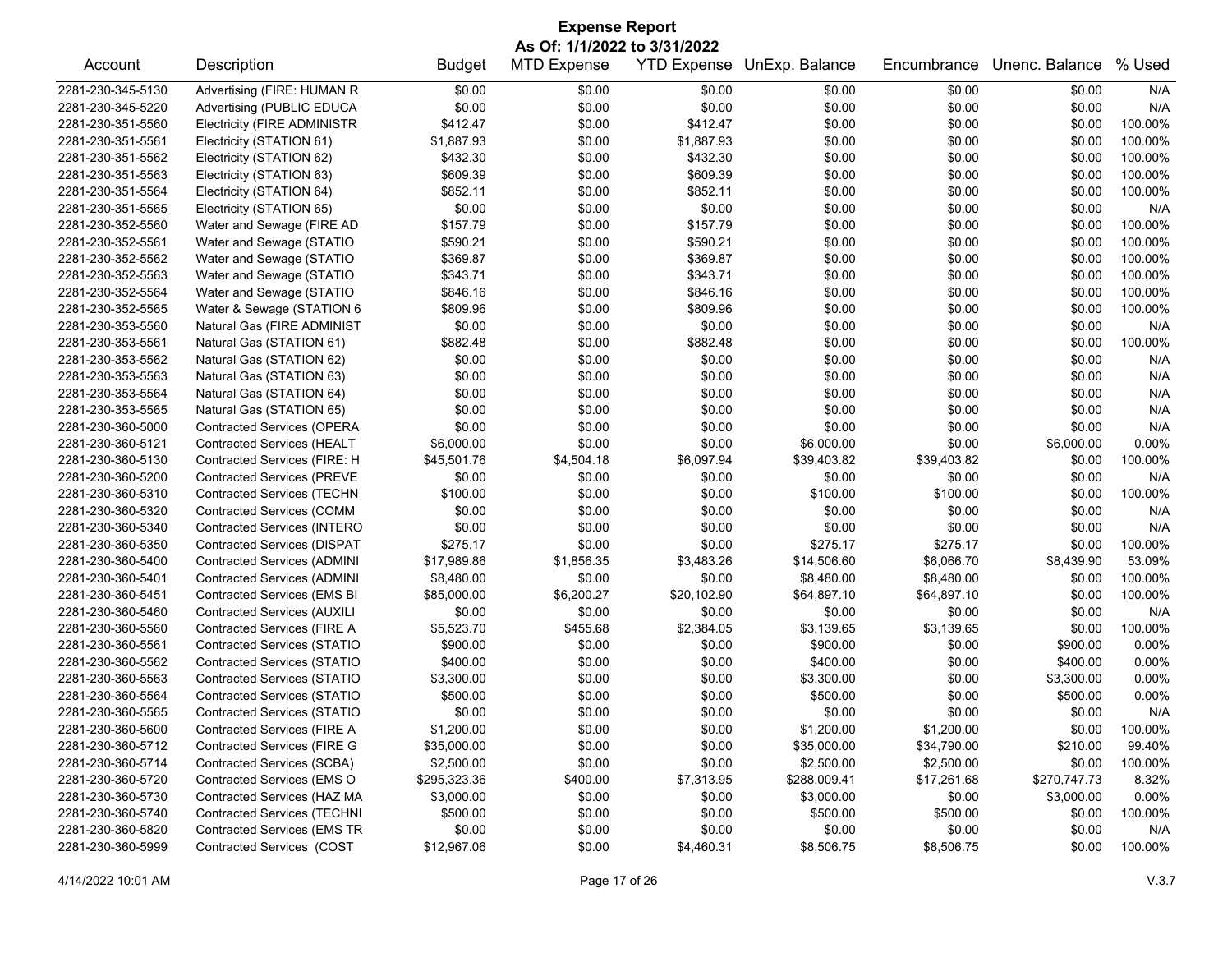| <b>Expense Report</b><br>As Of: 1/1/2022 to 3/31/2022 |                                     |               |                    |             |                            |             |                |          |  |  |
|-------------------------------------------------------|-------------------------------------|---------------|--------------------|-------------|----------------------------|-------------|----------------|----------|--|--|
| Account                                               | Description                         | <b>Budget</b> | <b>MTD Expense</b> |             | YTD Expense UnExp. Balance | Encumbrance | Unenc. Balance | % Used   |  |  |
| 2281-230-361-5200                                     | Software As A Service (PREV         | \$0.00        | \$0.00             | \$0.00      | \$0.00                     | \$0.00      | \$0.00         | N/A      |  |  |
| 2281-230-361-5310                                     | Software As A Service (TECH         | \$81,619.00   | \$0.00             | \$1,929.80  | \$79,689.20                | \$10,323.77 | \$69,365.43    | 15.01%   |  |  |
| 2281-230-361-5350                                     | Software As A Service (DISP         | \$2,480.00    | \$0.00             | \$61.00     | \$2,419.00                 | \$2,419.00  | \$0.00         | 100.00%  |  |  |
| 2281-230-361-5401                                     | Software As A Service (ADMI         | \$11,520.00   | \$0.00             | \$0.00      | \$11,520.00                | \$0.00      | \$11,520.00    | 0.00%    |  |  |
| 2281-230-361-5720                                     | Software as a Service (EMS          | \$34,050.00   | \$6,091.27         | \$6,091.27  | \$27,958.73                | \$10,712.73 | \$17,246.00    | 49.35%   |  |  |
| 2281-230-382-5400                                     | Liability Insurance Premiums (      | \$0.00        | \$0.00             | \$0.00      | \$0.00                     | \$0.00      | \$0.00         | N/A      |  |  |
| 2281-230-410-5400                                     | Office Supplies (ADMINISTR          | \$10,000.00   | \$1,375.73         | \$2,229.98  | \$7,770.02                 | \$7,770.02  | \$0.00         | 100.00%  |  |  |
| 2281-230-420-5000                                     | <b>Operating Supplies (OPERAT</b>   | \$0.00        | \$0.00             | \$0.00      | \$0.00                     | \$0.00      | \$0.00         | N/A      |  |  |
| 2281-230-420-5130                                     | Operating Supplies (FIRE: HU        | \$0.00        | \$0.00             | \$0.00      | \$0.00                     | \$0.00      | \$0.00         | N/A      |  |  |
| 2281-230-420-5170                                     | <b>Operating Supplies (UNIFOR</b>   | \$91,844.65   | \$1,090.67         | \$1,560.26  | \$90,284.39                | \$8,946.09  | \$81,338.30    | 11.44%   |  |  |
| 2281-230-420-5200                                     | <b>Operating Supplies (PREVEN</b>   | \$320.00      | \$279.42           | \$279.42    | \$40.58                    | \$20.58     | \$20.00        | 93.75%   |  |  |
| 2281-230-420-5220                                     | <b>Operating Supplies (PUBLIC</b>   | \$7,660.00    | \$1,240.00         | \$1,240.00  | \$6,420.00                 | \$4,850.00  | \$1,570.00     | 79.50%   |  |  |
| 2281-230-420-5310                                     | <b>Operating Supplies (TECHNO</b>   | \$0.00        | \$0.00             | \$0.00      | \$0.00                     | \$0.00      | \$0.00         | N/A      |  |  |
| 2281-230-420-5400                                     | <b>Operating Supplies (ADMINIS</b>  | \$3,000.00    | \$0.00             | \$0.00      | \$3,000.00                 | \$0.00      | \$3,000.00     | 0.00%    |  |  |
| 2281-230-420-5401                                     | <b>Operating Supplies (ADMINIS)</b> | \$0.00        | \$0.00             | \$0.00      | \$0.00                     | \$0.00      | \$0.00         | N/A      |  |  |
| 2281-230-420-5460                                     | <b>Operating Supplies (AUXILIA</b>  | \$4,300.00    | \$664.42           | \$819.66    | \$3,480.34                 | \$335.58    | \$3,144.76     | 26.87%   |  |  |
| 2281-230-420-5530                                     | NoDescription                       | \$0.00        | \$0.00             | \$0.00      | \$0.00                     | \$0.00      | \$0.00         | N/A      |  |  |
| 2281-230-420-5560                                     | <b>Operating Supplies (FIRE AD</b>  | \$3,200.00    | \$162.14           | \$244.98    | \$2,955.02                 | \$2,955.02  | \$0.00         | 100.00%  |  |  |
| 2281-230-420-5561                                     | <b>Operating Supplies (STATIO</b>   | \$9,000.00    | \$860.89           | \$948.52    | \$8,051.48                 | \$8,051.48  | \$0.00         | 100.00%  |  |  |
| 2281-230-420-5562                                     | <b>Operating Supplies (STATIO</b>   | \$5,000.00    | \$646.38           | \$1,113.82  | \$3,886.18                 | \$3,886.18  | \$0.00         | 100.00%  |  |  |
| 2281-230-420-5563                                     | <b>Operating Supplies (STATIO</b>   | \$7,000.77    | \$472.67           | \$1,055.76  | \$5,945.01                 | \$5,945.01  | \$0.00         | 100.00%  |  |  |
| 2281-230-420-5564                                     | <b>Operating Supplies (STATIO</b>   | \$9,500.00    | \$303.64           | \$434.92    | \$9,065.08                 | \$8,765.08  | \$300.00       | 96.84%   |  |  |
| 2281-230-420-5565                                     | <b>Operating Supplies (STATIO</b>   | \$5,065.09    | \$338.33           | \$449.04    | \$4,616.05                 | \$4,616.05  | \$0.00         | 100.00%  |  |  |
| 2281-230-420-5600                                     | <b>Operating Supplies (FIRE AP</b>  | \$75,000.00   | \$8,726.32         | \$27,657.69 | \$47,342.31                | \$9,539.64  | \$37,802.67    | 49.60%   |  |  |
| 2281-230-420-5710                                     | Operating Supplies (FIRE OP         | \$21,000.00   | \$22.54            | \$22.54     | \$20,977.46                | \$7.46      | \$20,970.00    | 0.14%    |  |  |
| 2281-230-420-5712                                     | <b>Operating Supplies (FIRE GE</b>  | \$0.00        | \$0.00             | \$0.00      | \$0.00                     | \$0.00      | \$0.00         | N/A      |  |  |
| 2281-230-420-5714                                     | <b>Operating Supplies (SCBA)</b>    | \$2,000.00    | \$310.80           | \$310.80    | \$1,689.20                 | \$539.20    | \$1,150.00     | 42.50%   |  |  |
| 2281-230-420-5717                                     | <b>Operating Supplies (SAFETY</b>   | \$0.00        | \$0.00             | \$0.00      | \$0.00                     | \$0.00      | \$0.00         | N/A      |  |  |
| 2281-230-420-5720                                     | Operating Supplies (EMS OP          | \$76,611.87   | \$9,087.31         | \$3,105.28  | \$73,506.59                | \$24,927.72 | \$48,578.87    | 36.59%   |  |  |
| 2281-230-420-5730                                     | <b>Operating Supplies (HAZ MA</b>   | \$4,500.00    | \$0.00             | \$0.00      | \$4,500.00                 | \$0.00      | \$4,500.00     | $0.00\%$ |  |  |
| 2281-230-420-5740                                     | <b>Operating Supplies (TECHNI</b>   | \$3,500.00    | \$0.00             | \$0.00      | \$3,500.00                 | \$0.00      | \$3,500.00     | 0.00%    |  |  |
| 2281-230-420-5750                                     | <b>Operating Supplies (HONOR</b>    | \$28,493.00   | \$0.00             | \$28.00     | \$28,465.00                | \$602.00    | \$27,863.00    | 2.21%    |  |  |
| 2281-230-420-5810                                     | <b>Operating Supplies (FIRE TR</b>  | \$0.00        | \$0.00             | \$0.00      | \$0.00                     | \$0.00      | \$0.00         | N/A      |  |  |
| 2281-230-420-5820                                     | <b>Operating Supplies (EMS TR</b>   | \$0.00        | \$0.00             | \$0.00      | \$0.00                     | \$0.00      | \$0.00         | N/A      |  |  |
| 2281-230-421-5600                                     | Fuel (FIRE APPARATUS)               | \$0.00        | \$0.00             | \$0.00      | \$0.00                     | \$0.00      | \$0.00         | N/A      |  |  |
| 2281-230-430-5121                                     | Small Tools and Minor Equip         | \$2,000.00    | \$0.00             | \$0.00      | \$2,000.00                 | \$0.00      | \$2,000.00     | 0.00%    |  |  |
| 2281-230-430-5160                                     | Small Tools and Minor Equip         | \$3,434.17    | \$0.00             | \$0.00      | \$3,434.17                 | \$2,783.67  | \$650.50       | 81.06%   |  |  |
| 2281-230-430-5200                                     | Small Tools and Minor Equip         | \$1,268.00    | \$0.00             | \$0.00      | \$1,268.00                 | \$0.00      | \$1,268.00     | $0.00\%$ |  |  |
| 2281-230-430-5220                                     | Small Tools and Minor Equip         | \$4,100.00    | \$0.00             | \$0.00      | \$4,100.00                 | \$0.00      | \$4,100.00     | 0.00%    |  |  |
| 2281-230-430-5310                                     | Small Tools and Minor Equip         | \$23,000.00   | \$377.03           | \$540.93    | \$22,459.07                | \$1,336.90  | \$21,122.17    | 8.16%    |  |  |
| 2281-230-430-5320                                     | Small Tools and Minor Equip         | \$23,585.00   | \$0.00             | \$499.65    | \$23,085.35                | \$8,368.57  | \$14,716.78    | 37.60%   |  |  |
| 2281-230-430-5340                                     | Small Tools and Minor Equip         | \$2,500.00    | \$0.00             | \$0.00      | \$2,500.00                 | \$0.00      | \$2,500.00     | 0.00%    |  |  |
| 2281-230-430-5350                                     | Small Tools and Minor Equip         | \$0.00        | \$0.00             | \$0.00      | \$0.00                     | \$0.00      | \$0.00         | N/A      |  |  |
| 2281-230-430-5400                                     | Small Tools and Minor Equip         | \$500.00      | \$0.00             | \$0.00      | \$500.00                   | \$0.00      | \$500.00       | 0.00%    |  |  |
| 2281-230-430-5460                                     | Small Tools and Minor Equip         | \$1,100.00    | \$0.00             | \$0.00      | \$1,100.00                 | \$0.00      | \$1,100.00     | 0.00%    |  |  |
| 2281-230-430-5600                                     | Small Tools and Minor Equip         | \$10,400.00   | \$0.00             | \$0.00      | \$10,400.00                | \$0.00      | \$10,400.00    | $0.00\%$ |  |  |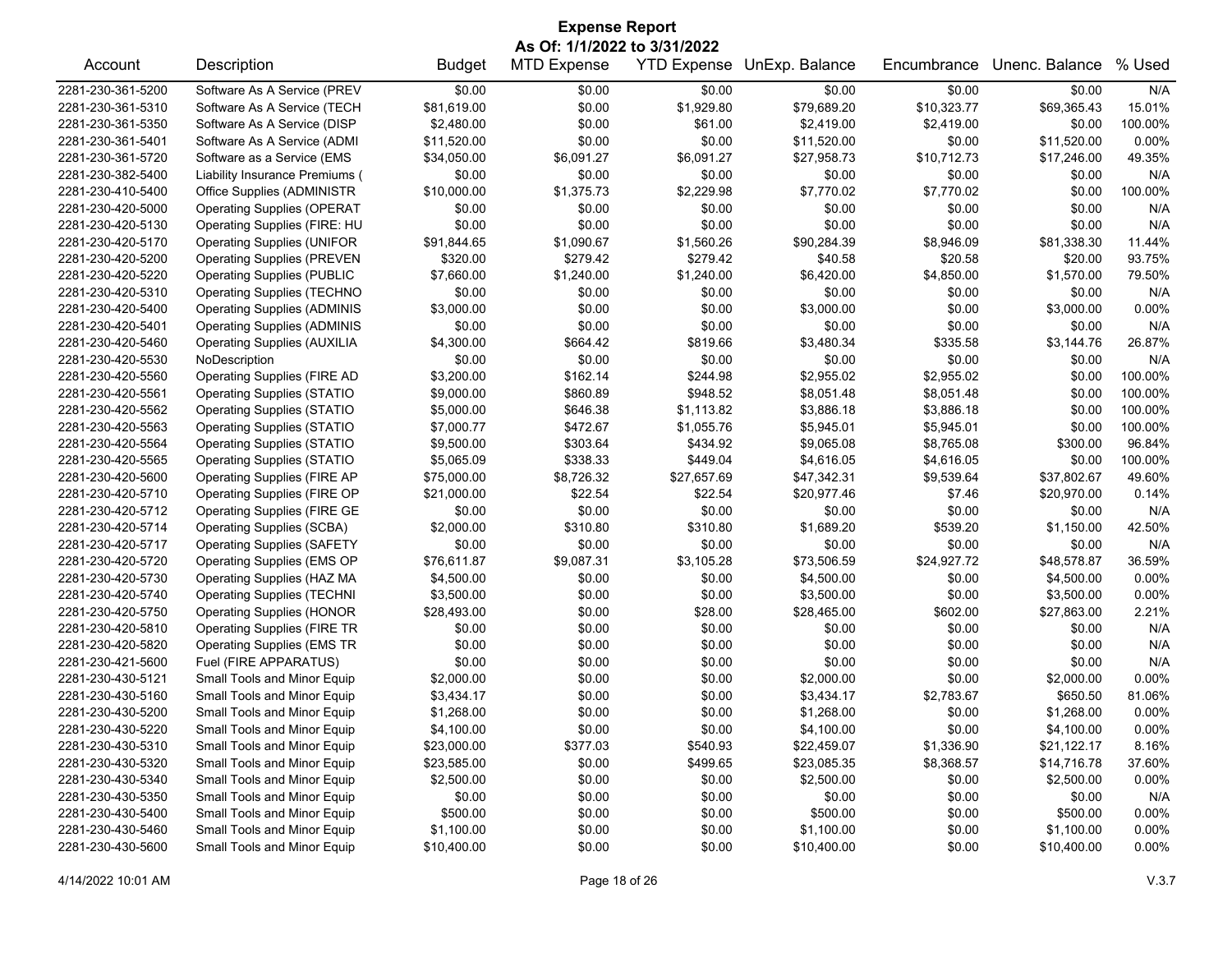| <b>Expense Report</b> |                                   |               |                              |          |                            |             |                |          |  |  |
|-----------------------|-----------------------------------|---------------|------------------------------|----------|----------------------------|-------------|----------------|----------|--|--|
|                       |                                   |               | As Of: 1/1/2022 to 3/31/2022 |          |                            |             |                |          |  |  |
| Account               | Description                       | <b>Budget</b> | <b>MTD Expense</b>           |          | YTD Expense UnExp. Balance | Encumbrance | Unenc. Balance | % Used   |  |  |
| 2281-230-430-5710     | Small Tools and Minor Equip       | \$4,713.28    | \$648.28                     | \$648.28 | \$4,065.00                 | \$439.92    | \$3,625.08     | 23.09%   |  |  |
| 2281-230-430-5712     | Small Tools and Minor Equip       | \$16,500.00   | \$0.00                       | \$0.00   | \$16,500.00                | \$4,028.45  | \$12,471.55    | 24.41%   |  |  |
| 2281-230-430-5714     | Small Tools and Minor Equip       | \$5,000.00    | \$0.00                       | \$0.00   | \$5,000.00                 | \$668.25    | \$4,331.75     | 13.37%   |  |  |
| 2281-230-430-5720     | Small Tools and Minor Equip       | \$14,509.05   | \$203.97                     | \$203.97 | \$14,305.08                | \$409.05    | \$13,896.03    | 4.23%    |  |  |
| 2281-230-430-5730     | Small Tools and Minor Equip       | \$1,750.00    | \$0.00                       | \$0.00   | \$1,750.00                 | \$793.00    | \$957.00       | 45.31%   |  |  |
| 2281-230-430-5740     | Small Tools and Minor Equip       | \$13,200.00   | \$0.00                       | \$0.00   | \$13,200.00                | \$0.00      | \$13,200.00    | 0.00%    |  |  |
| 2281-230-430-5810     | Small Tools and Minor Equip       | \$0.00        | \$0.00                       | \$0.00   | \$0.00                     | \$0.00      | \$0.00         | N/A      |  |  |
| 2281-230-430-5820     | Small Tools and Minor Equip       | \$0.00        | \$0.00                       | \$0.00   | \$0.00                     | \$0.00      | \$0.00         | N/A      |  |  |
| 2281-230-440-5200     | Software (PREVENTION)             | \$524.00      | \$0.00                       | \$0.00   | \$524.00                   | \$0.00      | \$524.00       | 0.00%    |  |  |
| 2281-230-440-5310     | Software (TECHNOLOGY)             | \$18,500.00   | \$0.00                       | \$0.00   | \$18,500.00                | \$0.00      | \$18,500.00    | 0.00%    |  |  |
| 2281-230-440-5320     | Software (COMMUNICATION           | \$14,250.00   | \$0.00                       | \$0.00   | \$14,250.00                | \$0.00      | \$14,250.00    | 0.00%    |  |  |
| 2281-230-440-5350     | Software (DISPATCH/PSISN)         | \$0.00        | \$0.00                       | \$0.00   | \$0.00                     | \$0.00      | \$0.00         | N/A      |  |  |
| 2281-230-490-5710     | Other - Supplies and Material     | \$0.00        | \$0.00                       | \$0.00   | \$0.00                     | \$0.00      | \$0.00         | N/A      |  |  |
| 2281-230-490-5712     | Other - Supplies and Material     | \$0.00        | \$0.00                       | \$0.00   | \$0.00                     | \$0.00      | \$0.00         | N/A      |  |  |
| 2281-230-490-5720     | Other - Supplies and Material     | \$1,500.00    | \$0.00                       | \$0.00   | \$1,500.00                 | \$0.00      | \$1,500.00     | $0.00\%$ |  |  |
| 2281-230-490-5750     | Other - Supplies and Material     | \$134.40      | \$0.00                       | \$134.40 | \$0.00                     | \$0.00      | \$0.00         | 100.00%  |  |  |
| 2281-230-519-5200     | Other - Dues and Fees (PRE        | \$2,910.00    | \$405.00                     | \$565.00 | \$2,345.00                 | \$2,345.00  | \$0.00         | 100.00%  |  |  |
| 2281-230-519-5350     | Other - Dues and Fees (DISP       | \$38,361.00   | \$0.00                       | \$0.00   | \$38,361.00                | \$661.00    | \$37,700.00    | 1.72%    |  |  |
| 2281-230-519-5400     | Other - Dues and Fees (ADMI       | \$60.00       | \$0.00                       | \$0.00   | \$60.00                    | \$30.00     | \$30.00        | 50.00%   |  |  |
| 2281-230-519-5401     | Other - Dues and Fees (ADMI       | \$1,500.00    | \$0.00                       | \$0.00   | \$1,500.00                 | \$0.00      | \$1,500.00     | 0.00%    |  |  |
| 2281-230-519-5460     | Other - Dues and Fees (AUXI       | \$200.00      | \$0.00                       | \$0.00   | \$200.00                   | \$0.00      | \$200.00       | 0.00%    |  |  |
| 2281-230-519-5720     | Other - Dues and Fees (EMS        | \$1,200.00    | \$0.00                       | \$0.00   | \$1,200.00                 | \$1,200.00  | \$0.00         | 100.00%  |  |  |
| 2281-230-519-5730     | Other - Dues and Fees (HAZ        | \$1,500.00    | \$0.00                       | \$0.00   | \$1,500.00                 | \$1,500.00  | \$0.00         | 100.00%  |  |  |
| 2281-230-519-5740     | Other Dues and Fees (TECH         | \$0.00        | \$0.00                       | \$0.00   | \$0.00                     | \$0.00      | \$0.00         | N/A      |  |  |
| 2281-230-599-5121     | Other - Other Expenses (Heal      | \$500.00      | \$0.00                       | \$0.00   | \$500.00                   | \$0.00      | \$500.00       | 0.00%    |  |  |
| 2281-230-599-5200     | Other - Other Expenses (PRE       | \$640.00      | \$0.00                       | \$0.00   | \$640.00                   | \$25.00     | \$615.00       | 3.91%    |  |  |
| 2281-230-599-5400     | Other - Other Expenses (ADM       | \$341.60      | \$0.00                       | \$111.60 | \$230.00                   | \$0.00      | \$230.00       | 32.67%   |  |  |
| 2281-230-599-5451     | Other - Other Expenses (EMS       | \$0.00        | \$0.00                       | \$0.00   | \$0.00                     | \$0.00      | \$0.00         | N/A      |  |  |
| 2281-230-720-5560     | <b>Buildings (FIRE ADMINISTRA</b> | \$0.00        | \$0.00                       | \$0.00   | \$0.00                     | \$0.00      | \$0.00         | N/A      |  |  |
| 2281-230-720-5561     | Buildings (STATION 61)            | \$0.00        | \$0.00                       | \$0.00   | \$0.00                     | \$0.00      | \$0.00         | N/A      |  |  |
| 2281-230-720-5563     | Buildings (STATION 63)            | \$0.00        | \$0.00                       | \$0.00   | \$0.00                     | \$0.00      | \$0.00         | N/A      |  |  |
| 2281-230-730-5560     | Improvement of Sites (FIRE A      | \$0.00        | \$0.00                       | \$0.00   | \$0.00                     | \$0.00      | \$0.00         | N/A      |  |  |
| 2281-230-730-5561     | Improvement of Sites (STATI       | \$0.00        | \$0.00                       | \$0.00   | \$0.00                     | \$0.00      | \$0.00         | N/A      |  |  |
| 2281-230-730-5562     | Improvement of Sites (STATI       | \$0.00        | \$0.00                       | \$0.00   | \$0.00                     | \$0.00      | \$0.00         | N/A      |  |  |
| 2281-230-730-5563     | Improvement of Sites (STATI       | \$0.00        | \$0.00                       | \$0.00   | \$0.00                     | \$0.00      | \$0.00         | N/A      |  |  |
| 2281-230-730-5564     | Improvement of Sites (STATI       | \$0.00        | \$0.00                       | \$0.00   | \$0.00                     | \$0.00      | \$0.00         | N/A      |  |  |
| 2281-230-740-5121     | Machinery, Equipment and Fu       | \$0.00        | \$0.00                       | \$0.00   | \$0.00                     | \$0.00      | \$0.00         | N/A      |  |  |
| 2281-230-740-5160     | Machinery, Equipment and Fu       | \$0.00        | \$0.00                       | \$0.00   | \$0.00                     | \$0.00      | \$0.00         | N/A      |  |  |
| 2281-230-740-5200     | Machinery, Equipment and Fu       | \$0.00        | \$0.00                       | \$0.00   | \$0.00                     | \$0.00      | \$0.00         | N/A      |  |  |
| 2281-230-740-5310     | Machinery, Equipment and Fu       | \$0.00        | \$0.00                       | \$0.00   | \$0.00                     | \$0.00      | \$0.00         | N/A      |  |  |
| 2281-230-740-5320     | Machinery, Equipment and Fu       | \$0.00        | \$0.00                       | \$0.00   | \$0.00                     | \$0.00      | \$0.00         | N/A      |  |  |
| 2281-230-740-5350     | Machinery, Equipment and Fu       | \$0.00        | \$0.00                       | \$0.00   | \$0.00                     | \$0.00      | \$0.00         | N/A      |  |  |
| 2281-230-740-5400     | Machinery, Equipment and Fu       | \$0.00        | \$0.00                       | \$0.00   | \$0.00                     | \$0.00      | \$0.00         | N/A      |  |  |
| 2281-230-740-5460     | Machinery, Equipment and Fu       | \$0.00        | \$0.00                       | \$0.00   | \$0.00                     | \$0.00      | \$0.00         | N/A      |  |  |
| 2281-230-740-5561     | Machinery, Equipment and Fu       | \$0.00        | \$0.00                       | \$0.00   | \$0.00                     | \$0.00      | \$0.00         | N/A      |  |  |
| 2281-230-740-5600     | Machinery, Equipment and Fu       | \$0.00        | \$0.00                       | \$0.00   | \$0.00                     | \$0.00      | \$0.00         | N/A      |  |  |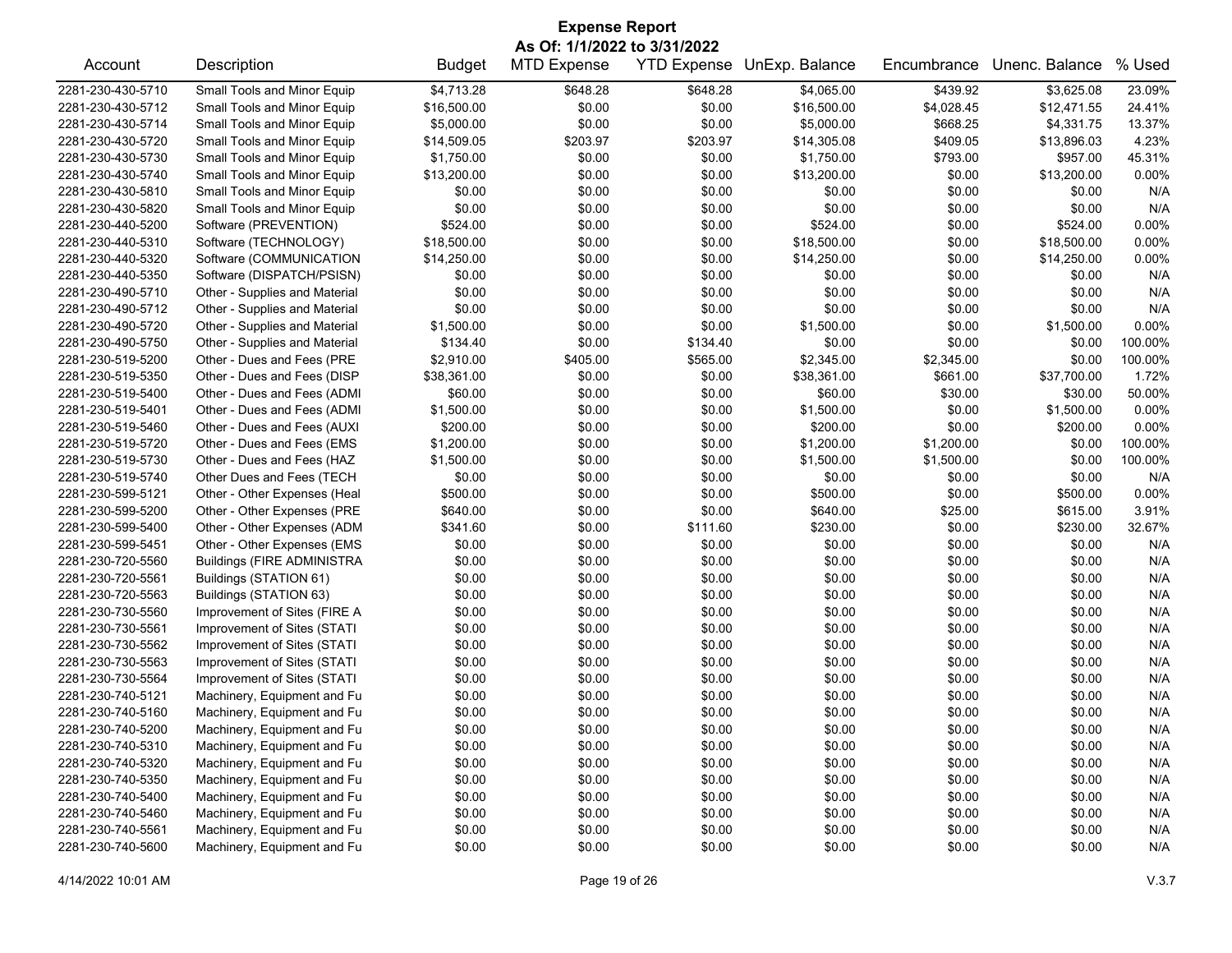| As Of: 1/1/2022 to 3/31/2022<br>YTD Expense UnExp. Balance<br>Unenc. Balance<br>Account<br>Description<br><b>Budget</b><br><b>MTD Expense</b><br>Encumbrance<br>2281-230-740-5710<br>Machinery, Equipment and Fu<br>\$0.00<br>\$0.00<br>\$0.00<br>\$0.00<br>\$0.00<br>\$0.00<br>Machinery, Equipment and Fu<br>\$205.95<br>\$34,738.05<br>2281-230-740-5712<br>\$40,890.00<br>\$6,151.95<br>\$34,738.05<br>\$0.00<br>\$3,616.60<br>2281-230-740-5720<br>Machinery, Equipment and Fu<br>\$0.00<br>\$0.00<br>\$3,616.60<br>\$3,616.60<br>\$0.00<br>Machinery, Equipment and Fu<br>\$0.00<br>\$0.00<br>\$0.00<br>2281-230-740-5730<br>\$0.00<br>\$0.00<br>\$0.00<br>Machinery, Equipment and Fu<br>\$0.00<br>2281-230-740-5740<br>\$0.00<br>\$0.00<br>\$0.00<br>\$0.00<br>\$0.00<br>2281-230-750-5460<br>Motor Vehicles (AUXILIARY)<br>\$0.00<br>\$0.00<br>\$0.00<br>\$0.00<br>\$0.00<br>\$0.00<br>Motor Vehicles (FIRE APPAR<br>\$0.00<br>\$0.00<br>2281-230-750-5600<br>\$0.00<br>\$0.00<br>\$0.00<br>\$0.00<br>\$1,747,901.13<br>\$64,684.29<br>\$521,339.46<br>\$1,054,899.45<br>\$171,662.22<br>\$1,576,238.91<br><b>EMS Totals:</b> | % Used<br>N/A<br>100.00%<br>100.00%<br>N/A<br>N/A<br>N/A<br>N/A<br>39.65%<br>N/A<br>N/A<br>N/A<br>0.00% |
|----------------------------------------------------------------------------------------------------------------------------------------------------------------------------------------------------------------------------------------------------------------------------------------------------------------------------------------------------------------------------------------------------------------------------------------------------------------------------------------------------------------------------------------------------------------------------------------------------------------------------------------------------------------------------------------------------------------------------------------------------------------------------------------------------------------------------------------------------------------------------------------------------------------------------------------------------------------------------------------------------------------------------------------------------------------------------------------------------------------------------------------|---------------------------------------------------------------------------------------------------------|
|                                                                                                                                                                                                                                                                                                                                                                                                                                                                                                                                                                                                                                                                                                                                                                                                                                                                                                                                                                                                                                                                                                                                        |                                                                                                         |
|                                                                                                                                                                                                                                                                                                                                                                                                                                                                                                                                                                                                                                                                                                                                                                                                                                                                                                                                                                                                                                                                                                                                        |                                                                                                         |
|                                                                                                                                                                                                                                                                                                                                                                                                                                                                                                                                                                                                                                                                                                                                                                                                                                                                                                                                                                                                                                                                                                                                        |                                                                                                         |
|                                                                                                                                                                                                                                                                                                                                                                                                                                                                                                                                                                                                                                                                                                                                                                                                                                                                                                                                                                                                                                                                                                                                        |                                                                                                         |
|                                                                                                                                                                                                                                                                                                                                                                                                                                                                                                                                                                                                                                                                                                                                                                                                                                                                                                                                                                                                                                                                                                                                        |                                                                                                         |
|                                                                                                                                                                                                                                                                                                                                                                                                                                                                                                                                                                                                                                                                                                                                                                                                                                                                                                                                                                                                                                                                                                                                        |                                                                                                         |
|                                                                                                                                                                                                                                                                                                                                                                                                                                                                                                                                                                                                                                                                                                                                                                                                                                                                                                                                                                                                                                                                                                                                        |                                                                                                         |
|                                                                                                                                                                                                                                                                                                                                                                                                                                                                                                                                                                                                                                                                                                                                                                                                                                                                                                                                                                                                                                                                                                                                        |                                                                                                         |
|                                                                                                                                                                                                                                                                                                                                                                                                                                                                                                                                                                                                                                                                                                                                                                                                                                                                                                                                                                                                                                                                                                                                        |                                                                                                         |
| <b>Transfers</b>                                                                                                                                                                                                                                                                                                                                                                                                                                                                                                                                                                                                                                                                                                                                                                                                                                                                                                                                                                                                                                                                                                                       |                                                                                                         |
| 2281-910-910-5000<br>\$0.00<br>\$0.00<br>\$0.00<br>Transfers - Out (OPERATION<br>\$0.00<br>\$0.00<br>\$0.00                                                                                                                                                                                                                                                                                                                                                                                                                                                                                                                                                                                                                                                                                                                                                                                                                                                                                                                                                                                                                            |                                                                                                         |
| Transfers - Out (COST ALLO<br>\$0.00<br>\$0.00<br>\$0.00<br>\$0.00<br>2281-910-910-5999<br>\$0.00<br>\$0.00                                                                                                                                                                                                                                                                                                                                                                                                                                                                                                                                                                                                                                                                                                                                                                                                                                                                                                                                                                                                                            |                                                                                                         |
| \$0.00<br>\$0.00<br>\$0.00<br>\$0.00<br>\$0.00<br>\$0.00<br><b>Transfers Totals:</b>                                                                                                                                                                                                                                                                                                                                                                                                                                                                                                                                                                                                                                                                                                                                                                                                                                                                                                                                                                                                                                                   |                                                                                                         |
| <b>Contingencies</b><br>\$490,219.17<br>2281-930-930-5999<br>Contingencies (COST ALLO<br>\$490,219.17<br>\$0.00<br>\$0.00<br>\$0.00<br>\$490,219.17                                                                                                                                                                                                                                                                                                                                                                                                                                                                                                                                                                                                                                                                                                                                                                                                                                                                                                                                                                                    |                                                                                                         |
| \$0.00<br>\$490,219.17<br>\$0.00<br>\$490,219.17<br>\$0.00<br>\$490,219.17<br><b>Contingencies Totals:</b>                                                                                                                                                                                                                                                                                                                                                                                                                                                                                                                                                                                                                                                                                                                                                                                                                                                                                                                                                                                                                             | 0.00%                                                                                                   |
| <b>Other Financing Uses</b>                                                                                                                                                                                                                                                                                                                                                                                                                                                                                                                                                                                                                                                                                                                                                                                                                                                                                                                                                                                                                                                                                                            |                                                                                                         |
| 2281-990-990-5999<br><b>Budget Stabilization (COST A</b><br>\$241,385.05<br>\$0.00<br>\$0.00<br>\$241,385.05<br>\$0.00<br>\$241,385.05                                                                                                                                                                                                                                                                                                                                                                                                                                                                                                                                                                                                                                                                                                                                                                                                                                                                                                                                                                                                 | 0.00%                                                                                                   |
| \$241,385.05<br>\$0.00<br>\$0.00<br>\$241,385.05<br>\$0.00<br>\$241,385.05<br>Other Financing Uses Totals:                                                                                                                                                                                                                                                                                                                                                                                                                                                                                                                                                                                                                                                                                                                                                                                                                                                                                                                                                                                                                             | 0.00%                                                                                                   |
| \$64,684.29<br>\$171,662.22<br>\$2,307,843.13<br>\$521,339.46<br>2281 Total:<br>\$2,479,505.35<br>\$1,786,503.67                                                                                                                                                                                                                                                                                                                                                                                                                                                                                                                                                                                                                                                                                                                                                                                                                                                                                                                                                                                                                       | 27.95%                                                                                                  |
| 25.00%<br><b>FEMA Airpack</b><br>Target Percent:<br>2901                                                                                                                                                                                                                                                                                                                                                                                                                                                                                                                                                                                                                                                                                                                                                                                                                                                                                                                                                                                                                                                                               |                                                                                                         |
|                                                                                                                                                                                                                                                                                                                                                                                                                                                                                                                                                                                                                                                                                                                                                                                                                                                                                                                                                                                                                                                                                                                                        |                                                                                                         |
| Fire                                                                                                                                                                                                                                                                                                                                                                                                                                                                                                                                                                                                                                                                                                                                                                                                                                                                                                                                                                                                                                                                                                                                   |                                                                                                         |
| 2901-220-740-5714<br>Machinery, Equipment and Fu<br>\$405,750.00<br>\$0.00<br>\$405,749.88<br>\$0.12<br>\$0.12<br>\$0.00                                                                                                                                                                                                                                                                                                                                                                                                                                                                                                                                                                                                                                                                                                                                                                                                                                                                                                                                                                                                               | 100.00%                                                                                                 |
| \$405,750.00<br>\$0.00<br>\$405,749.88<br>\$0.12<br>\$0.12<br>\$0.00<br>Fire Totals:                                                                                                                                                                                                                                                                                                                                                                                                                                                                                                                                                                                                                                                                                                                                                                                                                                                                                                                                                                                                                                                   | 100.00%                                                                                                 |
| <b>Advances</b>                                                                                                                                                                                                                                                                                                                                                                                                                                                                                                                                                                                                                                                                                                                                                                                                                                                                                                                                                                                                                                                                                                                        |                                                                                                         |
| 2901-920-920-0000<br>Advances - Out<br>\$409,439.76<br>\$409,439.76<br>\$409,439.76<br>\$0.00<br>\$0.00<br>\$0.00                                                                                                                                                                                                                                                                                                                                                                                                                                                                                                                                                                                                                                                                                                                                                                                                                                                                                                                                                                                                                      | 100.00%                                                                                                 |
| \$0.00<br>\$409,439.76<br>\$409,439.76<br>\$409,439.76<br>\$0.00<br>\$0.00<br><b>Advances Totals:</b><br><b>Contingencies</b>                                                                                                                                                                                                                                                                                                                                                                                                                                                                                                                                                                                                                                                                                                                                                                                                                                                                                                                                                                                                          | 100.00%                                                                                                 |
| 2901-930-930-0000<br>\$0.00<br>\$0.00<br>\$0.00<br>\$0.00<br>\$0.00<br>\$0.00<br>Contingencies                                                                                                                                                                                                                                                                                                                                                                                                                                                                                                                                                                                                                                                                                                                                                                                                                                                                                                                                                                                                                                         | N/A                                                                                                     |
| \$0.00<br>\$0.00<br>\$0.00<br>\$0.00<br>\$0.00<br>\$0.00<br><b>Contingencies Totals:</b>                                                                                                                                                                                                                                                                                                                                                                                                                                                                                                                                                                                                                                                                                                                                                                                                                                                                                                                                                                                                                                               | N/A                                                                                                     |
| \$815,189.76<br>\$409,439.76<br>\$815,189.64<br>\$0.12<br>\$0.12<br>2901 Total:                                                                                                                                                                                                                                                                                                                                                                                                                                                                                                                                                                                                                                                                                                                                                                                                                                                                                                                                                                                                                                                        | \$0.00 100.00%                                                                                          |
| 2902<br><b>FEMA Reimbursements: Local</b><br>Target Percent:<br>25.00%                                                                                                                                                                                                                                                                                                                                                                                                                                                                                                                                                                                                                                                                                                                                                                                                                                                                                                                                                                                                                                                                 |                                                                                                         |
|                                                                                                                                                                                                                                                                                                                                                                                                                                                                                                                                                                                                                                                                                                                                                                                                                                                                                                                                                                                                                                                                                                                                        |                                                                                                         |
| <b>Transfers</b><br>Transfers - Out<br>\$259,292.02<br>\$225,038.63<br>\$225,038.63<br>\$34,253.39<br>\$34,253.39<br>2902-910-910-0000<br>\$0.00                                                                                                                                                                                                                                                                                                                                                                                                                                                                                                                                                                                                                                                                                                                                                                                                                                                                                                                                                                                       | 86.79%                                                                                                  |
| \$259,292.02<br>\$34,253.39<br>\$34,253.39<br>\$225,038.63<br>\$225,038.63<br>\$0.00<br><b>Transfers Totals:</b>                                                                                                                                                                                                                                                                                                                                                                                                                                                                                                                                                                                                                                                                                                                                                                                                                                                                                                                                                                                                                       | 86.79%                                                                                                  |
| <b>Contingencies</b>                                                                                                                                                                                                                                                                                                                                                                                                                                                                                                                                                                                                                                                                                                                                                                                                                                                                                                                                                                                                                                                                                                                   |                                                                                                         |
| 2902-930-930-0000<br>Contingencies<br>\$0.00<br>\$0.00<br>\$0.00<br>\$0.00<br>\$0.00<br>\$0.00                                                                                                                                                                                                                                                                                                                                                                                                                                                                                                                                                                                                                                                                                                                                                                                                                                                                                                                                                                                                                                         | N/A                                                                                                     |
| \$0.00<br>\$0.00<br>\$0.00<br>\$0.00<br><b>Contingencies Totals:</b><br>\$0.00<br>\$0.00                                                                                                                                                                                                                                                                                                                                                                                                                                                                                                                                                                                                                                                                                                                                                                                                                                                                                                                                                                                                                                               | N/A                                                                                                     |
| \$259,292.02<br>\$225,038.63<br>\$225,038.63<br>\$34,253.39<br>\$0.00<br>\$34,253.39<br>2902 Total:                                                                                                                                                                                                                                                                                                                                                                                                                                                                                                                                                                                                                                                                                                                                                                                                                                                                                                                                                                                                                                    | 86.79%                                                                                                  |
| 2903<br>Paying Accumulated Leave<br>Target Percent:<br>25.00%                                                                                                                                                                                                                                                                                                                                                                                                                                                                                                                                                                                                                                                                                                                                                                                                                                                                                                                                                                                                                                                                          |                                                                                                         |
|                                                                                                                                                                                                                                                                                                                                                                                                                                                                                                                                                                                                                                                                                                                                                                                                                                                                                                                                                                                                                                                                                                                                        |                                                                                                         |
| Fire<br>2903-220-190-5112<br>Other - Salaries (WAGES & B<br>\$74,995.69<br>\$10,053.27<br>\$10,053.27<br>\$64,942.42<br>\$0.00<br>\$64,942.42                                                                                                                                                                                                                                                                                                                                                                                                                                                                                                                                                                                                                                                                                                                                                                                                                                                                                                                                                                                          | 13.41%                                                                                                  |
| Page 20 of 26<br>4/14/2022 10:01 AM                                                                                                                                                                                                                                                                                                                                                                                                                                                                                                                                                                                                                                                                                                                                                                                                                                                                                                                                                                                                                                                                                                    |                                                                                                         |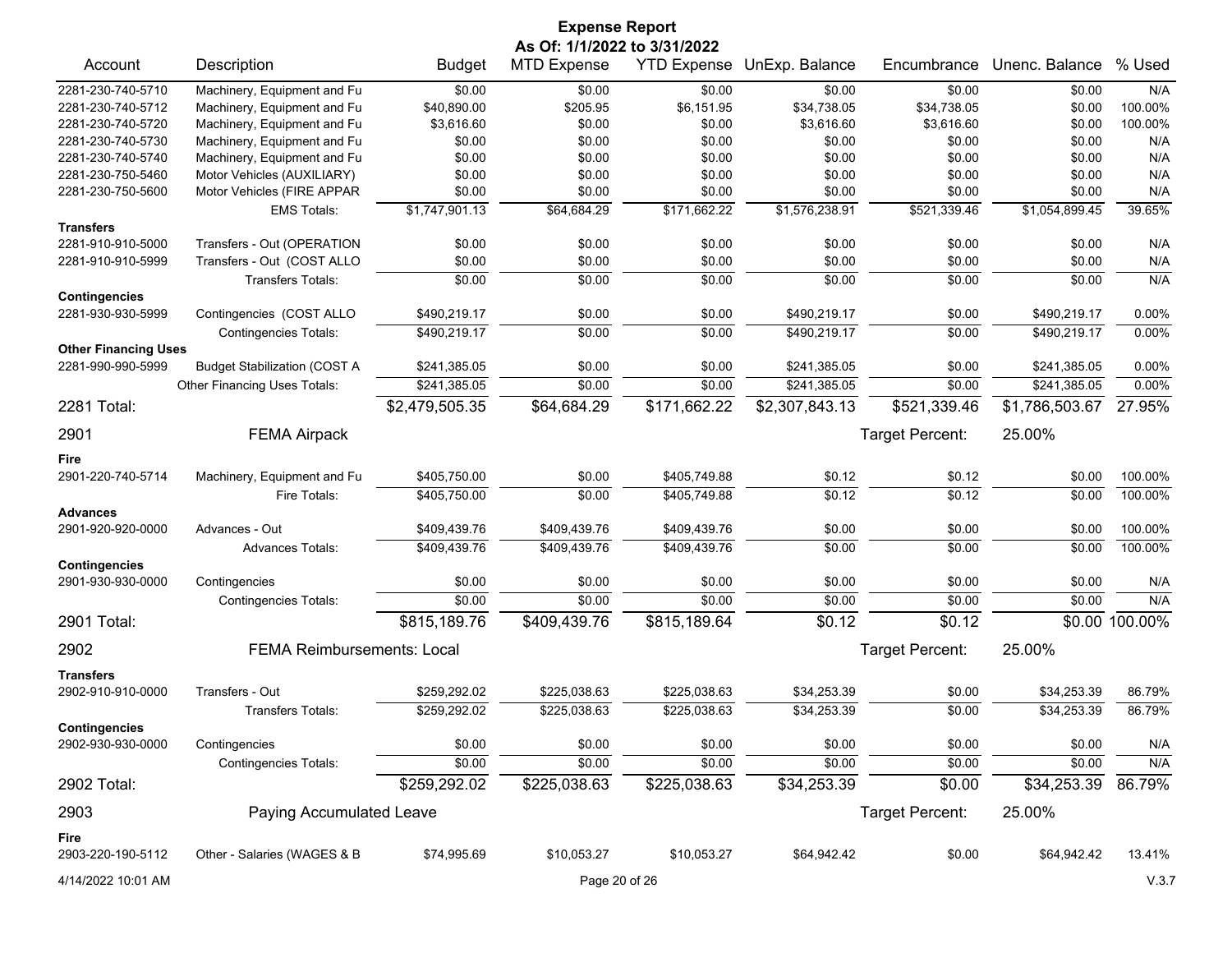|                                         |                                      |                | <b>Expense Report</b> |                    |                |                 |                |           |  |
|-----------------------------------------|--------------------------------------|----------------|-----------------------|--------------------|----------------|-----------------|----------------|-----------|--|
| As Of: 1/1/2022 to 3/31/2022            |                                      |                |                       |                    |                |                 |                |           |  |
| Account                                 | Description                          | <b>Budget</b>  | <b>MTD Expense</b>    | <b>YTD Expense</b> | UnExp. Balance | Encumbrance     | Unenc. Balance | % Used    |  |
| 2903-220-211-5112                       | Ohio Public Employees Retire         | \$1,300.00     | \$0.00                | \$0.00             | \$1,300.00     | \$0.00          | \$1,300.00     | 0.00%     |  |
| 2903-220-213-5112                       | Medicare (WAGES & BENEFI             | \$200.00       | \$190.72              | \$190.72           | \$9.28         | \$0.00          | \$9.28         | 95.36%    |  |
| 2903-220-215-5112                       | Ohio Police and Fire Pension         | \$13,900.00    | \$0.00                | \$0.00             | \$13,900.00    | \$0.00          | \$13,900.00    | 0.00%     |  |
| 2903-220-221-5112                       | Medical/Hospitalization (WAG         | \$0.00         | \$767.20              | \$767.20           | (\$767.20)     | \$0.00          | (\$767.20)     | N/A       |  |
| 2903-220-222-5112                       | Life Insurance (WAGES AND            | \$0.00         | \$0.00                | \$0.00             | \$0.00         | \$0.00          | \$0.00         | N/A       |  |
| 2903-220-223-5112                       | Dental Insurance (WAGES A            | \$0.00         | \$0.00                | \$0.00             | \$0.00         | \$0.00          | \$0.00         | N/A       |  |
| 2903-220-230-5112                       | Workers' Compensation (WA            | \$0.00         | \$0.00                | \$0.00             | \$0.00         | \$0.00          | \$0.00         | N/A       |  |
|                                         | Fire Totals:                         | \$90,395.69    | \$11,011.19           | \$11,011.19        | \$79,384.50    | \$0.00          | \$79,384.50    | 12.18%    |  |
| 2903 Total:                             |                                      | \$90,395.69    | \$11,011.19           | \$11,011.19        | \$79,384.50    | \$0.00          | \$79,384.50    | $12.18\%$ |  |
| 2904                                    | SAFER Grant: 2017 Funding Cycle      |                |                       |                    |                | Target Percent: | 25.00%         |           |  |
| Fire                                    |                                      |                |                       |                    |                |                 |                |           |  |
| 2904-220-190-5112                       | Other - Salaries (WAGES & B          | \$124,409.67   | \$5,766.48            | \$124,409.67       | \$0.00         | \$0.00          | \$0.00         | 100.00%   |  |
| 2904-220-213-5112                       | Medicare (WAGES & BENEFI             | \$2,290.56     | \$83.62               | \$2,290.56         | \$0.00         | \$0.00          | \$0.00         | 100.00%   |  |
| 2904-220-215-5112                       | Ohio Police and Fire Pension         | \$39,481.91    | \$13,025.88           | \$39,481.91        | \$0.00         | \$0.00          | \$0.00         | 100.00%   |  |
| 2904-220-221-5112                       | Medical/Hospitalization (WAG         | \$11,252.26    | \$0.00                | \$11,252.26        | \$0.00         | \$0.00          | \$0.00         | 100.00%   |  |
| 2904-220-222-5112                       | Life Insurance (WAGES & BE           | \$126.00       | \$63.00               | \$126.00           | \$0.00         | \$0.00          | \$0.00         | 100.00%   |  |
| 2904-220-223-5112                       | Dental Insurance (WAGES &            | \$0.00         | \$0.00                | \$0.00             | \$0.00         | \$0.00          | \$0.00         | N/A       |  |
| 2904-220-230-5112                       | Workers' Compensation (WA            | \$5,398.50     | \$0.00                | \$5,398.50         | \$0.00         | \$0.00          | \$0.00         | 100.00%   |  |
|                                         | Fire Totals:                         | \$182,958.90   | \$18,938.98           | \$182,958.90       | \$0.00         | \$0.00          | \$0.00         | 100.00%   |  |
| <b>Transfers</b><br>2904-910-910-0000   | Transfers - Out                      | \$0.00         | \$0.00                | \$0.00             | \$0.00         | \$0.00          | \$0.00         | N/A       |  |
|                                         |                                      |                |                       |                    |                |                 |                | N/A       |  |
|                                         | <b>Transfers Totals:</b>             | \$0.00         | \$0.00                | \$0.00             | \$0.00         | \$0.00          | \$0.00         |           |  |
| <b>Advances</b><br>2904-920-920-0000    | Advances - Out                       | \$1,663,794.03 | \$1,663,794.03        | \$1,663,794.03     | \$0.00         | \$0.00          | \$0.00         | 100.00%   |  |
|                                         | <b>Advances Totals:</b>              | \$1,663,794.03 | \$1,663,794.03        | \$1,663,794.03     | \$0.00         | \$0.00          | \$0.00         | 100.00%   |  |
| 2904 Total:                             |                                      | \$1,846,752.93 | \$1,682,733.01        | \$1,846,752.93     | \$0.00         | \$0.00          | \$0.00         | 100.00%   |  |
| 2905                                    | COVID-19 Relief Fund                 |                |                       |                    |                | Target Percent: | 25.00%         |           |  |
| Administrative                          |                                      |                |                       |                    |                |                 |                |           |  |
| 2905-110-125-1500                       | Salaries (FINANCE DEPART             | \$440.64       | \$0.00                | \$440.64           | \$0.00         | \$0.00          | \$0.00         | 100.00%   |  |
|                                         | <b>Administrative Totals:</b>        | \$440.64       | \$0.00                | \$440.64           | \$0.00         | \$0.00          | \$0.00         | 100.00%   |  |
| <b>Townhalls</b><br>2905-120-740-0000   | Machinery, Equipment and Fu          | \$0.00         | \$0.00                | \$0.00             | \$0.00         | \$0.00          | \$0.00         | N/A       |  |
|                                         | <b>Townhalls Totals:</b>             | \$0.00         | \$0.00                | \$0.00             | \$0.00         | \$0.00          | \$0.00         | N/A       |  |
| <b>Community Development &amp; Risk</b> |                                      |                |                       |                    |                |                 |                |           |  |
| 2905-130-190-6000                       | Salaries (CD&R)                      | \$9,361.72     | \$0.00                | \$9,361.72         | \$0.00         | \$0.00          | \$0.00         | 100.00%   |  |
|                                         | Community Development & Risk Totals: | \$9,361.72     | \$0.00                | \$9,361.72         | \$0.00         | \$0.00          | \$0.00         | 100.00%   |  |
| Fire<br>2905-220-190-5112               | Salaries (FIRE WAGES)                | \$61,328.40    | \$0.00                | \$61,328.40        | \$0.00         | \$0.00          | \$0.00         | 100.00%   |  |
|                                         | Fire Totals:                         | \$61,328.40    | \$0.00                | \$61,328.40        | \$0.00         | \$0.00          | \$0.00         | 100.00%   |  |
| <b>EMS</b>                              |                                      |                |                       |                    |                |                 |                |           |  |
| 2905-230-360-5000                       | <b>Contracted Services (OPERA</b>    | \$4,949.90     | \$0.00                | \$4,949.90         | \$0.00         | \$0.00          | \$0.00         | 100.00%   |  |
| 2905-230-360-5310                       | <b>Contracted Services (TECHN</b>    | (\$2,113.95)   | \$0.00                | (\$2,113.95)       | \$0.00         | \$0.00          | \$0.00         | 100.00%   |  |
|                                         |                                      |                |                       |                    |                |                 |                |           |  |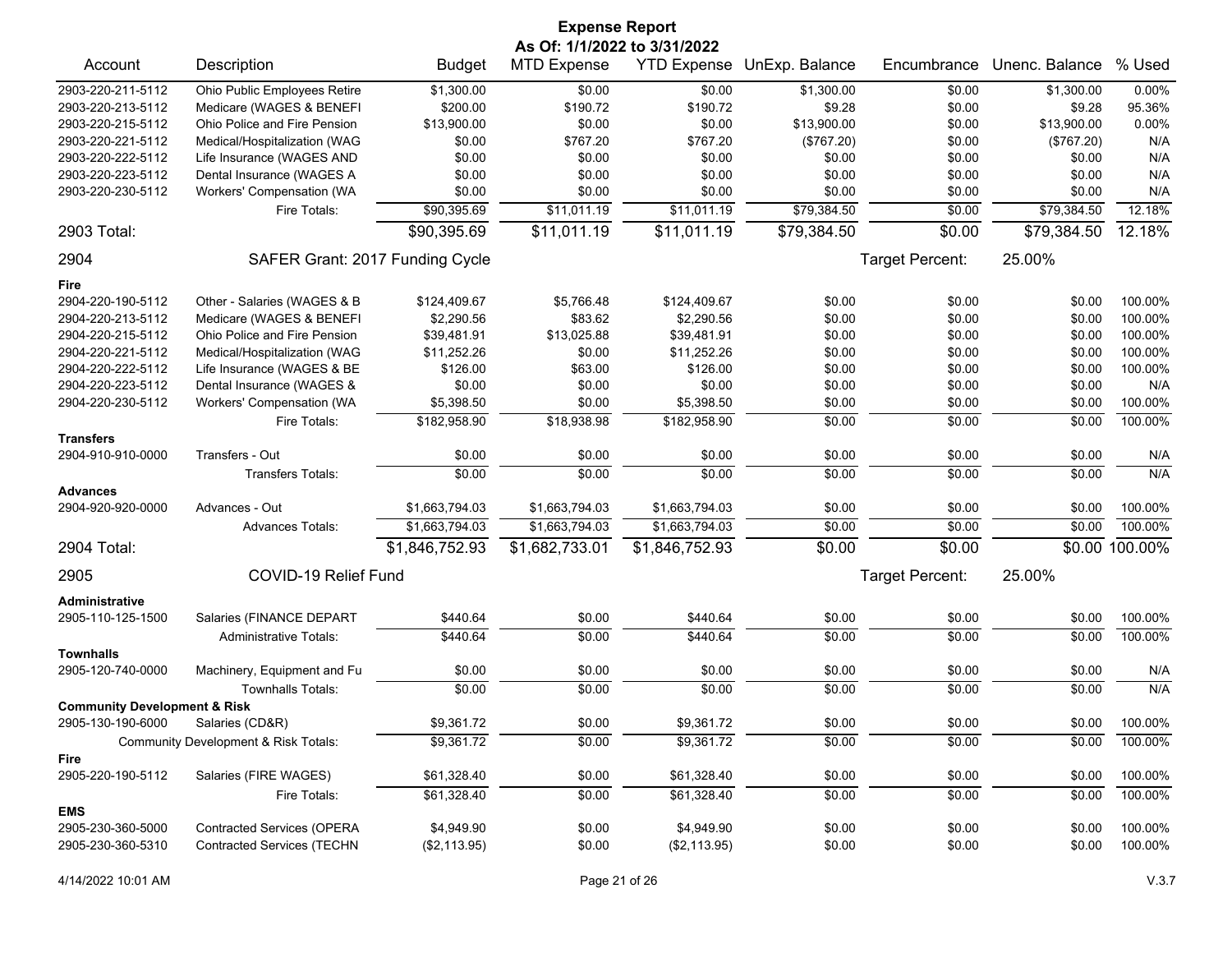|                                              |                                               |               | <b>Expense Report</b>        |              |                            |                 |                |                |
|----------------------------------------------|-----------------------------------------------|---------------|------------------------------|--------------|----------------------------|-----------------|----------------|----------------|
|                                              |                                               |               | As Of: 1/1/2022 to 3/31/2022 |              |                            |                 |                |                |
| Account                                      | Description                                   | <b>Budget</b> | <b>MTD Expense</b>           |              | YTD Expense UnExp. Balance | Encumbrance     | Unenc. Balance | % Used         |
| 2905-230-360-5350                            | <b>Contracted Services (DISPAT</b>            | \$0.00        | \$0.00                       | \$0.00       | \$0.00                     | \$0.00          | \$0.00         | N/A            |
| 2905-230-420-5170                            | <b>Operating Supplies (UNIFOR</b>             | \$0.00        | \$0.00                       | \$0.00       | \$0.00                     | \$0.00          | \$0.00         | N/A            |
| 2905-230-420-5310                            | <b>Operating Supplies (TECHNO</b>             | \$0.00        | \$0.00                       | \$0.00       | \$0.00                     | \$0.00          | \$0.00         | N/A            |
| 2905-230-420-5720                            | Operating Supplies (EMS OP                    | \$10,472.39   | \$0.00                       | \$10,472.39  | \$0.00                     | \$0.00          | \$0.00         | 100.00%        |
| 2905-230-740-5310                            | Machinery, Equipment and Fu                   | \$0.00        | \$0.00                       | \$0.00       | \$0.00                     | \$0.00          | \$0.00         | N/A            |
| 2905-230-740-5400                            | Machinery, Equipment and Fu                   | \$0.00        | \$0.00                       | \$0.00       | \$0.00                     | \$0.00          | \$0.00         | N/A            |
| 2905-230-740-5720                            | Machinery, Equipment and Fu                   | (\$999.96)    | \$0.00                       | (\$999.96)   | \$0.00                     | \$0.00          | \$0.00         | 100.00%        |
|                                              | <b>EMS Totals:</b>                            | \$12,308.38   | \$0.00                       | \$12,308.38  | \$0.00                     | \$0.00          | \$0.00         | 100.00%        |
| <b>Highways</b><br>2905-330-190-4110         | Salaries (Road Full-Time Emp                  | \$66,163.83   | \$0.00                       | \$66,163.83  | \$0.00                     | \$0.00          | \$0.00         | 100.00%        |
|                                              |                                               |               |                              |              |                            |                 |                |                |
| <b>Contingencies</b>                         | <b>Highways Totals:</b>                       | \$66,163.83   | \$0.00                       | \$66,163.83  | \$0.00                     | \$0.00          | \$0.00         | 100.00%        |
| 2905-930-930-0000                            | Contingencies                                 | \$0.00        | \$0.00                       | \$0.00       | \$0.00                     | \$0.00          | \$0.00         | N/A            |
|                                              | Contingencies Totals:                         | \$0.00        | \$0.00                       | \$0.00       | \$0.00                     | \$0.00          | \$0.00         | N/A            |
| 2905 Total:                                  |                                               | \$149,602.97  | \$0.00                       | \$149,602.97 | \$0.00                     | \$0.00          |                | \$0.00 100.00% |
| 2906                                         | American Rescue Plan                          |               |                              |              |                            | Target Percent: | 25.00%         |                |
| <b>Highways</b>                              |                                               |               |                              |              |                            |                 |                |                |
| 2906-330-316-0000                            | <b>Engineering Services</b>                   | \$28,965.00   | \$3,430.00                   | \$16,960.00  | \$12,005.00                | \$12,005.00     | \$0.00         | 100.00%        |
| 2906-330-730-0000                            | Improvement of Sites                          | \$0.00        | \$0.00                       | \$0.00       | \$0.00                     | \$0.00          | \$0.00         | N/A            |
| 2906-330-750-0000                            | <b>Motor Vehicles</b>                         | \$0.00        | \$0.00                       | \$0.00       | \$0.00                     | \$322,000.00    | (\$322,000.00) | N/A            |
|                                              | <b>Highways Totals:</b>                       | \$28,965.00   | \$3,430.00                   | \$16,960.00  | \$12,005.00                | \$334,005.00    | (\$322,000.00) | 1211.69%       |
| <b>Contingencies</b>                         |                                               |               |                              |              |                            |                 |                |                |
| 2906-930-930-0000                            | Contingencies                                 | \$620,283.87  | \$0.00                       | \$0.00       | \$620,283.87               | \$0.00          | \$620,283.87   | 0.00%          |
|                                              | <b>Contingencies Totals:</b>                  | \$620,283.87  | \$0.00                       | \$0.00       | \$620,283.87               | \$0.00          | \$620,283.87   | 0.00%          |
| 2906 Total:                                  |                                               | \$649,248.87  | \$3,430.00                   | \$16,960.00  | \$632,288.87               | \$334,005.00    | \$298,283.87   | 54.06%         |
| 4101                                         | <b>Bond</b>                                   |               |                              |              |                            | Target Percent: | 25.00%         |                |
|                                              |                                               |               |                              |              |                            |                 |                |                |
| <b>Debt Service - Bond Principal Payment</b> |                                               |               |                              |              |                            |                 |                |                |
| 4101-810-810-0000                            | Principal Payments - Bonds                    | \$0.00        | \$0.00                       | \$0.00       | \$0.00                     | \$0.00          | \$0.00         | N/A            |
| <b>Debt Service - Interest</b>               | Debt Service - Bond Principal Payment Totals: | \$0.00        | \$0.00                       | \$0.00       | \$0.00                     | \$0.00          | \$0.00         | N/A            |
| 4101-830-830-0000                            | <b>Interest Payments</b>                      | \$0.00        | \$0.00                       | \$0.00       | \$0.00                     | \$0.00          | \$0.00         | N/A            |
|                                              | Debt Service - Interest Totals:               | \$0.00        | \$0.00                       | \$0.00       | \$0.00                     | \$0.00          | \$0.00         | N/A            |
| 4101 Total:                                  |                                               | \$0.00        | \$0.00                       | \$0.00       | \$0.00                     | \$0.00          | \$0.00         | N/A            |
| 4301                                         | Capital Improvement Fund                      |               |                              |              |                            | Target Percent: | 25.00%         |                |
| <b>Capital Outlay</b>                        |                                               |               |                              |              |                            |                 |                |                |
| 4301-760-790-0000                            | <b>Capital Outlay</b>                         | \$900,804.63  | \$0.00                       | \$0.00       | \$900,804.63               | \$0.00          | \$900,804.63   | 0.00%          |
|                                              | Capital Outlay Totals:                        | \$900,804.63  | \$0.00                       | \$0.00       | \$900,804.63               | \$0.00          | \$900,804.63   | 0.00%          |
| <b>Contingencies</b>                         |                                               |               |                              |              |                            |                 |                |                |
| 4301-930-930-0000                            | Contengencies                                 | \$0.00        | \$0.00                       | \$0.00       | \$0.00                     | \$0.00          | \$0.00         | N/A            |
|                                              | <b>Contingencies Totals:</b>                  | \$0.00        | \$0.00                       | \$0.00       | \$0.00                     | \$0.00          | \$0.00         | N/A            |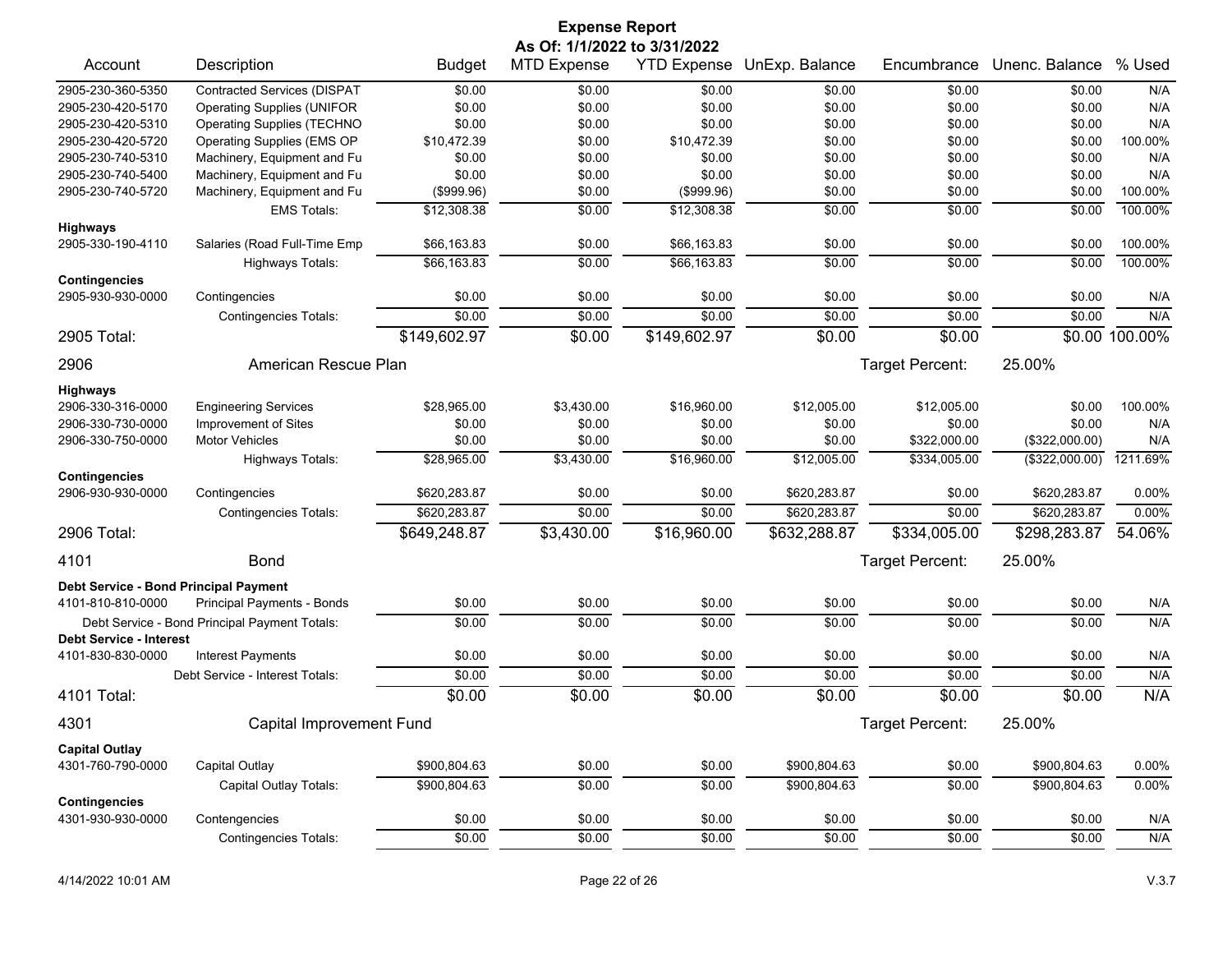| <b>Expense Report</b><br>As Of: 1/1/2022 to 3/31/2022 |                               |               |                    |        |                            |                 |                |        |  |  |
|-------------------------------------------------------|-------------------------------|---------------|--------------------|--------|----------------------------|-----------------|----------------|--------|--|--|
| Account                                               | Description                   | <b>Budget</b> | <b>MTD Expense</b> |        | YTD Expense UnExp. Balance | Encumbrance     | Unenc. Balance | % Used |  |  |
| 4301 Total:                                           |                               | \$900,804.63  | \$0.00             | \$0.00 | \$900,804.63               | \$0.00          | \$900,804.63   | 0.00%  |  |  |
| 4304                                                  | Improvement of Parks          |               |                    |        |                            | Target Percent: | 25.00%         |        |  |  |
| <b>Capital Outlay</b>                                 |                               |               |                    |        |                            |                 |                |        |  |  |
| 4304-760-730-0000                                     | Improvement of Sites          | \$0.00        | \$0.00             | \$0.00 | \$0.00                     | \$0.00          | \$0.00         | N/A    |  |  |
|                                                       | Capital Outlay Totals:        | \$0.00        | \$0.00             | \$0.00 | \$0.00                     | \$0.00          | \$0.00         | N/A    |  |  |
| 4304 Total:                                           |                               | \$0.00        | \$0.00             | \$0.00 | \$0.00                     | \$0.00          | \$0.00         | N/A    |  |  |
| 4901                                                  | New Ambulance                 |               |                    |        |                            | Target Percent: | 25.00%         |        |  |  |
| Fire                                                  |                               |               |                    |        |                            |                 |                |        |  |  |
| 4901-220-330-5600                                     | Travel and Meeting Expense (  | \$0.00        | \$0.00             | \$0.00 | \$0.00                     | \$0.00          | \$0.00         | N/A    |  |  |
| 4901-220-740-5600                                     | Machinery, Equipment and Fu   | \$0.00        | \$0.00             | \$0.00 | \$0.00                     | \$0.00          | \$0.00         | N/A    |  |  |
| 4901-220-750-5600                                     | Motor Vehicles (FIRE APPAR    | \$317,596.72  | \$0.00             | \$0.00 | \$317,596.72               | \$0.00          | \$317,596.72   | 0.00%  |  |  |
| 4901-220-750-5900                                     | Motor Vehicles (CAPITAL)      | \$0.00        | \$0.00             | \$0.00 | \$0.00                     | \$0.00          | \$0.00         | N/A    |  |  |
| <b>Contingencies</b>                                  | Fire Totals:                  | \$317,596.72  | \$0.00             | \$0.00 | \$317,596.72               | \$0.00          | \$317,596.72   | 0.00%  |  |  |
| 4901-930-930-5999                                     | Contingencies (FIRE: COST     | \$0.00        | \$0.00             | \$0.00 | \$0.00                     | \$0.00          | \$0.00         | N/A    |  |  |
|                                                       | <b>Contingencies Totals:</b>  | \$0.00        | \$0.00             | \$0.00 | \$0.00                     | \$0.00          | \$0.00         | N/A    |  |  |
| 4901 Total:                                           |                               | \$317,596.72  | \$0.00             | \$0.00 | \$317,596.72               | \$0.00          | \$317,596.72   | 0.00%  |  |  |
| 4902                                                  | Land Acquisition              |               |                    |        |                            | Target Percent: | 25.00%         |        |  |  |
| <b>Administrative</b>                                 |                               |               |                    |        |                            |                 |                |        |  |  |
| 4902-110-360-0000                                     | <b>Contracted Services</b>    | \$0.00        | \$0.00             | \$0.00 | \$0.00                     | \$0.00          | \$0.00         | N/A    |  |  |
|                                                       | <b>Administrative Totals:</b> | \$0.00        | \$0.00             | \$0.00 | \$0.00                     | \$0.00          | \$0.00         | N/A    |  |  |
| <b>Capital Outlay</b>                                 |                               |               |                    |        |                            |                 |                |        |  |  |
| 4902-760-360-0000                                     | <b>Contracted Services</b>    | \$0.00        | \$0.00             | \$0.00 | \$0.00                     | \$0.00          | \$0.00         | N/A    |  |  |
| 4902-760-710-0000                                     | Land                          | \$0.00        | \$0.00             | \$0.00 | \$0.00                     | \$0.00          | \$0.00         | N/A    |  |  |
| 4902-760-730-0000                                     | Improvement of Sites          | \$0.00        | \$0.00             | \$0.00 | \$0.00                     | \$0.00          | \$0.00         | N/A    |  |  |
|                                                       | Capital Outlay Totals:        | \$0.00        | \$0.00             | \$0.00 | \$0.00                     | \$0.00          | \$0.00         | N/A    |  |  |
| <b>Transfers</b><br>4902-910-910-0000                 | Transfers - Out               | \$0.00        | \$0.00             | \$0.00 | \$0.00                     | \$0.00          | \$0.00         | N/A    |  |  |
|                                                       | <b>Transfers Totals:</b>      | \$0.00        | \$0.00             | \$0.00 | \$0.00                     | \$0.00          | \$0.00         | N/A    |  |  |
| 4902 Total:                                           |                               | \$0.00        | \$0.00             | \$0.00 | \$0.00                     | \$0.00          | \$0.00         | N/A    |  |  |
| 4903                                                  | <b>ALS Engine</b>             |               |                    |        |                            | Target Percent: | 25.00%         |        |  |  |
|                                                       |                               |               |                    |        |                            |                 |                |        |  |  |
| Fire<br>4903-220-750-5600                             | Motor Vehicles (FIRE APPAR    | \$250,934.50  | \$0.00             | \$0.00 | \$250,934.50               | \$0.00          | \$250,934.50   | 0.00%  |  |  |
|                                                       | Fire Totals:                  | \$250,934.50  | \$0.00             | \$0.00 | \$250,934.50               | \$0.00          | \$250,934.50   | 0.00%  |  |  |
| <b>Transfers</b>                                      |                               |               |                    |        |                            |                 |                |        |  |  |
| 4903-910-910-0000                                     | Transfers - Out               | \$0.00        | \$0.00             | \$0.00 | \$0.00                     | \$0.00          | \$0.00         | N/A    |  |  |
|                                                       | Transfers Totals:             | \$0.00        | \$0.00             | \$0.00 | \$0.00                     | \$0.00          | \$0.00         | N/A    |  |  |
| 4903 Total:                                           |                               | \$250,934.50  | \$0.00             | \$0.00 | \$250,934.50               | \$0.00          | \$250,934.50   | 0.00%  |  |  |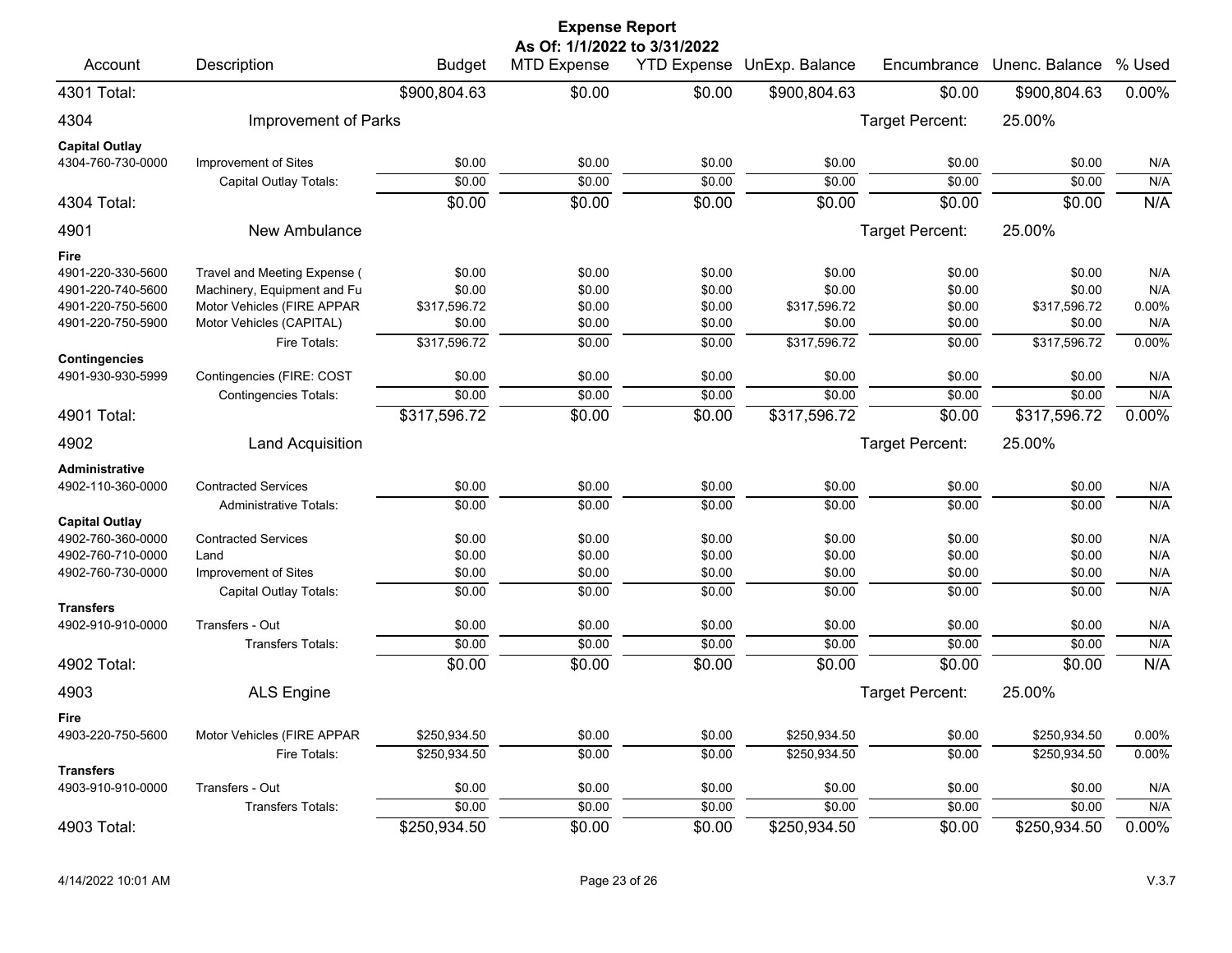| <b>Expense Report</b> |                                    |                |                              |                |                            |                 |                  |         |  |  |
|-----------------------|------------------------------------|----------------|------------------------------|----------------|----------------------------|-----------------|------------------|---------|--|--|
|                       |                                    |                | As Of: 1/1/2022 to 3/31/2022 |                |                            |                 |                  |         |  |  |
| Account               | Description                        | <b>Budget</b>  | <b>MTD Expense</b>           |                | YTD Expense UnExp. Balance | Encumbrance     | Unenc. Balance   | % Used  |  |  |
| 4904                  | <b>Fire Stations</b>               |                |                              |                |                            | Target Percent: | 25.00%           |         |  |  |
| Fire                  |                                    |                |                              |                |                            |                 |                  |         |  |  |
| 4904-220-311-5565     | Accounting and Legal Fees (S       | \$0.00         | \$0.00                       | \$0.00         | \$0.00                     | \$0.00          | \$0.00           | N/A     |  |  |
| 4904-220-311-5566     | Accounting and Legal Fees (S       | \$15,000.00    | \$0.00                       | \$0.00         | \$15,000.00                | \$0.00          | \$15,000.00      | 0.00%   |  |  |
| 4904-220-316-5564     | <b>Engineering Services (STATI</b> | \$0.00         | \$0.00                       | \$0.00         | \$0.00                     | \$0.00          | \$0.00           | N/A     |  |  |
| 4904-220-321-5600     | Rents and Leases (FIRE APP         | \$0.00         | \$0.00                       | \$0.00         | \$0.00                     | \$0.00          | \$0.00           | N/A     |  |  |
| 4904-220-345-5565     | Advertising (STATION 65)           | \$0.00         | \$0.00                       | \$0.00         | \$0.00                     | \$0.00          | \$0.00           | N/A     |  |  |
| 4904-220-345-5566     | Advertising (STATION 66)           | \$0.00         | \$0.00                       | \$0.00         | \$0.00                     | \$0.00          | \$0.00           | N/A     |  |  |
| 4904-220-351-5565     | Electricity (STATION 65)           | \$0.00         | \$0.00                       | \$0.00         | \$0.00                     | \$0.00          | \$0.00           | N/A     |  |  |
| 4904-220-360-5565     | Contracted Services (STATIO        | \$9,072.00     | \$0.00                       | \$9,072.00     | \$0.00                     | \$0.00          | \$0.00           | 100.00% |  |  |
| 4904-220-360-5566     | Contracted Services (STATIO        | \$1,585,283.57 | \$6,430.91                   | \$6,430.91     | \$1,578,852.66             | \$155,904.11    | \$1,422,948.55   | 10.24%  |  |  |
| 4904-220-519-5565     | Other - Dues and Fees (STAT        | \$0.00         | \$0.00                       | \$0.00         | \$0.00                     | \$0.00          | \$0.00           | N/A     |  |  |
| 4904-220-720-5564     | Buildings (STATION 64)             | \$0.00         | \$0.00                       | \$0.00         | \$0.00                     | \$0.00          | \$0.00           | N/A     |  |  |
| 4904-220-720-5565     | Buildings (STATION 65)             | \$436,113.00   | \$0.00                       | \$15,928.00    | \$420,185.00               | \$420,185.00    | \$0.00           | 100.00% |  |  |
| 4904-220-740-5564     | Machinery, Equipment and Fu        | \$0.00         | \$0.00                       | \$0.00         | \$0.00                     | \$0.00          | \$0.00           | N/A     |  |  |
| 4904-220-740-5565     | Machinery, Equipment and Fu        | \$13,997.92    | \$3,561.76                   | \$13,947.92    | \$50.00                    | \$50.00         | \$0.00           | 100.00% |  |  |
|                       | Fire Totals:                       | \$2,059,466.49 | \$9,992.67                   | \$45,378.83    | \$2,014,087.66             | \$576,139.11    | \$1,437,948.55   | 30.18%  |  |  |
| <b>Transfers</b>      |                                    |                |                              |                |                            |                 |                  |         |  |  |
| 4904-910-910-0000     | Transfers - Out                    | \$0.00         | \$0.00                       | \$0.00         | \$0.00                     | \$0.00          | \$0.00           | N/A     |  |  |
|                       | <b>Transfers Totals:</b>           | \$0.00         | \$0.00                       | \$0.00         | \$0.00                     | \$0.00          | \$0.00           | N/A     |  |  |
| 4904 Total:           |                                    | \$2,059,466.49 | \$9,992.67                   | \$45,378.83    | \$2,014,087.66             | \$576,139.11    | \$1,437,948.55   | 30.18%  |  |  |
| 4905                  | <b>Land Mobile Radios</b>          |                |                              |                |                            | Target Percent: | 25.00%           |         |  |  |
| <b>Capital Outlay</b> |                                    |                |                              |                |                            |                 |                  |         |  |  |
| 4905-760-740-5320     | Machinery, Equipment and Fu        | \$0.00         | \$0.00                       | \$0.00         | \$0.00                     | \$0.00          | \$0.00           | N/A     |  |  |
|                       | Capital Outlay Totals:             | \$0.00         | \$0.00                       | \$0.00         | \$0.00                     | \$0.00          | \$0.00           | N/A     |  |  |
| <b>Transfers</b>      |                                    |                |                              |                |                            |                 |                  |         |  |  |
| 4905-910-910-0000     | Transfers - Out                    | \$0.00         | \$0.00                       | \$0.00         | \$0.00                     | \$0.00          | \$0.00           | N/A     |  |  |
|                       | <b>Transfers Totals:</b>           | \$0.00         | \$0.00                       | \$0.00         | \$0.00                     | \$0.00          | \$0.00           | N/A     |  |  |
| 4905 Total:           |                                    | \$0.00         | \$0.00                       | \$0.00         | \$0.00                     | \$0.00          | \$0.00           | N/A     |  |  |
| 8001                  | <b>Payroll Clearing Fund</b>       |                |                              |                |                            | Target Percent: | 25.00%           |         |  |  |
| PROGRAM: 999          |                                    |                |                              |                |                            |                 |                  |         |  |  |
| 8001-999-995-9000     | <b>PCF Default</b>                 | \$0.00         | \$433,317.44                 | \$1,397,962.73 | (\$1,397,962.73)           | \$0.00          | (\$1,397,962.73) | N/A     |  |  |
| 8001-999-995-9101     | <b>FITWH</b>                       | \$0.00         | \$55,643.41                  | \$174,114.74   | (\$174, 114.74)            | \$0.00          | (\$174, 114.74)  | N/A     |  |  |
| 8001-999-995-9102     | <b>MEDICARE</b>                    | \$0.00         | \$9,295.66                   | \$29,556.29    | (\$29,556.29)              | \$0.00          | (\$29,556.29)    | N/A     |  |  |
| 8001-999-995-9201     | OH                                 | \$0.00         | \$14,828.96                  | \$46,931.75    | (\$46,931.75)              | \$0.00          | (\$46,931.75)    | N/A     |  |  |
| 8001-999-995-9301     | <b>Brookville</b>                  | \$0.00         | \$132.12                     | \$385.01       | (\$385.01)                 | \$0.00          | (\$385.01)       | N/A     |  |  |
| 8001-999-995-9302     | Cedarville                         | \$0.00         | \$80.20                      | \$244.85       | (\$244.85)                 | \$0.00          | (\$244.85)       | N/A     |  |  |
| 8001-999-995-9303     | Centerville                        | \$0.00         | \$595.94                     | \$1,840.46     | (\$1,840.46)               | \$0.00          | (\$1,840.46)     | N/A     |  |  |
| 8001-999-995-9304     | Columbus                           | \$0.00         | \$0.00                       | \$0.00         | \$0.00                     | \$0.00          | \$0.00           | N/A     |  |  |
| 8001-999-995-9305     | Dayton                             | \$0.00         | \$414.36                     | \$1,434.24     | (\$1,434.24)               | \$0.00          | (\$1,434.24)     | N/A     |  |  |
| 8001-999-995-9306     | Fairborn                           | \$0.00         | \$229.83                     | \$759.92       | (\$759.92)                 | \$0.00          | (\$759.92)       | N/A     |  |  |
| 8001-999-995-9307     | Grove City                         | \$0.00         | \$118.82                     | \$399.84       | (\$399.84)                 | \$0.00          | (\$399.84)       | N/A     |  |  |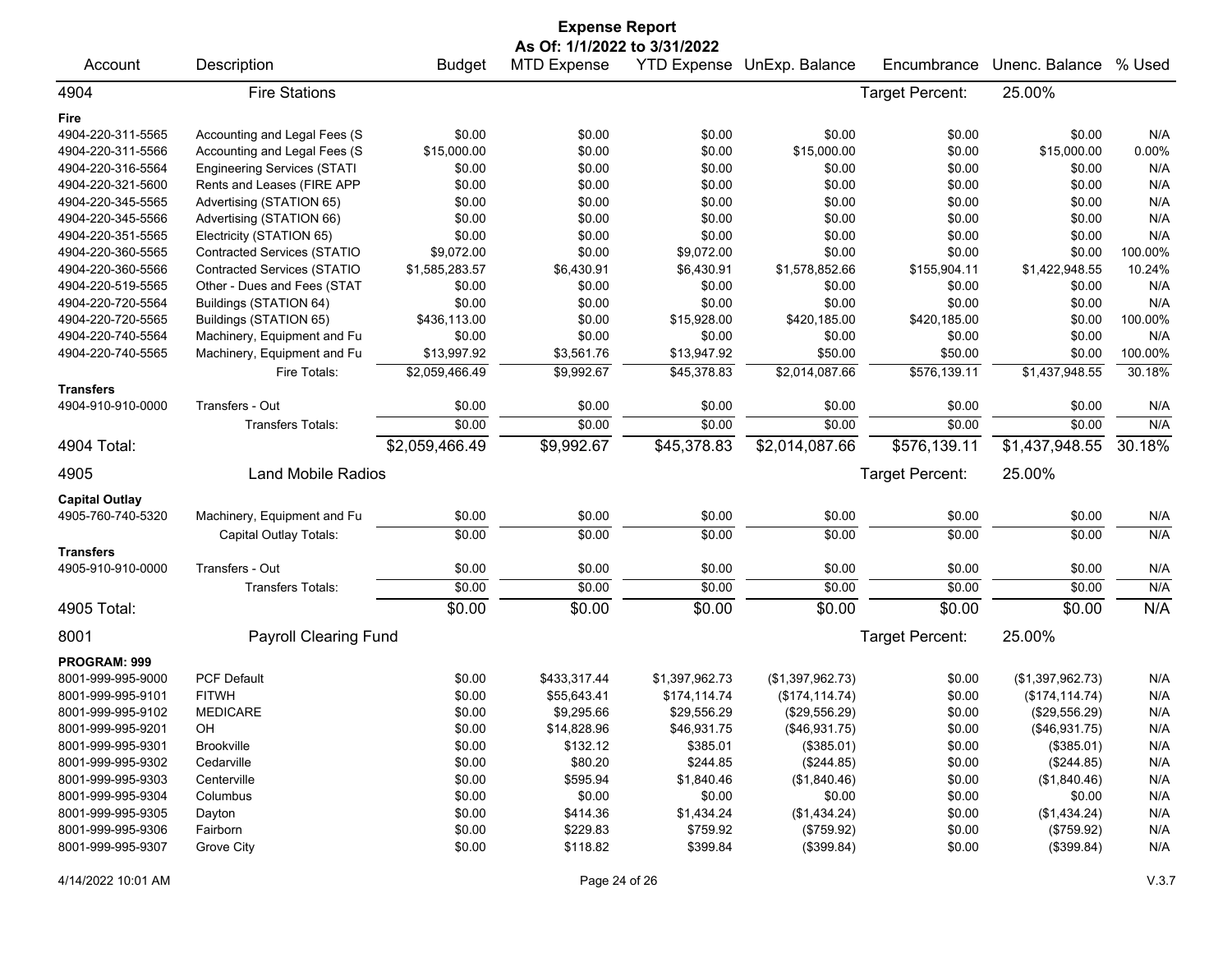| <b>Expense Report</b>                                      |                            |               |                    |             |               |             |                |        |  |  |  |  |  |
|------------------------------------------------------------|----------------------------|---------------|--------------------|-------------|---------------|-------------|----------------|--------|--|--|--|--|--|
| As Of: 1/1/2022 to 3/31/2022<br>YTD Expense UnExp. Balance |                            |               |                    |             |               |             |                |        |  |  |  |  |  |
| Account                                                    | Description                | <b>Budget</b> | <b>MTD Expense</b> |             |               | Encumbrance | Unenc. Balance | % Used |  |  |  |  |  |
| 8001-999-995-9308                                          | Huber Hts                  | \$0.00        | \$128.69           | \$383.19    | (\$383.19)    | \$0.00      | (\$383.19)     | N/A    |  |  |  |  |  |
| 8001-999-995-9309                                          | Jamestown                  | \$0.00        | \$58.12            | \$225.20    | (\$225.20)    | \$0.00      | (\$225.20)     | N/A    |  |  |  |  |  |
| 8001-999-995-9310                                          | Kettering                  | \$0.00        | \$883.43           | \$2,957.18  | (\$2,957.18)  | \$0.00      | (\$2,957.18)   | N/A    |  |  |  |  |  |
| 8001-999-995-9311                                          | Miamisburg                 | \$0.00        | \$139.09           | \$473.94    | (\$473.94)    | \$0.00      | (\$473.94)     | N/A    |  |  |  |  |  |
| 8001-999-995-9312                                          | New Bremen                 | \$0.00        | \$0.00             | \$0.00      | \$0.00        | \$0.00      | \$0.00         | N/A    |  |  |  |  |  |
| 8001-999-995-9313                                          | <b>OHCLA</b>               | \$0.00        | \$156.69           | \$528.55    | (\$528.55)    | \$0.00      | (\$528.55)     | N/A    |  |  |  |  |  |
| 8001-999-995-9314                                          | Piqua                      | \$0.00        | \$115.33           | \$115.33    | (\$115.33)    | \$0.00      | (\$115.33)     | N/A    |  |  |  |  |  |
| 8001-999-995-9315                                          | Riverside                  | \$0.00        | \$78.02            | \$240.00    | $(\$240.00)$  | \$0.00      | (\$240.00)     | N/A    |  |  |  |  |  |
| 8001-999-995-9316                                          | Springboro                 | \$0.00        | \$103.52           | \$444.53    | (\$444.53)    | \$0.00      | (\$444.53)     | N/A    |  |  |  |  |  |
| 8001-999-995-9317                                          | Springfield                | \$0.00        | \$281.94           | \$877.18    | (\$877.18)    | \$0.00      | (\$877.18)     | N/A    |  |  |  |  |  |
| 8001-999-995-9318                                          | <b>Tipp City</b>           | \$0.00        | \$186.64           | \$597.76    | (\$597.76)    | \$0.00      | (\$597.76)     | N/A    |  |  |  |  |  |
| 8001-999-995-9319                                          | Troy                       | \$0.00        | \$189.69           | \$642.12    | (\$642.12)    | \$0.00      | (\$642.12)     | N/A    |  |  |  |  |  |
| 8001-999-995-9320                                          | Union City                 | \$0.00        | \$116.66           | \$513.62    | (\$513.62)    | \$0.00      | (\$513.62)     | N/A    |  |  |  |  |  |
| 8001-999-995-9321                                          | Urbana                     | \$0.00        | \$186.71           | \$570.24    | (\$570.24)    | \$0.00      | (\$570.24)     | N/A    |  |  |  |  |  |
| 8001-999-995-9322                                          | Vandalia                   | \$0.00        | \$254.61           | \$801.12    | (\$801.12)    | \$0.00      | (\$801.12)     | N/A    |  |  |  |  |  |
| 8001-999-995-9323                                          | Xenia                      | \$0.00        | \$383.05           | \$1,191.15  | (\$1,191.15)  | \$0.00      | (\$1,191.15)   | N/A    |  |  |  |  |  |
| 8001-999-995-9324                                          | <b>Yellow Springs</b>      | \$0.00        | \$91.88            | \$275.64    | (\$275.64)    | \$0.00      | (\$275.64)     | N/A    |  |  |  |  |  |
| 8001-999-995-9325                                          | Corwin                     | \$0.00        | \$11.30            | \$19.02     | (\$19.02)     | \$0.00      | (\$19.02)      | N/A    |  |  |  |  |  |
| 8001-999-995-9326                                          | St Marys SD (0604)         | \$0.00        | \$116.97           | \$166.67    | (\$166.67)    | \$0.00      | (\$166.67)     | N/A    |  |  |  |  |  |
| 8001-999-995-9351                                          | Cedar Cliff LSD (2902)     | \$0.00        | \$143.89           | \$797.72    | (\$797.72)    | \$0.00      | (\$797.72)     | N/A    |  |  |  |  |  |
| 8001-999-995-9352                                          | Fairborn CSD (2903)        | \$0.00        | \$98.95            | \$886.46    | (\$886.46)    | \$0.00      | (\$886.46)     | N/A    |  |  |  |  |  |
| 8001-999-995-9353                                          | Greeneview LSD (2904)      | \$0.00        | \$143.19           | \$841.11    | (\$841.11)    | \$0.00      | (\$841.11)     | N/A    |  |  |  |  |  |
| 8001-999-995-9354                                          | Greenville CSD (1904)      | \$0.00        | \$23.62            | \$140.02    | (\$140.02)    | \$0.00      | (\$140.02)     | N/A    |  |  |  |  |  |
| 8001-999-995-9355                                          | London CSD (4903)          | \$0.00        | \$0.00             | \$0.00      | \$0.00        | \$0.00      | \$0.00         | N/A    |  |  |  |  |  |
| 8001-999-995-9356                                          | Miami East LSD (5504)      | \$0.00        | \$89.91            | \$508.60    | (\$508.60)    | \$0.00      | $($ \$508.60)  | N/A    |  |  |  |  |  |
| 8001-999-995-9357                                          | Milton Union EVSD (5505)   | \$0.00        | \$168.36           | \$765.43    | (\$765.43)    | \$0.00      | (\$765.43)     | N/A    |  |  |  |  |  |
| 8001-999-995-9358                                          | National Trail LSD (6802)  | \$0.00        | \$90.35            | \$503.23    | (\$503.23)    | \$0.00      | (\$503.23)     | N/A    |  |  |  |  |  |
| 8001-999-995-9359                                          | New Bremen LSD (0602)      | \$0.00        | \$0.00             | \$0.00      | \$0.00        | \$0.00      | \$0.00         | N/A    |  |  |  |  |  |
| 8001-999-995-9360                                          | Northeastern LSD OH (1203) | \$0.00        | \$100.28           | \$563.84    | (\$563.84)    | \$0.00      | (\$563.84)     | N/A    |  |  |  |  |  |
| 8001-999-995-9361                                          | Northwestern LSD (1204)    | \$0.00        | \$161.63           | \$837.55    | (\$837.55)    | \$0.00      | (\$837.55)     | N/A    |  |  |  |  |  |
| 8001-999-995-9362                                          | Piqua CSD (5507)           | \$0.00        | \$59.75            | \$59.75     | (\$59.75)     | \$0.00      | (\$59.75)      | N/A    |  |  |  |  |  |
| 8001-999-995-9363                                          | Troy CSD (5509)            | \$0.00        | \$132.11           | \$1,111.05  | (\$1,111.05)  | \$0.00      | (\$1,111.05)   | N/A    |  |  |  |  |  |
| 8001-999-995-9364                                          | Xenia Community CSD (2906  | \$0.00        | \$207.03           | \$1,118.09  | (\$1,118.09)  | \$0.00      | (\$1,118.09)   | N/A    |  |  |  |  |  |
| 8001-999-995-9365                                          | Yellow Springs EVSD (2907) | \$0.00        | \$78.12            | \$348.00    | (\$348.00)    | \$0.00      | (\$348.00)     | N/A    |  |  |  |  |  |
| 8001-999-995-9366                                          | Tri County North LSD(6806) | \$0.00        | \$56.37            | \$164.13    | (\$164.13)    | \$0.00      | (\$164.13)     | N/A    |  |  |  |  |  |
| 8001-999-995-9401                                          | Medical - EE + Children    | \$0.00        | \$2,071.44         | \$6,214.32  | (\$6,214.32)  | \$0.00      | (\$6,214.32)   | N/A    |  |  |  |  |  |
| 8001-999-995-9402                                          | Medical - EE + Family      | \$0.00        | \$21,347.34        | \$64,310.54 | (\$64,310.54) | \$0.00      | (\$64,310.54)  | N/A    |  |  |  |  |  |
| 8001-999-995-9403                                          | Medical - Emp + Spouse     | \$0.00        | \$2,531.71         | \$7,032.53  | (\$7,032.53)  | \$0.00      | (\$7,032.53)   | N/A    |  |  |  |  |  |
| 8001-999-995-9404                                          | Medical - Employee Only    | \$0.00        | \$1,023.04         | \$3,069.12  | (\$3,069.12)  | \$0.00      | (\$3,069.12)   | N/A    |  |  |  |  |  |
| 8001-999-995-9405                                          | Medical - Employee Only    | \$0.00        | \$1,022.88         | \$3,004.70  | (\$3,004.70)  | \$0.00      | (\$3,004.70)   | N/A    |  |  |  |  |  |
| 8001-999-995-9406                                          | Medical Flexible Plan      | \$0.00        | \$6,350.82         | \$12,464.14 | (\$12,464.14) | \$0.00      | (\$12,464.14)  | N/A    |  |  |  |  |  |
| 8001-999-995-9411                                          | Vision Deduction - Pre Tax | \$0.00        | \$129.33           | \$373.62    | (\$373.62)    | \$0.00      | (\$373.62)     | N/A    |  |  |  |  |  |
| 8001-999-995-9412                                          | Vision Deduction - Pre Tax | \$0.00        | \$46.62            | \$137.23    | (\$137.23)    | \$0.00      | (\$137.23)     | N/A    |  |  |  |  |  |
| 8001-999-995-9413                                          | Vision Deduction - Pre Tax | \$0.00        | \$129.42           | \$388.26    | (\$388.26)    | \$0.00      | (\$388.26)     | N/A    |  |  |  |  |  |
| 8001-999-995-9414                                          | Vision Deduction - Pre Tax | \$0.00        | \$26.73            | \$80.19     | (\$80.19)     | \$0.00      | (\$80.19)      | N/A    |  |  |  |  |  |
| 8001-999-995-9415                                          | Vision Deduction - Pre Tax | \$0.00        | \$26.76            | \$80.28     | (\$80.28)     | \$0.00      | (\$80.28)      | N/A    |  |  |  |  |  |